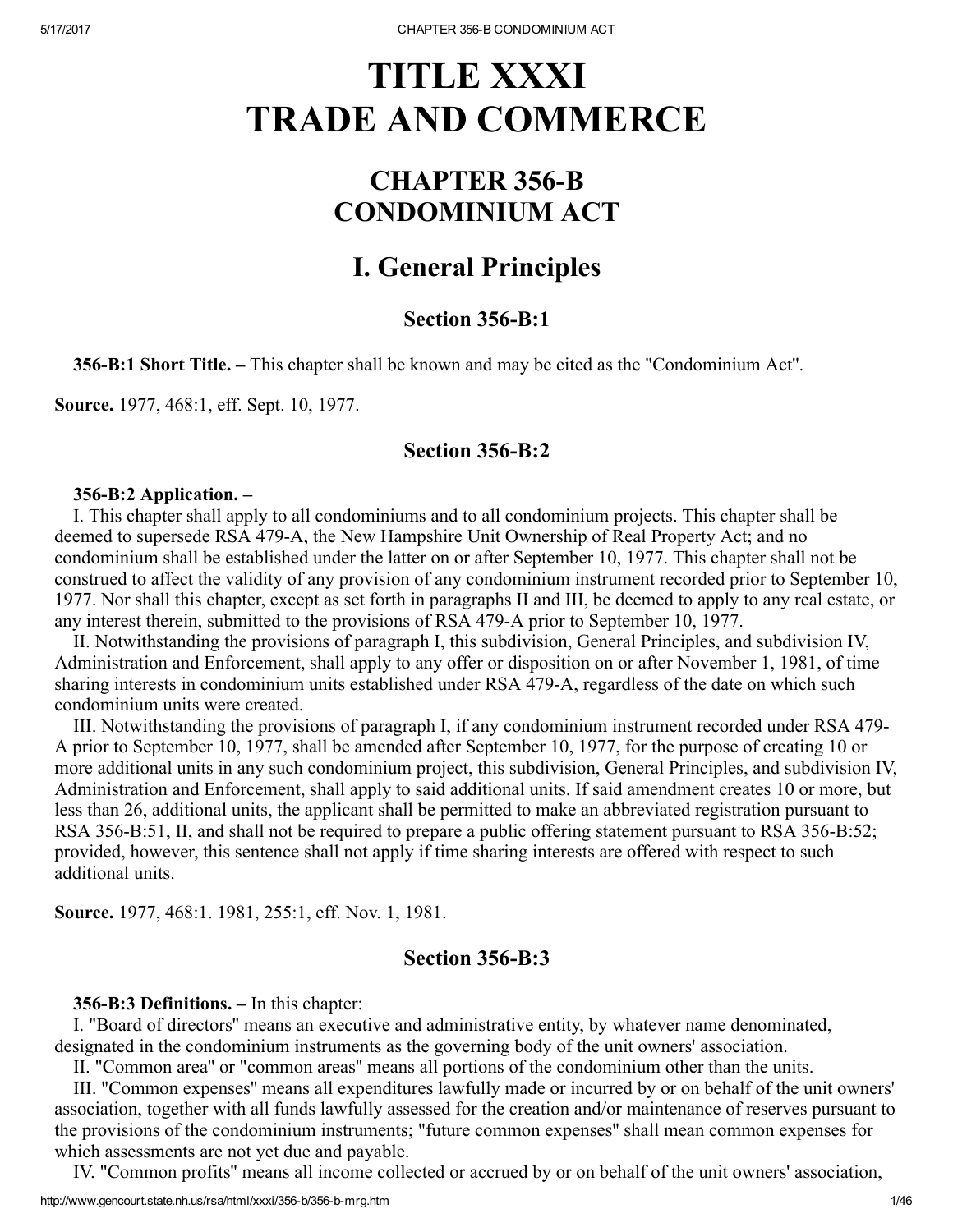other than income derived from assessments pursuant to RSA 356-B:45.

V. "Condominium'' means real property, and any interests therein, lawfully submitted to this chapter by the recordation of condominium instruments pursuant to the provisions of this chapter. No project shall be deemed a condominium within the meaning of this chapter unless the undivided interests in the common area are vested in the unit owners.

VI. "Condominium instruments'' is a collective term referring to the declaration, bylaws, and site plans and floor plans, recorded pursuant to the provisions of this chapter. Any exhibit, schedule, or certification accompanying a condominium instrument and recorded simultaneously therewith shall be deemed an integral part of that condominium instrument. Any amendment or certification of any condominium instrument shall, from the time of the recordation of such amendment or certification, be deemed an integral part of the affected condominium instrument, so long as such amendment or certification was made in accordance with the provisions of this chapter.

VII. "Condominium unit'' means a unit together with the undivided interest in the common area appertaining to that unit.

VIII. "Contractable condominium'' means a condominium from which one or more portions of the submitted land may be withdrawn in accordance with the provisions of the declaration and of this chapter. If such withdrawal can occur only by the expiration or termination of one or more leases, then the condominium shall not be deemed a contractable condominium within the meaning of this chapter.

IX. "Conversion condominium'' means a condominium containing structures which before the recording of the declaration were wholly or partially occupied by someone other than the declarant or those who have contracted for the purchase of condominium units and those who occupy with the consent of such purchasers.

X. "Convertible land'' means a building site which is a portion of the common area, within which additional units and/or a limited common area may be created in accordance with this chapter.

XI. "Convertible space'' means a portion of a structure within the condominium which portion may be converted into one or more units and/or common area, including but not limited to limited common area, in accordance with this chapter.

XII. "Days'' mean calendar days, unless modified by the word "business'', in which case said term shall include all days except Saturdays, Sundays and legal holidays in the state of New Hampshire.

XIII. "Declarant'' means all persons who execute or propose to execute the declaration or on whose behalf the declaration is executed or proposed to be executed. From the time of the recordation of any amendment to the declaration expanding an expandable condominium, all persons who execute that amendment or on whose behalf that amendment is executed shall also come within this definition. Any successors of the persons referred to in this paragraph who come to stand in the same relation to the condominium as their predecessors did shall also come within this definition; provided, however, this definition shall not include any homeowners association which is not controlled by a declarant or any mortgage holder that forecloses on a declarant's interest in the condominium, provided that the foreclosing mortgagee refrains from exercising any of the rights reserved to the declarant by this chapter. A foreclosing mortgagee may transfer all such rights to a successor builder or developer without registration or exemption, provided that prior to such intended transfer, the mortgagee files an affidavit or with the attorney general identifying the intended transferee by name, address, and telephone number, and listing the number of units or interests remaining in the condominium, and the number of units or interests so transferred.

XIV. "Dispose'' or "disposition'' refers to any sale, contract, assignment, or any other voluntary transfer of a legal or equitable interest in a condominium unit, except as security for a debt.

XV. "Expandable condominium'' means a condominium to which additional land may be added in accordance with the provisions of the declaration and of this chapter.

XVI. "Identifying number'' means one or more letters and/or numbers that identify only one unit in the condominium.

XVII. "Institutional lender'' means one or more commercial or savings banks, savings and loan associations, trust companies, credit unions, industrial loan associations, insurance companies, pension funds, or business trusts including but not limited to real estate investment trusts, any other lender regularly engaged in financing the purchase, construction, or improvement of real estate, or any assignee of loans made by such a lender, or any combination of any of the foregoing entities.

XVIII. "Interest in a unit'' and "interest in a condominium unit'', when not modified by the word "undivided,'' include without limitation any fee simple interest, leasehold interest for a term of more than 5 years, life estate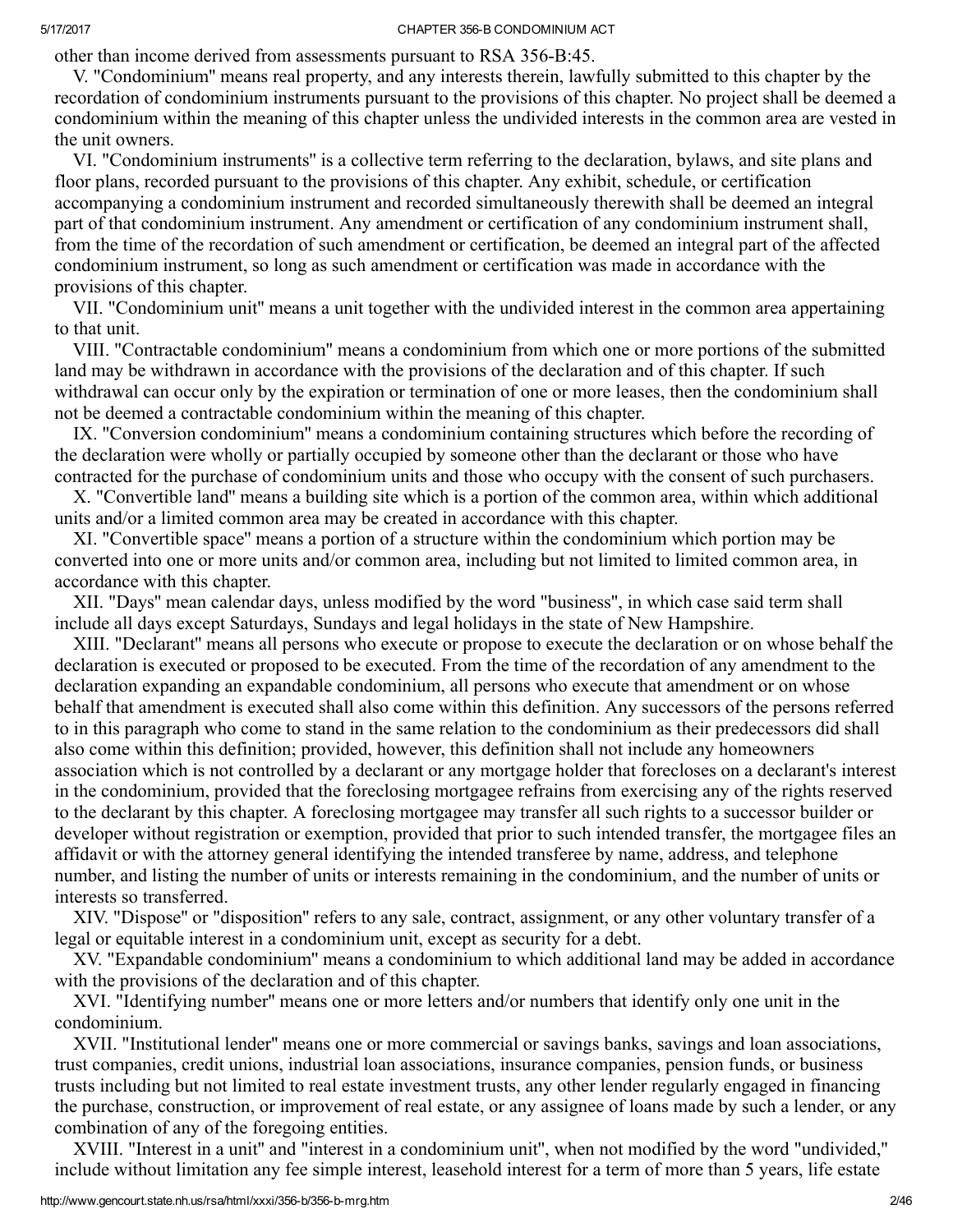and, for the purposes of this subdivision and subdivision IV, Administration and Enforcement, time sharing interest.

XIX. "Leasehold condominium'' means a condominium in all or any portion of which each unit owner owns an estate for years in his unit, or in the land within which or on which that unit is situated, or both, with all such leasehold interests due to expire naturally at the same time. A condominium including leased land, or an interest therein, within which or on which no units are situated or to be situated shall not be deemed a leasehold condominium within the meaning of this chapter, nor shall a condominium be deemed to be a leasehold condominium solely because of the offering or disposition of time sharing interests therein.

XX. "Limited common area'' means a portion of the common area reserved for the exclusive use of those entitled to the use of one or more, but less than all, of the units.

XXI. "Nonbinding reservation agreement'' means an agreement between the declarant and a prospective purchaser which is in no way binding on the prospective purchaser and which may be cancelled without penalty at the sole discretion of the prospective purchaser by written notice, hand delivered or sent by United States mail, return receipt requested, to the declarant or to any agent of the declarant at any time prior to the formation of a contract for the sale or lease of any interest in a condominium unit. Such agreement shall not contain any provision for waiver or any other provision in derogation of the rights of the prospective purchaser as contemplated by this paragraph, nor shall any such provision be a part of any ancillary agreement.

XXII. "Offer'' means any inducement, solicitation, or attempt to encourage any person or persons to acquire any legal or equitable interest in a condominium unit, except as security for a debt.

XXIII. "Officer'' means any member of the board of directors or official of the unit owners' association. XXIV. "Person'' means a natural person, corporation, partnership, association, trust, or other entity capable of holding title to real property, or any combination thereof.

XXV. "Publicly held corporation,'' "subsidiary corporation,'' "closely held corporation,'' "hearing'' and "broker" have the same meaning as set forth in the respective definitions of such terms in RSA 356-A:1; and "agent'' and "blanket encumbrance'' have the same meaning as set forth in the respective definitions of such terms in RSA 356A:1, except that within such definitions references to "developer'' or "subdivider'' shall mean "declarant,'' references to "lot'' or "lots'' shall mean "unit'' or "units'' and references to "subdivision'' shall mean "condominium project.''

XXVI. "Purchaser'' means any person or persons who acquires by means of a voluntary transfer a legal or equitable interest in a condominium unit, except as security for a debt.

XXVII. "Size'' means the number of cubic feet, or the number of square feet of ground and/or floor space, within each unit as computed by reference to the floor plans and rounded off to a whole number. Certain spaces within the units including, without limitation, attic, basement, and/or garage space may but need not be omitted from such calculation or partially discounted by the use of a ratio, so long as the same basis of calculation is employed for all units in the condominium, and so long as that basis is described in the declaration.

XXVIII. "Time sharing interest'' means the exclusive right to occupy one or more units for less than 60 days each year for a period of more than 5 years from the date of execution of an instrument for the disposition of such right, regardless of whether such right is accompanied by a fee simple interest or a leasehold interest, or neither of them, in a condominium unit. Time sharing interest shall include "interval ownership interest,'' "vacation license'' or any other similar term.

XXIX. "Unit'' shall mean a portion of the condominium designed and intended for individual ownership and use. For the purposes of this chapter, a convertible space shall be treated as a unit in accordance with RSA 356 B:24, IV.

XXX. "Unit owner'' means one or more persons who owns a condominium unit, or, in the case of a leasehold condominium, whose leasehold interest or interests in the condominium extend for the entire balance of the unexpired term or terms.

XXXI. "Value'' means a number of dollars or points assigned to each unit by the declaration. Substantially identical units shall be assigned the same value, but units located at substantially different heights above the ground, or having substantially different views, or having substantially different amenities or other characteristics that might result in differences in market value, may, but need not, be considered substantially identical within the meaning of this paragraph. If value is stated in terms of dollars, that statement shall not be deemed to reflect or control the sales price or fair market value of any unit, and no opinion, appraisal, or fair market transaction at a different figure shall affect the value of any unit, or any undivided interest in the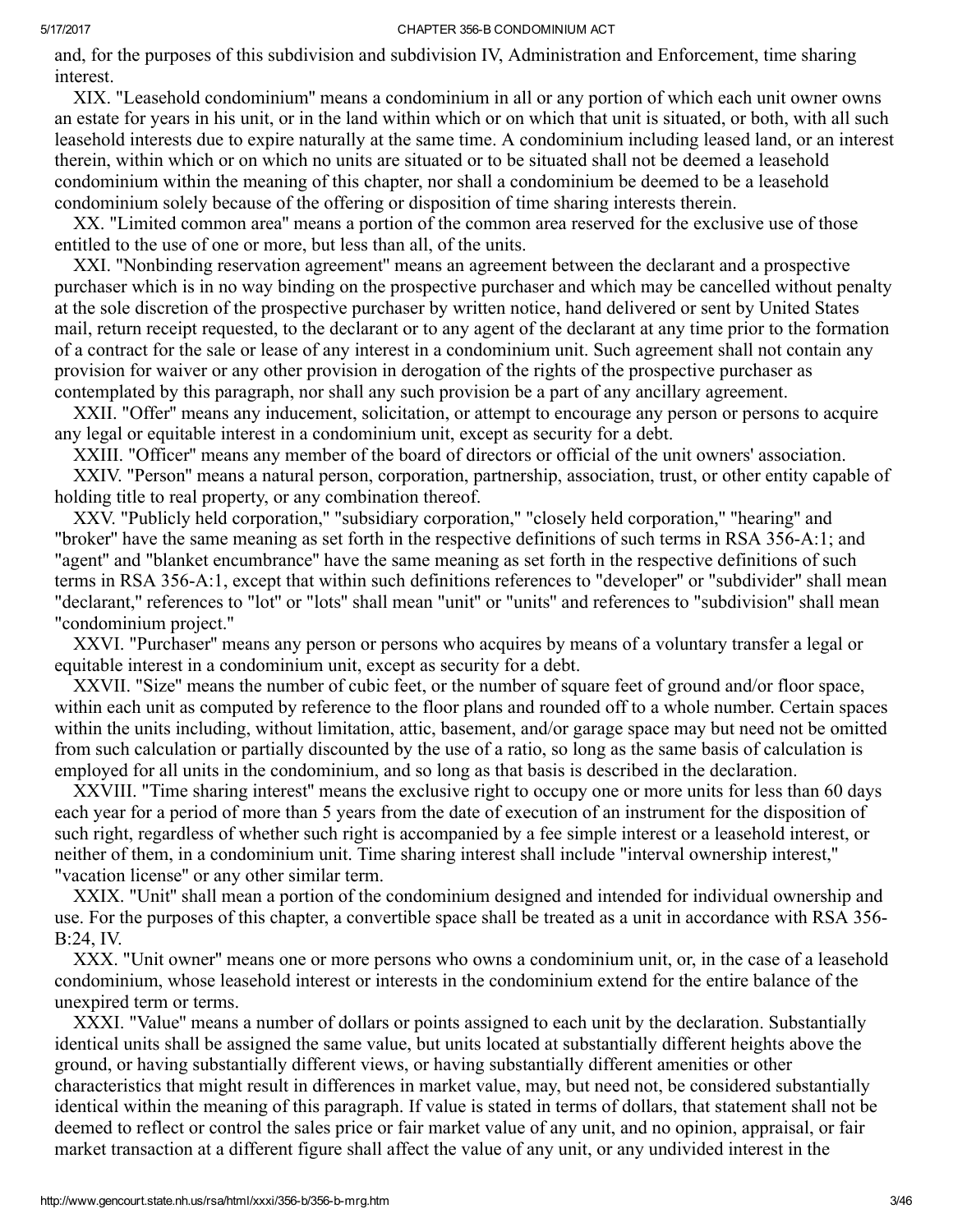common area, voting rights in the unit owners' association, liability for common expenses, or rights to common profits, assigned on the basis thereof.

Source. 1977, 468:1. 1992, 278:5, eff. July 17, 1992. 2011, 156:1, eff. Aug. 7, 2011.

### Section 356-B:4

**356-B:4 Separate Titles and Taxation.** – Each condominium unit shall constitute for all purposes a separate parcel of real property, distinct from all other condominium units. If there is any unit or units owned by any person other than the declarant, each such unit or units shall be subject to separate assessment and taxation by each assessing authority and special district for all types of taxes authorized by law. Each unit in which time sharing interests, as defined in RSA 356-B:3, XXVIII, have been created shall be valued for purposes of real property taxation as if such unit were owned by a single taxpayer. Condominium units in which time sharing interests have been created shall be taxed as wholly owned condominium units. The total cumulative purchase price paid for time sharing interests in any such unit shall not be determinative of the unit's assessed value. No taxes shall be assessed against the individual owner of a time sharing interest but shall be assessed against the record owner of such unit, the owners' association, trustee, or managing agent, as appropriate.

Source. 1977, 468:1. 1985, 107:2. 1989, 128:2, eff. May 15, 1989.

# **Section 356-B:5**

**356-B:5 Municipal Ordinances.**  $-$  No zoning or other land use ordinance shall prohibit condominiums as such by reason of the form of ownership inherent therein. Neither shall any condominium be treated differently by any zoning or other land use ordinance which would permit a physically identical project or development under a different form of ownership. No subdivision ordinance in any city or town shall apply to any condominium or to any subdivision of any convertible land, convertible space, or unit unless such ordinance is by its express terms made applicable thereto. Nevertheless, cities and towns may provide by ordinance that proposed conversion condominiums and the use thereof which do not conform to the zoning, land use and site plan regulations of the respective city or town in which the property is located shall secure a special use permit, a special exception, or variance, as the case may be, prior to becoming a conversion condominium. In the event of an approved conversion to condominiums, cities, towns, village districts, or other political subdivisions may impose such charges and fees as are lawfully imposed by such political subdivisions as a result of construction of new structures to the extent that such charges and fees, or portions of such charges and fees, imposed upon property subject to such conversions may be reasonably related to greater or additional services provided by the political subdivision as a result of the conversion.

Source. 1977, 468:1, eff. Sept. 10, 1977.

# **Section 356-B:6**

### 356-B:6 Eminent Domain. -

I. If any portion of the common area is taken by eminent domain, the award therefor shall be allocated to the unit owners in proportion to their respective undivided interests in the common area; provided, however, that the portion of the award attributable to the taking of any permanently assigned limited common area shall be allocated by the decree to the unit owner of the unit to which that limited common area was so assigned at the time of the taking. If that limited common area was permanently assigned to more than one unit at the time of the taking, then the portion of the award attributable to the taking thereof shall be allocated in equal shares to the unit owners of the units to which it was so assigned or in such other shares as the condominium instruments may specify for this express purpose. A permanently assigned limited common area is a limited common area which cannot be reassigned or which can be reassigned only with the consent of the unit owner or owners of the unit or units to which it is assigned. In the event of a taking or acquisition of a part or all of the common areas by a condemning authority, the statutory notices of hearing shall be served on the unit owners' association acting on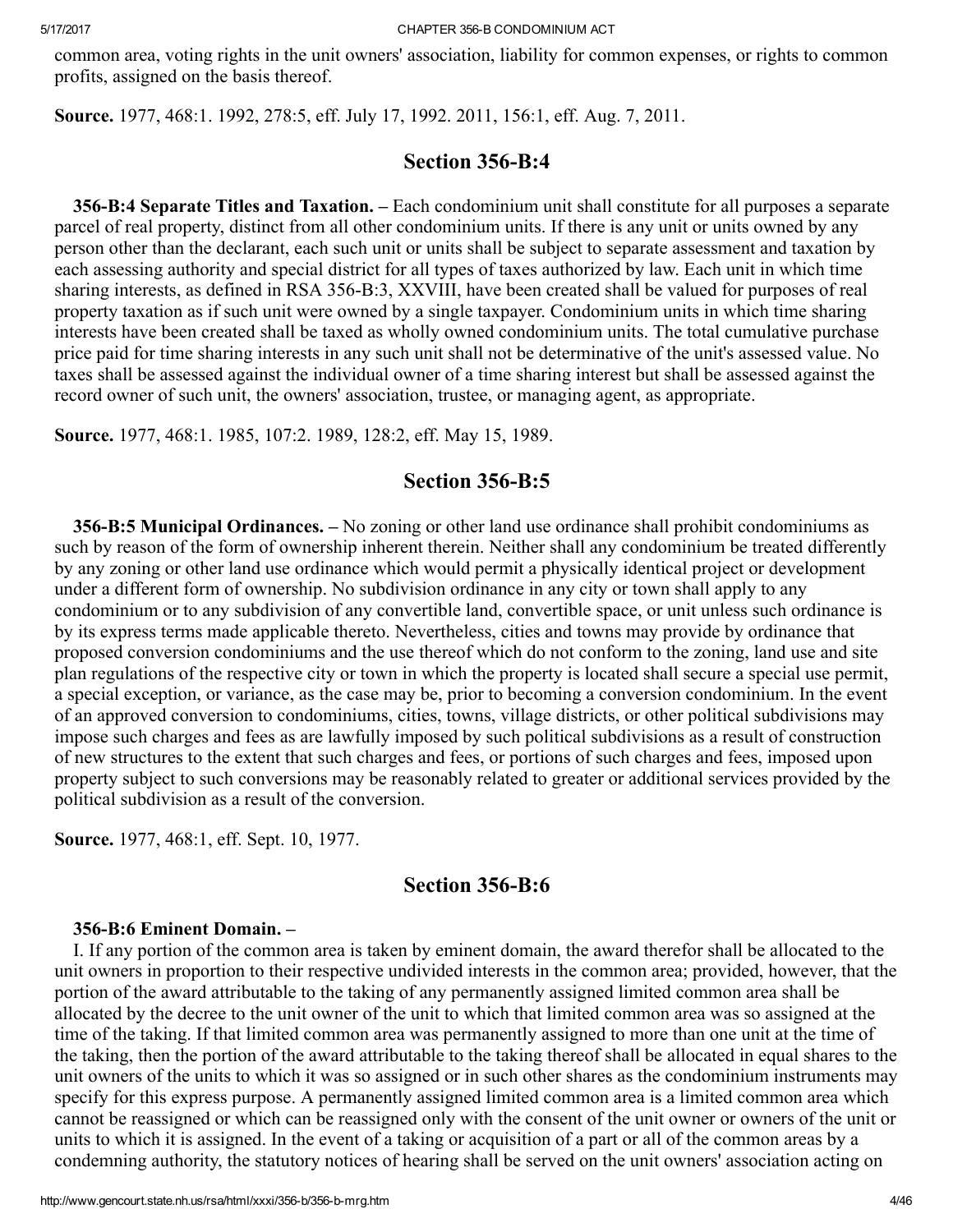behalf of all of the unit owners at least 30 days prior to such hearing, and the award or proceeds of settlement shall be payable to the unit owners' association for the use and benefit of the unit owners and their mortgagees as their interest may appear in accordance with this section. The unit owners' association shall represent the unit owners in any condemnation proceedings or in negotiations, settlements and agreements with the condemning authorities for acquisition of the common areas or any part thereof and the unit owners' association shall act as attorney-in-fact for each unit owner for the purposes of this section.

II. If one or more units are taken by eminent domain, the undivided interest in the common area appertaining to any such unit shall thenceforth appertain to the remaining units, being allocated to them in proportion to their respective undivided interests in the common area. The court shall enter a decree reflecting the reallocation of undivided interests produced thereby, and the award shall include, without limitation, just compensation to the unit owner of any unit taken for his undivided interest in the common area as well as for his unit.

III. If portions of any unit are taken by eminent domain, the court shall determine the fair market value of the portions of such unit not taken and the undivided interest in the common area appertaining to any such units shall be reduced, in the case of each such unit, in proportion to the diminution in the fair market value of such unit resulting from the taking. The portions of undivided interest in the common area thereby divested from the unit owners of any such units shall be reallocated among those units and the other units in the condominium in proportion to their respective undivided interests in the common area, with any units partially taken participating in such reallocation on the basis of their undivided interests as reduced in accordance with the preceding sentence. The court shall enter a decree reflecting the reallocation of undivided interests produced thereby, and the award shall include, without limitation, just compensation to the unit owner of any unit partially taken for that portion of his undivided interest in the common area divested from him by operation of the first sentence of this paragraph and not revested in him by operation of the following sentence, as well as for that portion of his unit taken by eminent domain.

IV. If, however, the taking of a portion of any unit makes it impractical to use the remaining portion of that unit for any lawful purpose permitted by the condominium instruments, then the entire undivided interest in the common area appertaining to that unit shall thenceforth appertain to the remaining units, being allocated to them in proportion to their respective undivided interests in the common area, and the remaining portion of that unit shall thenceforth be common area. The court shall enter a decree reflecting the reallocation of undivided interests produced thereby, and the award shall include, without limitation, just compensation to the unit owner of such unit for his entire undivided interest in the common area and for his entire unit.

V. Votes in the unit owners' association, rights to future common profits, and liabilities for future common expenses not specially assessed, appertaining to any unit or units taken or partially taken by eminent domain, shall thenceforth appertain to the remaining units, being allocated to them in proportion to their relative voting strength in the unit owners' association, with any units partially taken participating in such reallocation as though their voting strength in the unit owners' association has been reduced in proportion to their reduction in their undivided interests in the common area, and the decree of the court shall provide accordingly.

VI. The decree of the court shall require recordation thereof in the registry of deeds of the county in which the condominium is located.

Source. 1977, 468:1. 1989, 149:1, eff. July 16, 1989.

# **Section 356-B:6-a**

### $356 - B:6$ -a Applicability of Chapter. –

I. In the event of a conflict between the declaration or bylaws, the provisions of RSA 356-B shall control.

II. A unit owners association may amend or revise the condominium documents to comply with the requirements of RSA 356-B without the need to obtain mortgagee approval if the changes do not affect the mortgagee's equity or security interest in the property.

Source. 2016, 311:4, eff. Aug. 1, 2016.

# II. Condominium Instruments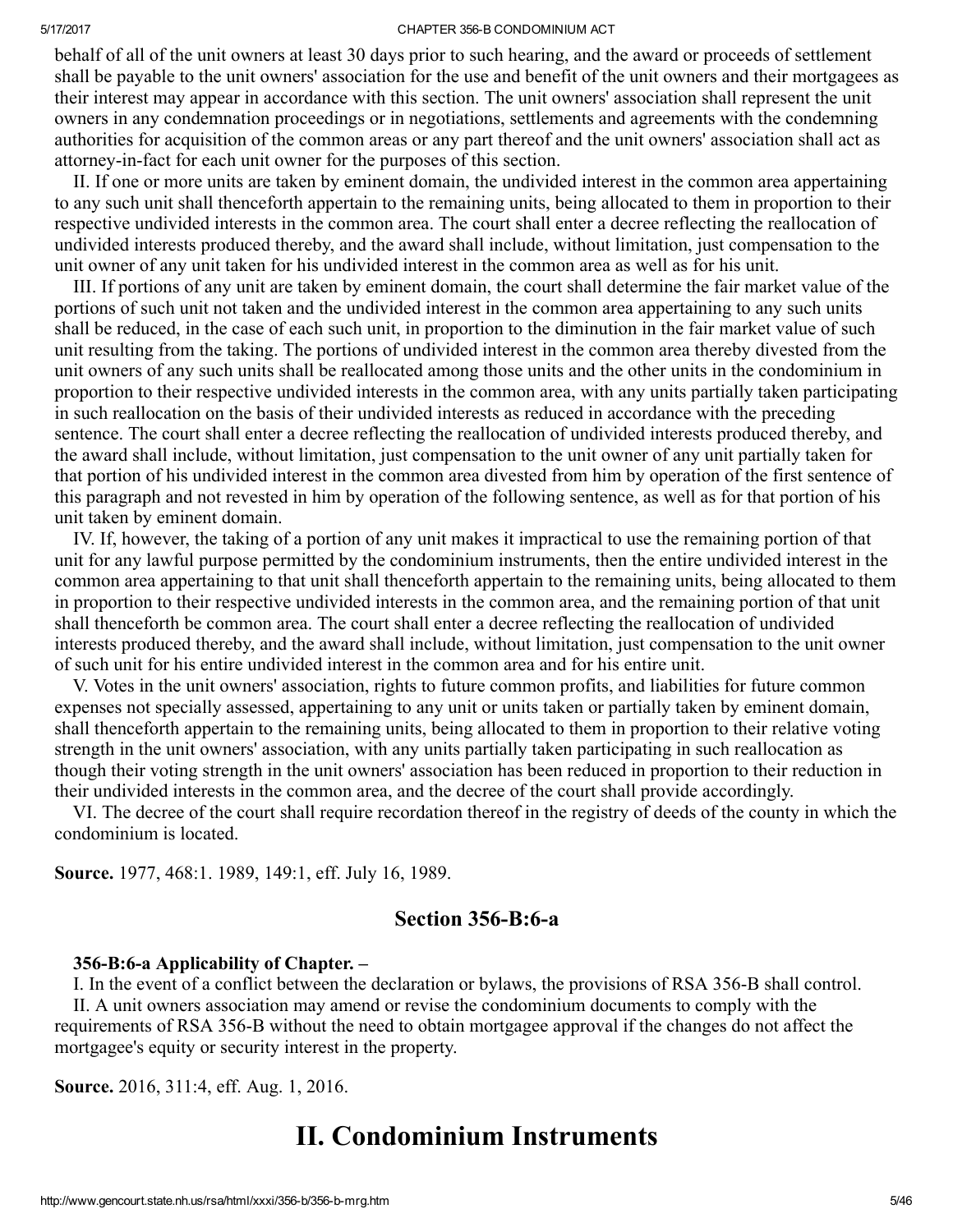# Section 356-B:7

**356-B:7 Creation of Condominium.**  $-$  No condominium shall come into existence except by the recordation of condominium instruments pursuant to this chapter. No condominium instruments shall be recorded unless all units located or to be located on any portion of the submitted land, other than within the boundaries of any convertible lands, are depicted on site plans and floor plans that comply with RSA 356-B:20, I and II. The foreclosure of any mortgage, deed of trust, or other lien shall not be deemed, in and of itself, to terminate the condominium. Notwithstanding any provision of law to the contrary, if a rent increase is made in accordance with RSA 356-C:3,  $I(a)(12)$ , application for condominium conversion shall not be made until 3 months after such increase.

Source. 1977, 468:1. 1987, 320:4, eff. May 25, 1987.

# Section 356-B:8

### 356-B:8 Release of Liens. -

I. At the time of the conveyance to the first purchaser of each condominium unit following the recordation of the declaration, every mortgage, deed of trust, any perfected mechanics' or materialmen's liens, or any other perfected lien, affecting all of the condominium or a greater portion thereof than the condominium unit conveyed, shall be paid and satisfied of record, or the declarant shall forthwith have the said condominium unit released of record from all such liens not so paid and satisfied. This paragraph shall not apply, however, to any withdrawable land in a contractable condominium, nor shall any provision of this paragraph be construed to prohibit the unit owners' association from mortgaging or causing a deed of trust to be placed on any portion of the condominium within which no units are located, so long as any time limit specified pursuant to RSA 356 B:36 has expired, and so long as the bylaws authorize the same.

II. Subsequent to recording the declaration as provided in this chapter, no lien or encumbrance shall thereafter arise against the condominium as a whole, but only against each unit and the percentage of undivided interest in the common areas appurtenant to such unit, in the same manner and under the same conditions in every respect as liens or encumbrances may arise or be created upon or against any other separate parcel of real property subject to individual ownership; provided that no labor performed or materials furnished with the consent or at the request of a unit owner or his agent or his contractor or subcontractor shall be the basis for the filing of a lien pursuant to the lien law against the unit or any other property of any other unit owner not expressly consenting to or requesting the same, except that such express consent shall be deemed to be given by the owner of any unit in the case of emergency repairs thereto. Labor performed or materials furnished for the common areas, if duly authorized by the association of unit owners or board of directors in accordance with this chapter, the declaration or bylaws, shall be deemed to be performed or furnished with the express consent of each unit owner and shall be the basis for the filing of a lien pursuant to the lien law against each of the units and shall be subject to the provisions of this section. In the event a lien against 2 or more units becomes effective, the unit owners of the separate units may remove their unit and the percentage of undivided interest in the common areas appurtenant to such unit from the lien by payment of the fractional or proportional amounts attributable to each of the units affected. Such individual payment shall be computed by reference to the percentages appearing on the declaration. Subsequent to any such payment, discharge or other satisfaction, the unit and the percentage of undivided interest in the common areas appurtenant thereto shall thereafter be free and clear of the lien so paid, satisfied or discharged. Such partial payment, satisfaction or discharge shall not prevent the lienor from proceeding to enforce his rights against any unit and the percentage of undivided interest in the common areas appurtenant thereto not so paid, satisfied or discharged. This paragraph shall not be construed to prohibit the declarant from mortgaging or causing a deed of trust to be placed on any portion of convertible lands for the purpose of financing construction thereon.

Source. 1977, 468:1, eff. Sept. 10, 1977.

# **Section 356-B:9**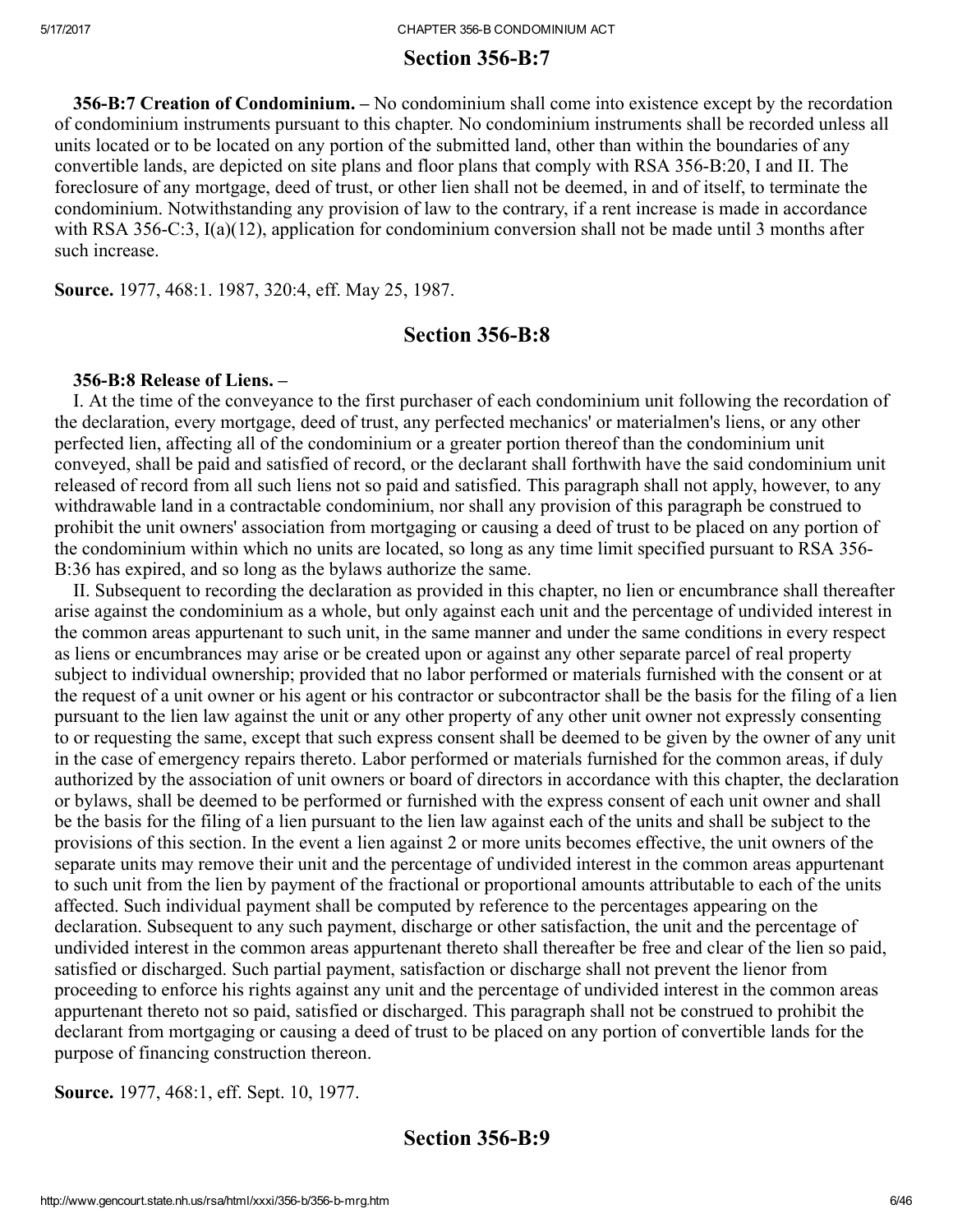**356-B:9 Description of Condominium Units.** – After the creation of the condominium, no description of a condominium unit shall be deemed vague, uncertain, or otherwise insufficient or infirm which sets forth the identifying number of that unit, the name of the condominium, the name of the town or city and county wherein the condominium is situated, and the deed book and page number where the first page of the declaration is recorded. Any such description shall be deemed to include the undivided interest in the common area appertaining to such unit even if such interest is not defined or referred to therein.

Source. 1977, 468:1, eff. Sept. 10, 1977.

# **Section 356-B:10**

**356-B:10 Execution of Condominium Instruments.** – The declaration and bylaws and any amendments to either made pursuant to RSA 356-B:33 shall be duly executed by or on behalf of all of the owners and lessees of the submitted land. But the phrase "owners and lessees" in the preceding sentence and in RSA 356-B:25 does not include, in their capacity as such, any mortgagee, any trustee or beneficiary under a deed of trust, any other lien holder, any person having an inchoate dower or curtesy interest, any person having an equitable interest under any contract for the sale and/or lease of a condominium unit, or any lessee whose leasehold interest does not extend to any portion of the common area.

Source. 1977, 468:1, eff. Sept. 10, 1977.

# **Section 356-B:11**

356-B:11 Recordation of Condominium Instruments. – All amendments and certifications of condominium instruments shall set forth the name of the condominium, the name of the town or city and county in which the condominium is located, and the deed book and page number where the first page of the declaration is recorded. All condominium instruments, and all amendments and certifications thereof, shall be recorded in the registry of deeds of every county wherein any portion of the condominium is located, and shall set forth the name and address of the condominium.

Source. 1977, 468:1, eff. Sept. 10, 1977.

# **Section 356-B:12**

356-B:12 Construction of Condominium Instruments. – Except to the extent otherwise provided by the condominium instruments:

I. The terms defined in RSA 356-B:3 shall be deemed to have the meanings therein specified wherever they appear in the condominium instruments unless the context otherwise requires.

II. To the extent that walls, floors, and/or ceilings are designated as the boundaries of the units or of any particular units without further specification, all doors and windows therein, and all lath, wallboard, plaster, paneling, tiles, wallpaper, paint, finished flooring, and any other materials constituting any part of the finished surfaces thereof, shall be deemed a part of such units, while all other portions of such walls, floors, and/or ceilings shall be deemed a part of the common area.

III. If any chutes, flues, ducts, conduits, wires, bearing walls, bearing columns, or any other apparatus lie partially within and partially outside of the designated boundaries of a unit, any portions thereof serving only that unit shall be deemed a part of that unit, while any portions thereof serving more than one unit or any portion of the common area shall be deemed a part of the common area.

IV. Subject to the provisions of paragraph III of this section, all space, interior partitions, and other fixtures and improvements within the boundaries of a unit shall be deemed a part of that unit.

V. Any shutters, awnings, window boxes, doorsteps, porches, balconies, patios, and any other apparatus designed to serve a single unit, but located outside the boundaries thereof, shall be deemed a limited common area appertaining to that unit exclusively.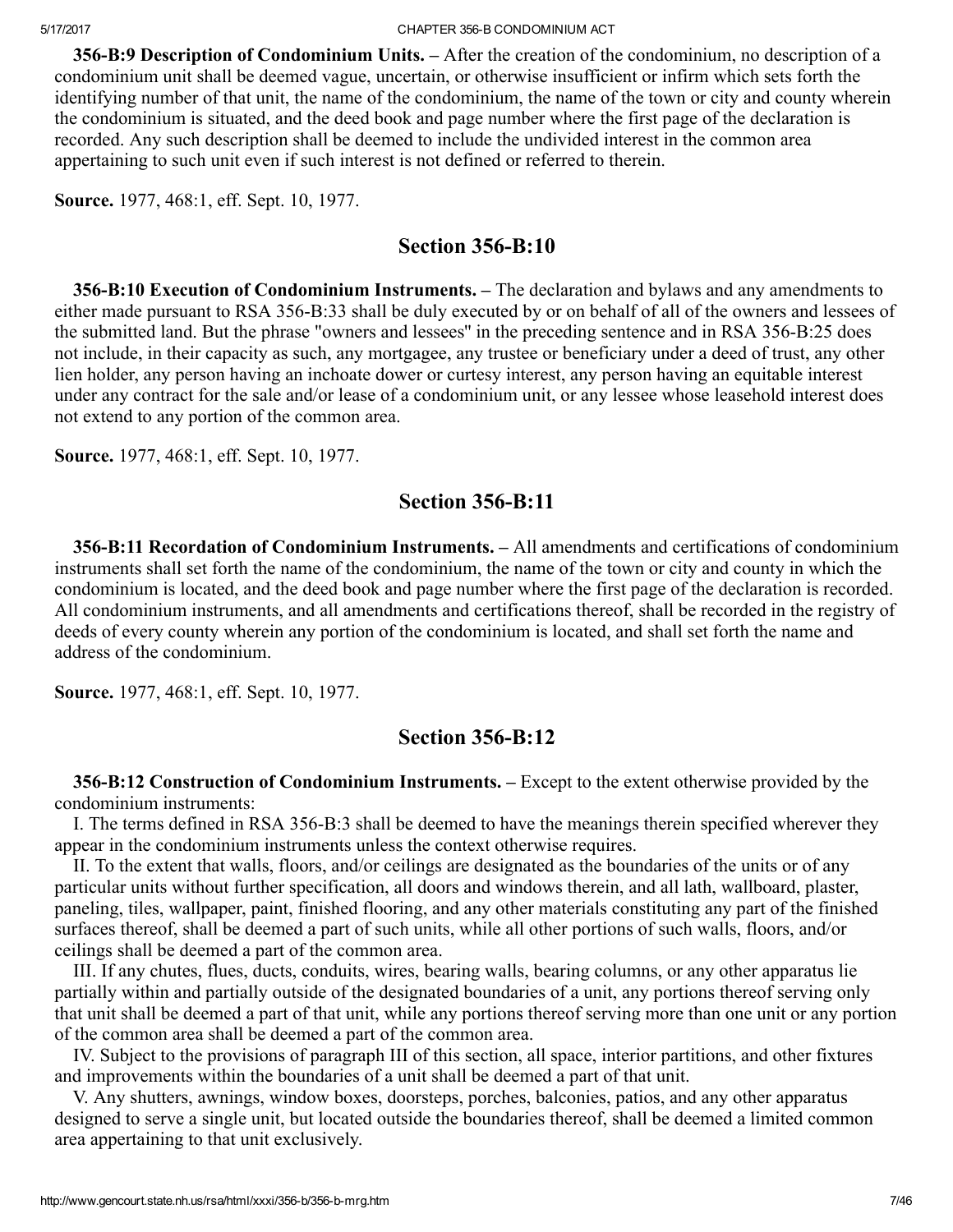Source. 1977, 468:1, eff. Sept. 10, 1977.

## **Section 356-B:13**

356-B:13 Complementarity of Condominium Instruments. – The condominium instruments shall be construed together and shall be deemed to incorporate one another to the extent that any requirement of this chapter as to the content of one shall be deemed satisfied if the deficiency can be cured by reference to any of the others. In the event of any conflict between the condominium instruments, the declaration shall control; but particular provisions shall control more general provisions, except that a construction conformable with the statute shall in all cases control over any construction inconsistent therewith.

Source. 1977, 468:1, eff. Sept. 10, 1977.

# **Section 356-B:14**

### 356-B:14 Validity of Condominium Instruments. -

I. All provisions of the condominium instruments shall be deemed severable, and any unlawful provision thereof shall be voided.

II. No provision of the condominium instruments shall be deemed void by reason of the rule against perpetuities.

III. No restraint on alienation shall discriminate or be used to discriminate against any person in violation of RSA 354A.

IV. Subject to the provisions of paragraph III of this section, the rule of property law known as the rule restricting unreasonable restraints on alienation shall not be applied to defeat any provision of the condominium instruments restraining the alienation of condominium units.

Source. 1977, 468:1, eff. Sept. 10, 1977.

### **Section 356-B:15**

### 356-B:15 Compliance With Condominium Instruments. -

I. The declarant, the board of directors, every unit owner, and all those entitled to occupy a unit shall comply with all lawful provisions of this chapter and all provisions of the condominium instruments. Any lack of such compliance shall be grounds for an action or suit to recover sums due, for damages or injunctive relief, or for any other remedy available at law or in equity, maintainable by the unit owners' association, or by its board of directors or any managing agent on behalf of such association, or, in any proper case, by one or more aggrieved unit owners on their own behalf or as a class action.

II. The prevailing party shall be entitled to all costs and attorneys' fees incurred in any proceeding under RSA 356-B:15, I.

Source. 1977, 468:1. 1997, 228:2, eff. Jan. 1, 1998. 2014, 224:1, eff. Jan. 1, 2015.

# **Section 356-B:16**

### 356-B:16 Contents of Declaration. -

I. The declaration for every condominium shall contain the following:

(a) The name of the condominium, which name shall include the word "condominium'' or be followed by the words "a condominium'';

(b) The name of the town or city and county in which the condominium is located;

(c) A legal description by metes and bounds of the land submitted to this chapter;

(d) A description or delineation of the boundaries of the units, including the horizontal boundaries, if any, as well as the vertical boundaries;

(e) A description or delineation of the limited common areas, if any, showing or designating the unit or units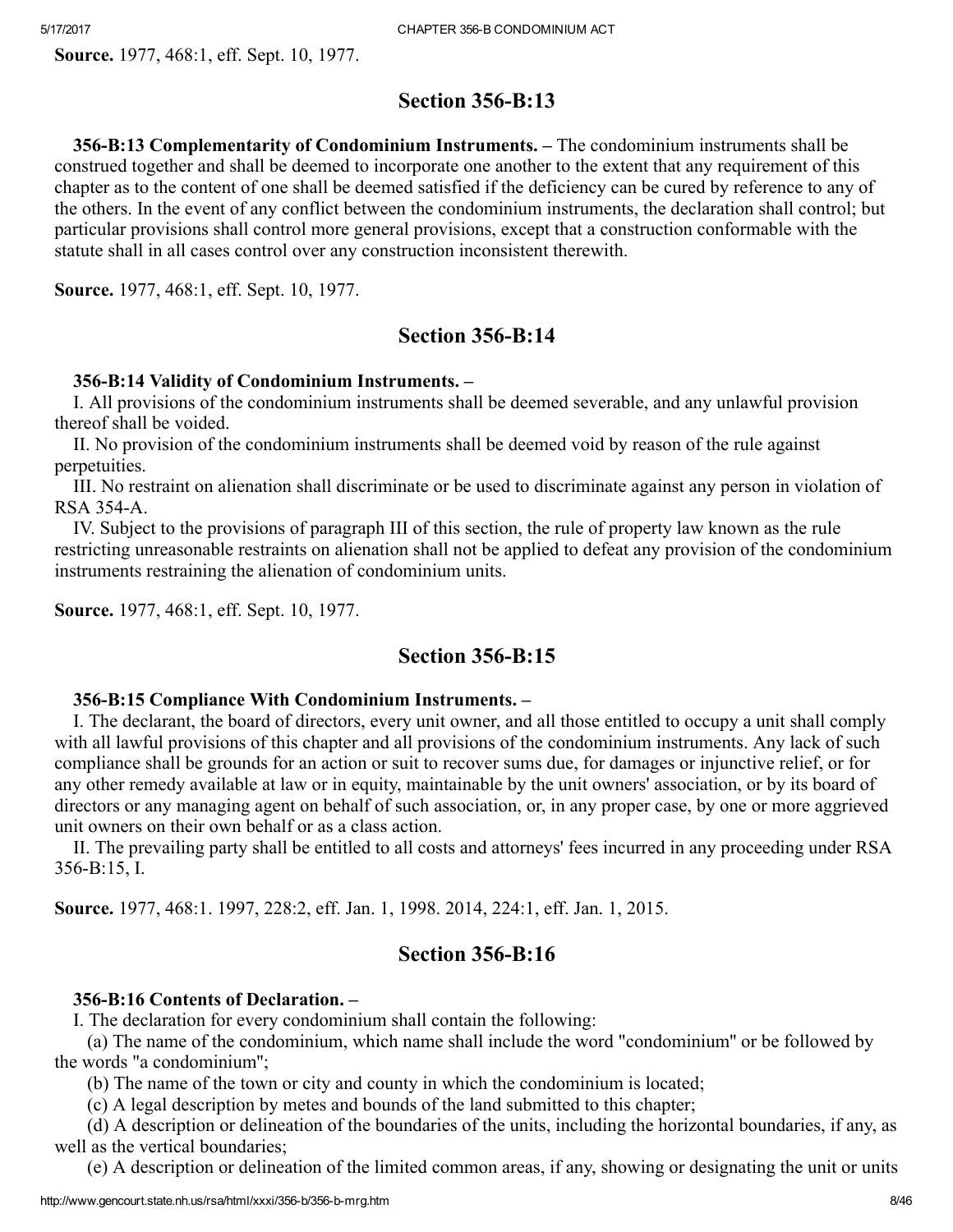to which each is assigned;

(f) A description or delineation of all common areas not within the boundaries of any convertible lands which may subsequently be assigned as limited common areas, together with a statement that they may be so assigned and a description of the method whereby any such assignments shall be made in accordance with RSA 356-B:19;

(g) The allocation to each unit of an undivided interest in the common areas in accordance with RSA 356 B:17;

(h) A statement of the purposes for which the condominium and each of the units are intended and restricted as to use;

(i) A description of the manner of determining appropriate action following damage to any portion of the condominium by fire or other casualty; and

(j) Such other matters as the declarant deems appropriate.

II. If the condominium contains any convertible land, the declaration shall also contain the following:

(a) A legal description by metes and bounds of each convertible land within the condominium;

(b) A statement of the maximum number of units that may be created within each such convertible land;

(c) A statement, with respect to each such convertible land, as to whether or not any portion of such convertible land will not be restricted to residential use, and, if not, the nature of the permitted uses, and the maximum percentage of the aggregate land and aggregate floor area of all units that may be created which will not be restricted exclusively to residential use;

(d) A statement of the extent to which any structure erected on any convertible land will be compatible with structures on other portions of the submitted land in terms of quality of construction, the principal materials to be used, and architectural style;

(e) A description of all other improvements that may be made on each convertible land within the condominium;

(f) A statement that any units created within each convertible land will be substantially identical to the units on other portions of the submitted land, or a statement describing in detail any differences in design, layout, size, quality or other significant characteristics of the units that may be created therein; and

(g) A description of the declarant's reserved right, if any, to create limited common areas within any convertible land, and/or to designate common areas therein which may subsequently be assigned as limited common areas in terms of the types, sizes, and maximum number of such areas within each such convertible land.

Provided, that site plans and floor plans may be recorded with the declaration and identified therein to supplement information furnished pursuant to subparagraphs  $II(a)$ ,  $(d)$ ,  $(e)$ ,  $(f)$  and  $(g)$ , and that subparagraph II(c) need not be complied with if none of the units on other portions of the submitted land are restricted exclusively to residential use.

III. If the condominium is an expandable condominium, the declaration shall also contain the following:

(a) The explicit reservation of an option to expand the condominium;

(b) A statement of any limitations on that option, including, without limitation, a statement as to whether the consent of any unit owners shall be required, and, if so, a statement as to the method whereby such consent shall be evidenced; or a statement that there are no such limitations;

(c) A time limit, not exceeding 7 years from the recording of the declaration, upon which the option to expand the condominium shall expire, provided, however, that the time limit contained in the declaration may be extended by not more than 7 years by an amendment to the declaration adopted pursuant to RSA 356-B:54, V, together with a statement of the circumstances, if any, which will terminate that option prior to the expiration of the time limit so specified;

(d) A legal description by metes and bounds of all land that may be added to the condominium, henceforth referred to as "additional land'';

(e) A statement as to whether, if any of the additional land is added to the condominium, all of it or any particular portion of it must be added, and, if not, a statement of any limitations as to what portions may be added or a statement that there are no such limitations;

(f) A statement as to whether portions of the additional land may be added to the condominium at different times, together with any limitations fixing the boundaries of those portions by legal descriptions setting forth the metes and bounds thereof and/or regulating the order in which they may be added to the condominium;

(g) A statement of any limitations as to the locations of any improvements that may be made on any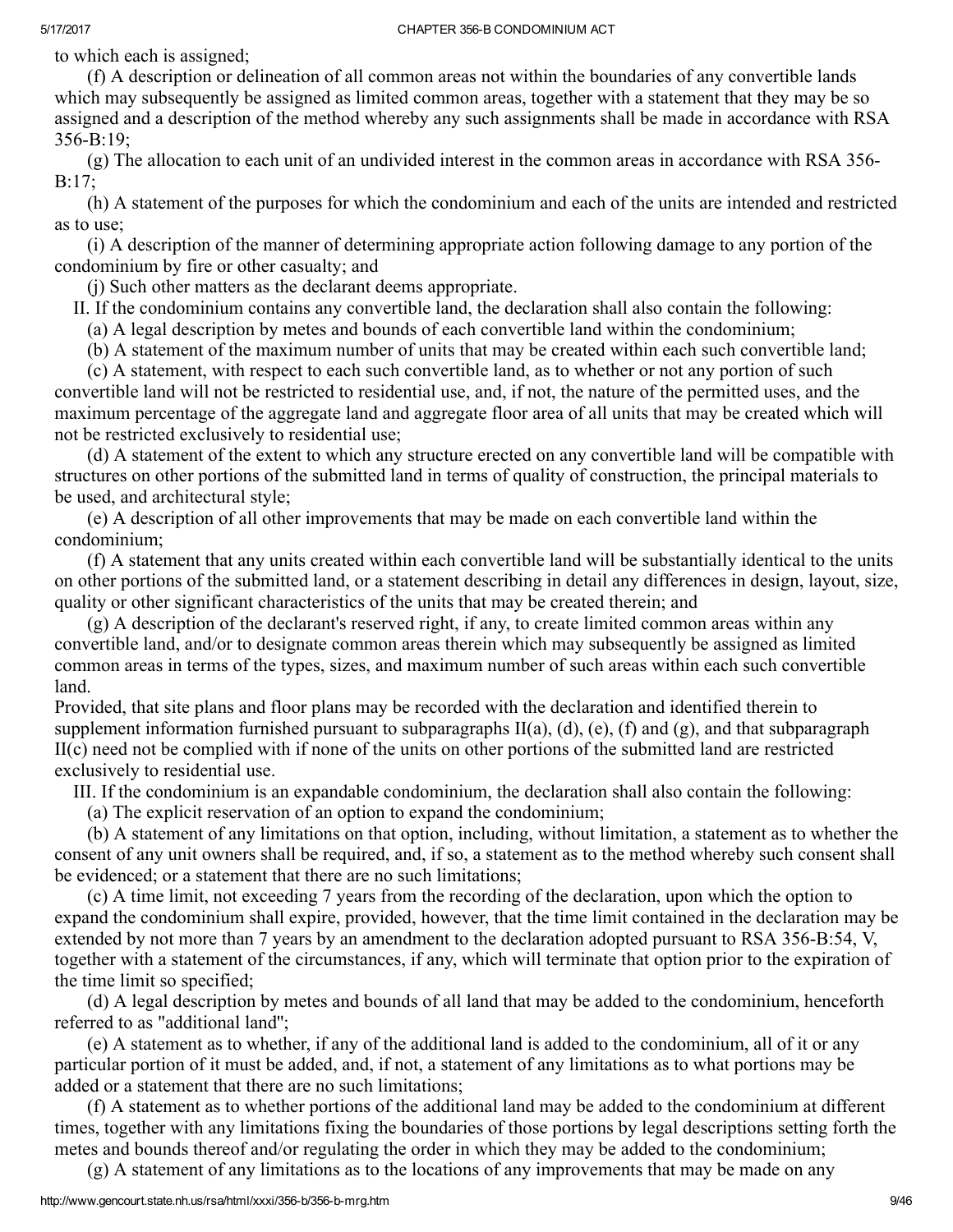portions of the additional land added to the condominium, or a statement that no assurances are made in that regard;

(h) A statement of the maximum number of units that may be created on the additional land. If portions of the additional land may be added to the condominium and the boundaries of those portions are fixed in accordance with subparagraph III(f), the declaration shall also state the maximum number of units that may be created on each such portion added to the condominium. If portions of the additional land may be added to the condominium and the boundaries of those portions are not fixed in accordance with subparagraph III(f), then the declaration shall also state the maximum number of units per acre that may be created on any such portion added to the condominium;

(i) A statement, with respect to the additional land and to any portion or portions thereof that may be added to the condominium, as to whether or not any portion of such expandable land will not be restricted to residential use, and, if not, the nature of the permitted uses and the maximum percentage of the aggregate land and aggregate floor area of all units that may be created thereon which will not be restricted exclusively to residential use;

(j) A statement of the extent to which any structures created on any portion of the additional land added to the condominium will be compatible with structures on the submitted land in terms of quality of construction, the principal materials to be used, and architectural style, or a statement that no assurances are made in those regards;

(k) A description of all other improvements that will be made on any portion of the additional land added to the condominium or a statement of any limitations as to what other improvements may be made thereon, or a statement that no assurances are made in that regard;

(l) A statement that any units created on any portion of the additional land added to the condominium will be substantially identical to the units on the submitted land, or a statement of any limitations as to what differences in design, layout, size, quality or other significant characteristics of the units may be created thereon, or a statement that no assurances are made in that regard; and

(m) A description of the declarant's reserved right, if any, to create limited common areas within any portion of the additional land added to the condominium, and/or to designate common areas therein which may subsequently be assigned as limited common areas in terms of types, sizes, and maximum number of such areas within each such portion, or a statement that no assurances are made in those regards.

Provided, that site plans and floor plans may be recorded with the declaration and identified therein to supplement information furnished pursuant to subparagraphs  $III(d)$ , (e), (f), (g), (j), (k), (l) and (m), and that subparagraph III(i) need not be complied with if none of the units on the submitted land is restricted exclusively to residential use.

IV. If the condominium is a contractable condominium, the declaration shall also contain the following:

(a) The explicit reservation of an option to contract the condominium;

(b) A statement of any limitations on that option, including, without limitation, a statement as to whether the consent of any unit owners shall be required, and, if so, a statement as to the method whereby such consent shall be evidenced; or a statement that there are no such limitations;

(c) A time limit, not exceeding 7 years from the recording of the declaration, upon which the option to contract the condominium shall expire, provided, however, that the time limit contained in the declaration may be extended by not more than 7 years by an amendment to the declaration adopted pursuant to RSA 356-B:54, V, together with a statement of the circumstances, if any, which will terminate that option prior to the expiration of the time limit so specified;

(d) A legal description by metes and bounds of all land that may be withdrawn from the condominium, henceforth referred to as "withdrawable land'';

(e) A statement as to whether portions of the withdrawable land may be withdrawn from the condominium at different times, together with any limitations fixing the boundaries of those portions by legal descriptions setting forth the metes and bounds thereof and/or regulating the order in which they may be withdrawn from the condominium; and

(f) A legal description by metes and bounds of all of the submitted land to which the option to contract the condominium does not extend. Provided, that site plans may be recorded with the declaration and identified therein to supplement information furnished pursuant to subparagraphs IV(d), (e) and (f), and that subparagraph IV(f) shall not be construed in derogation of any right the declarant may have to terminate the condominium in accordance with RSA 356-B:33.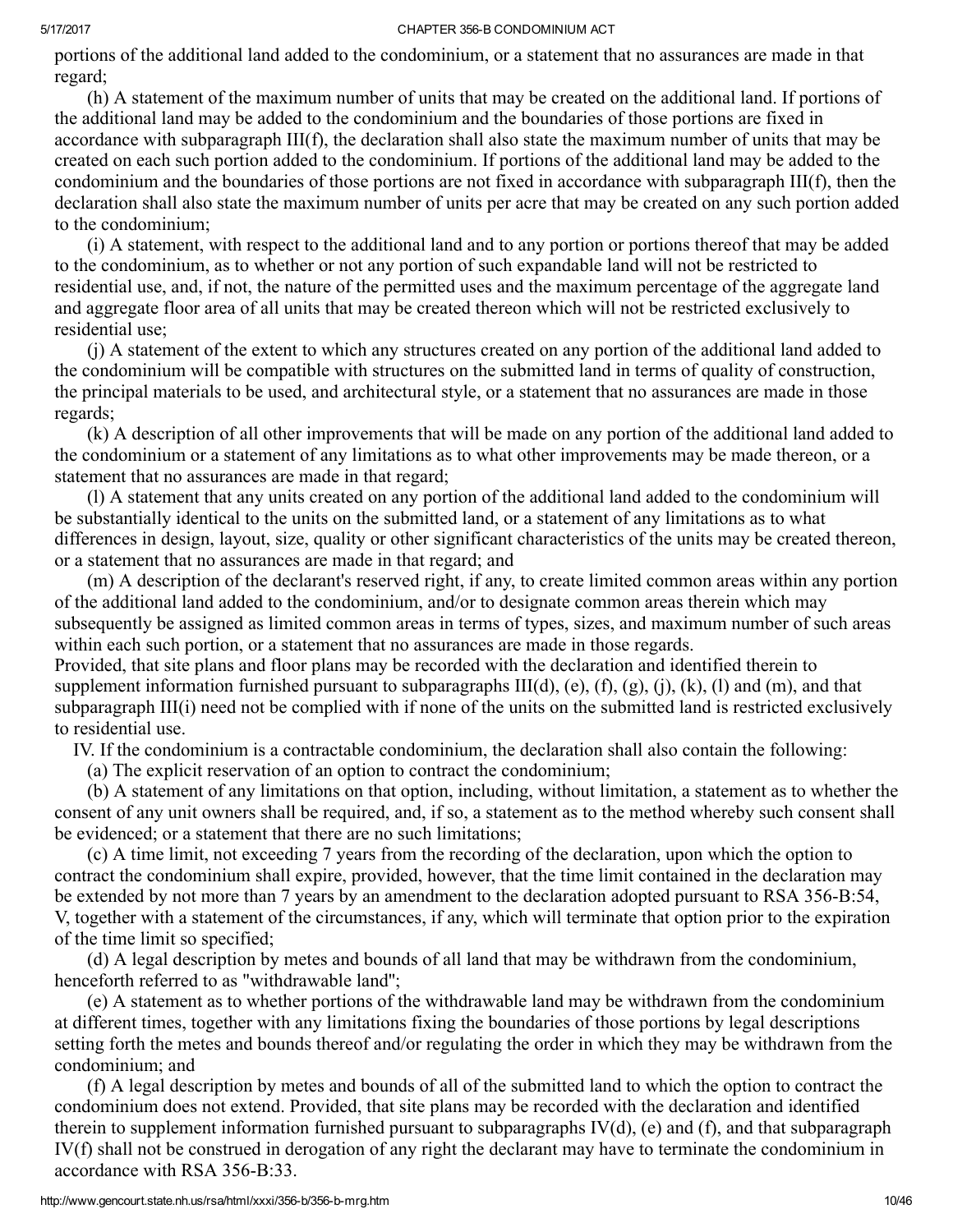V. If the condominium is a leasehold condominium, then with respect to any ground lease or other leases the expiration or termination of which will or may terminate or contract the condominium, the declaration shall set forth the county wherein the same are recorded and the deed book and page number where the first page of each such lease is recorded; and the declaration shall also contain the following:

(a) The date upon which each such lease is due to expire;

(b) A statement as to whether any land and/or improvements will be owned by the unit owners in fee simple, and, if so, either (a) a description of the same, including without limitation a legal description by metes and bounds of any such land, or (b) a statement of any rights the unit owners shall have to remove such improvements within a reasonable time after the expiration or termination of the lease or leases involved, or a statement that they shall have no such rights; and

(c) A statement of the rights the unit owners shall have to redeem the reversion or any of the reversions, or a statement that they shall have no such rights.

Provided, that after the recording of the declaration, no lessor who executed the same, and no successor in interest to such lessor, shall have any right or power to terminate any part of the leasehold interest of any unit owner who makes timely payment of his share of the rent to the person or persons designated in the declaration for the receipt of such rent and who otherwise complies with all covenants which, if violated, would entitle the lessor to terminate the lease. Acquisition or reacquisition of such a leasehold interest by the owner of the reversion or remainder shall not cause a merger of the leasehold and fee simple interests unless all leasehold interests in the condominium are thus acquired or reacquired.

VI. Wherever this section requires a legal description by metes and bounds of land that is submitted to this chapter or that may be added to or withdrawn from the condominium, such requirement shall be deemed satisfied by any legally sufficient description and shall be deemed to require a legally sufficient description of any easements that are submitted to this chapter or that may be added to or withdrawn from the condominium, as the case may be. In the case of each such easement, the declaration shall contain the following:

(a) A description of the permitted use or uses;

(b) If less than all of those entitled to the use of all of the units may utilize such easement, a statement of the relevant restrictions and limitations on utilization; and

(c) If any persons other than those entitled to the use of the units may utilize such easement, a statement of the rights of others to utilization of the same.

VII. Wherever this section requires a legal description by metes and bounds of land that is submitted to this chapter or that may be added to or withdrawn from the condominium, an added requirement shall be a separate legally sufficient description of all lands in which the unit owners shall or may be tenants in common or joint tenants with any other persons, and a separate legally sufficient description of all lands in which the unit owners shall or may be life tenants. No units shall be situated on any such lands, however, and the declaration shall describe the nature of the unit owner's estate therein. No such lands shall be shown on the same site plans showing other portions of the condominium, but shall be shown instead on separate site plans.

Source. 1977, 468:1. 1991, 110:1, 2, eff. May 13, 1991.

### **Section 356-B:17**

### 356-B:17 Allocation of Interests in the Common Areas. –

I. The declaration may allocate to each unit depicted on site plans and floor plans that comply with RSA 356 B:20, I and II an undivided interest in the common areas proportionate to either the size or value of each unit.

II. Otherwise, the declaration shall allocate to each such unit an equal undivided interest in the common areas subject to the following exception: each convertible space so depicted shall be allocated an undivided interest in the common areas proportionate to the size of each such space, vis-a-vis the aggregate size of all units so depicted, while the remaining undivided interests in the common areas shall be allocated equally to the other units so depicted.

III. The undivided interests in the common areas allocated in accordance with paragraph I or II shall add up to one if stated as fractions or 100 percentum if stated as percentages.

IV. If, in accordance with paragraph I or II, an equal undivided interest in the common areas is allocated to each unit, the declaration may simply state that fact and need not express the fraction or percentage so allocated. V. Otherwise, the undivided interest allocated to each unit in accordance with paragraph I or II shall be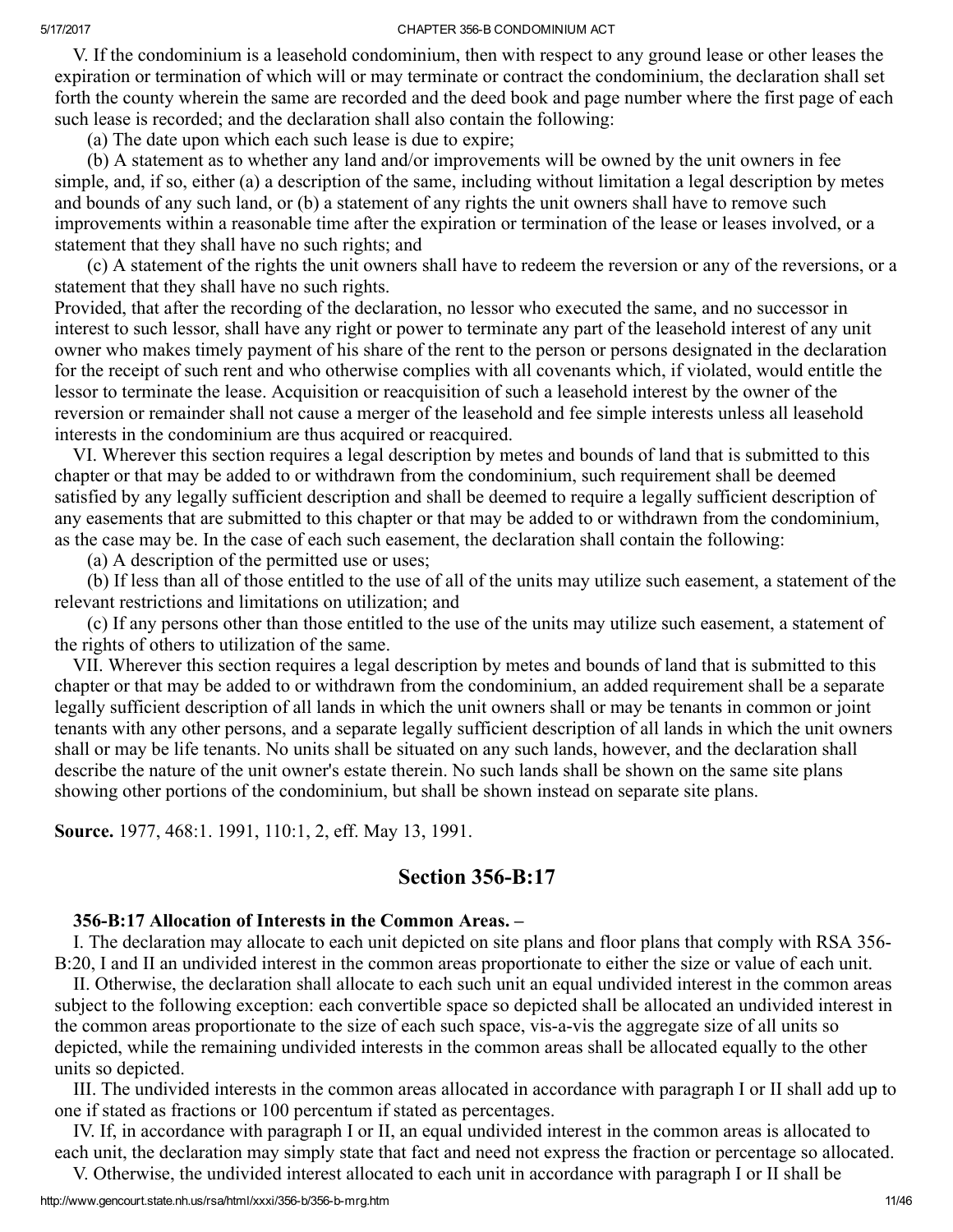reflected by a table in the declaration, or by an exhibit or schedule accompanying the declaration and recorded simultaneously therewith, containing 3 columns. The first column shall identify the units, listing them serially or grouping them together in the case of units to which identical undivided interests are allocated. Corresponding figures in the second and third columns shall set forth the respective areas or values of those units and the fraction or percentage of undivided interest in the common areas allocated thereto.

VI. Except to the extent otherwise expressly provided by this chapter, the amount of undivided interest in the common areas allocated to any unit shall not be altered, and any purported transfer, encumbrance or other disposition of that interest without the unit to which it appertains shall be void.

VII. The common areas shall not be subject to any suit for partition until and unless the condominium is terminated.

Source. 1977, 468:1, eff. Sept. 10, 1977.

# **Section 356-B:18**

### 356-B:18 Reallocation of Interests in the Common Areas. -

I. If a condominium contains any convertible land or is an expandable condominium, then the declaration shall not allocate undivided interests in the common areas on the basis of value unless the declaration:

(a) Prohibits the creation of any units not substantially identical to the units depicted on the site plans and floor plans recorded pursuant to RSA 356-B:20, I and II; or

(b) Prohibits the creation of any units not described pursuant to RSA 356-B:16,  $\text{II(f)}$  (in the case of convertible lands) and RSA  $356-B:16$ , III(1) (in the case of additional land), and contains from the outset a statement of the value that shall be assigned to every such unit that may be created.

II. Interests in the common areas shall not be allocated to any units to be created within any convertible land or within any additional land until site plans and floor plans depicting the same are recorded pursuant to RSA 356B:20, III. But simultaneously with the recording of such site plans and floor plans the declarant shall execute and record an amendment to the declaration reallocating undivided interests in the common areas so that the units depicted on such site plans and floor plans shall be allocated undivided interests in the common areas on the same basis as the units depicted on the site plans and floor plans recorded simultaneously with the declaration pursuant to RSA 356-B:20, I and II.

III. If all of a convertible space is converted into common areas, including without limitation limited common areas, then the undivided interest in the common areas appertaining to such space shall thenceforth appertain to the remaining units, being allocated among them in proportion to their undivided interests in the common areas. The principal officer of the unit owners' association, or such other officer or officers as the condominium instruments may specify, shall forthwith prepare, execute, and record an amendment to the declaration reflecting the reallocation of undivided interests produced thereby.

IV. In the case of a leasehold condominium, if the expiration or termination of any lease causes a contraction of the condominium which reduces the number of units, then the undivided interest in the common areas appertaining to any units thereby withdrawn from the condominium shall thenceforth appertain to the remaining units, being allocated among them in proportion to their undivided interests in the common areas. The principal officer of the unit owners' association, or such other officer or officers as the condominium instruments may specify, shall forthwith prepare, execute, and record an amendment to the declaration reflecting the reallocation of undivided interests produced thereby.

Source. 1977, 468:1, eff. Sept. 10, 1977.

# **Section 356-B:19**

### 356-B:19 Assignments of Limited Common Areas. -

I. All assignments and reassignments of limited common areas shall be reflected by the condominium instruments. No limited common area shall be assigned or reassigned except in accordance with this chapter. No amendment to any condominium instrument shall alter any rights or obligations with respect to any limited common area without the consent of all unit owners adversely affected thereby as evidenced by their execution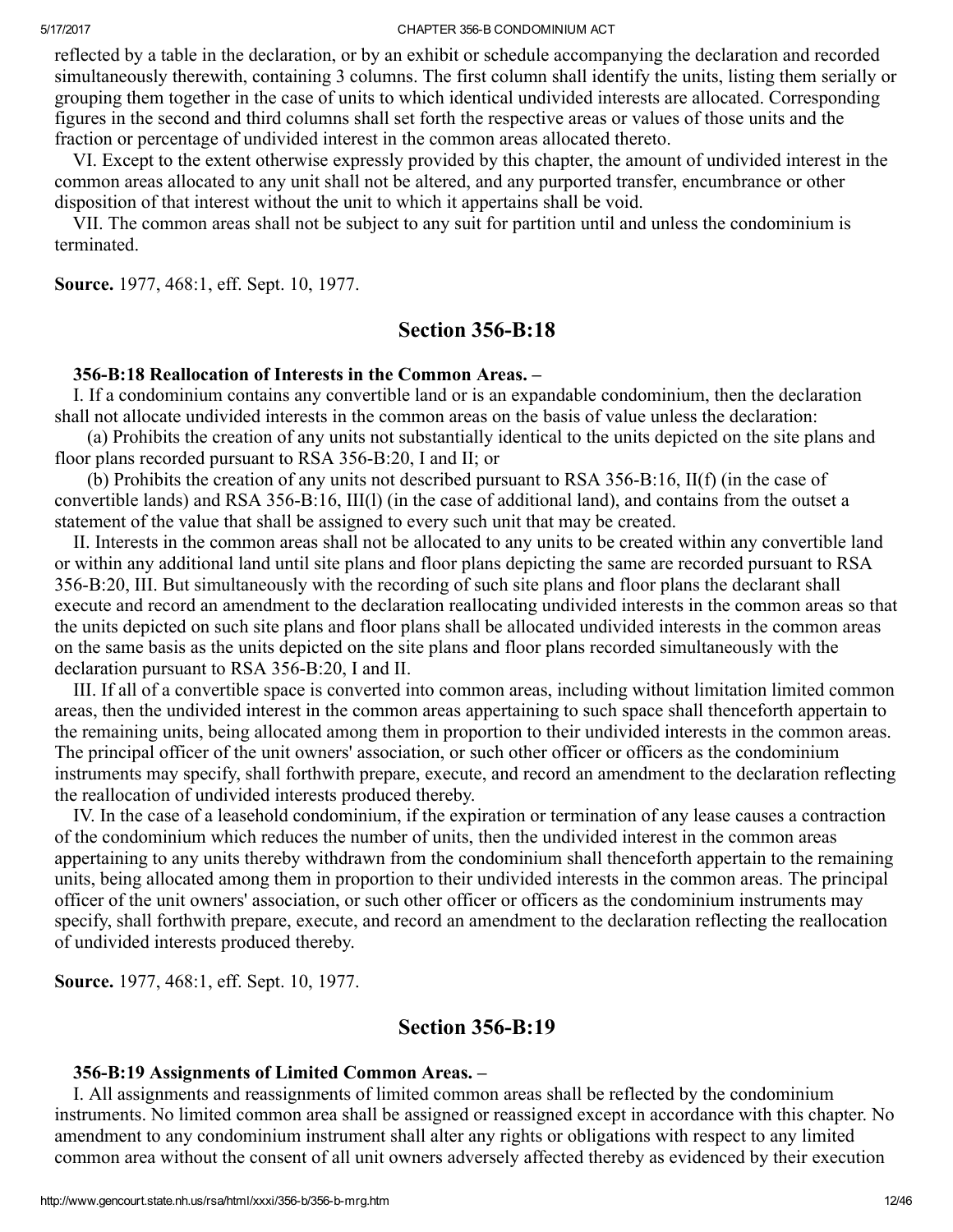of such amendment, except to the extent that the condominium instruments expressly provided otherwise prior to the first assignment of that limited common area.

II. Unless expressly prohibited by the condominium instruments, a limited common area may be reassigned upon written application of the unit owners concerned to the principal officer of the unit owners' association, or to such other officer or officers as the condominium instruments may specify. The officer or officers to whom such application is duly made shall forthwith prepare and execute an amendment to the declaration reassigning all rights and obligations with respect to the limited common area involved. Such amendment shall be delivered forthwith to the unit owners of the units concerned upon payment by them of all reasonable costs for the preparation and acknowledgment thereof. Said amendment shall become effective when the unit owners of the units concerned have executed and recorded it.

III. A common area not previously assigned as a limited common area shall be so assigned only pursuant to RSA 356-B:16, I(f), except that limited common areas may be created or expanded pursuant to an amendment to the condominium instruments consented to by 2/3 of the votes in the unit owners association, or such higher percentage as the condominium instruments may provide, and then thereafter assigned as therein provided. The amendment to the declaration making such an assignment shall be prepared and executed by the principal officer of the unit owners' association, or by such other officer or officers as the condominium instruments may specify. Such amendment shall be delivered to the unit owner or owners of the unit or units concerned upon payment by them of all reasonable costs for the preparation and acknowledgment thereof. Said amendment shall become effective when the aforesaid unit owner or owners have executed and recorded it, and the recordation thereof shall be conclusive evidence that the method prescribed pursuant to RSA  $356-B:16$ , I(f) was adhered to. The creation or expansion of limited common areas pursuant to this paragraph shall not alter the amount of undivided interest in the common areas allocated to any unit.

Source. 1977, 468:1. 2001, 68:1, eff. Aug. 18, 2001.

### **Section 356-B:20**

### $356-B:20$  Contents of the Site Plans and Floor Plans.  $-$

I. There shall be recorded simultaneously with the declaration one or more site plans of survey showing the location and dimensions of the submitted land, the location and dimensions of any convertible lands within the submitted land, the location and dimensions of any existing improvements, the intended location and dimensions of any contemplated improvements which are to be located on any portion of the submitted land other than within the boundaries of any convertible lands, and, to the extent feasible, the location and dimensions of all easements appurtenant to the submitted land or otherwise submitted to this chapter as a part of the common areas. If the submitted land is not contiguous, then the site plans shall indicate the distance between the parcels constituting the submitted land. The site plans shall label every convertible land as a convertible land, and if there be more than one such land the site plans shall label each such land with one or more letters or numbers or both different from those designating any other convertible land and different also from the identifying number of any unit. The site plans shall show the location and dimensions of any withdrawable lands, and shall label each such land as a withdrawable land. If, with respect to any portion or portions, but less than all, of the submitted land, the unit owners are to own only an estate for years, the site plans shall show the location and dimensions of any such portions, and shall label each such portion as a leased land. If there is more than one withdrawable land, or more than one leased land, the site plans shall label each such land with one or more letters or numbers or both different from those designating any convertible land or other withdrawable or leased land, and different also from the identifying number of any unit. The site plans shall show all easements to which the submitted land or any portion thereof is subject, and shall show the location and dimensions of all such easements to the extent feasible. The site plans shall also show all encroachments by or on any portion of the condominium. In the case of any improvements located or to be located on any portion of the submitted land other than within the boundaries of any convertible lands, the site plans shall indicate which, if any, have not been begun by the use of the phrase "(NOT YET BEGUN)'' and which, if any, have been begun but have not been substantially completed by the use of the phrase "(NOT YET COMPLETED).'' In the case of any units the vertical boundaries of which lie wholly or partially outside of structures for which floor plans pursuant to paragraph II are simultaneously recorded, the site plans shall show the location and dimensions of such vertical boundaries to the extent that they are not shown on such floor plans, and the units or portions thereof thus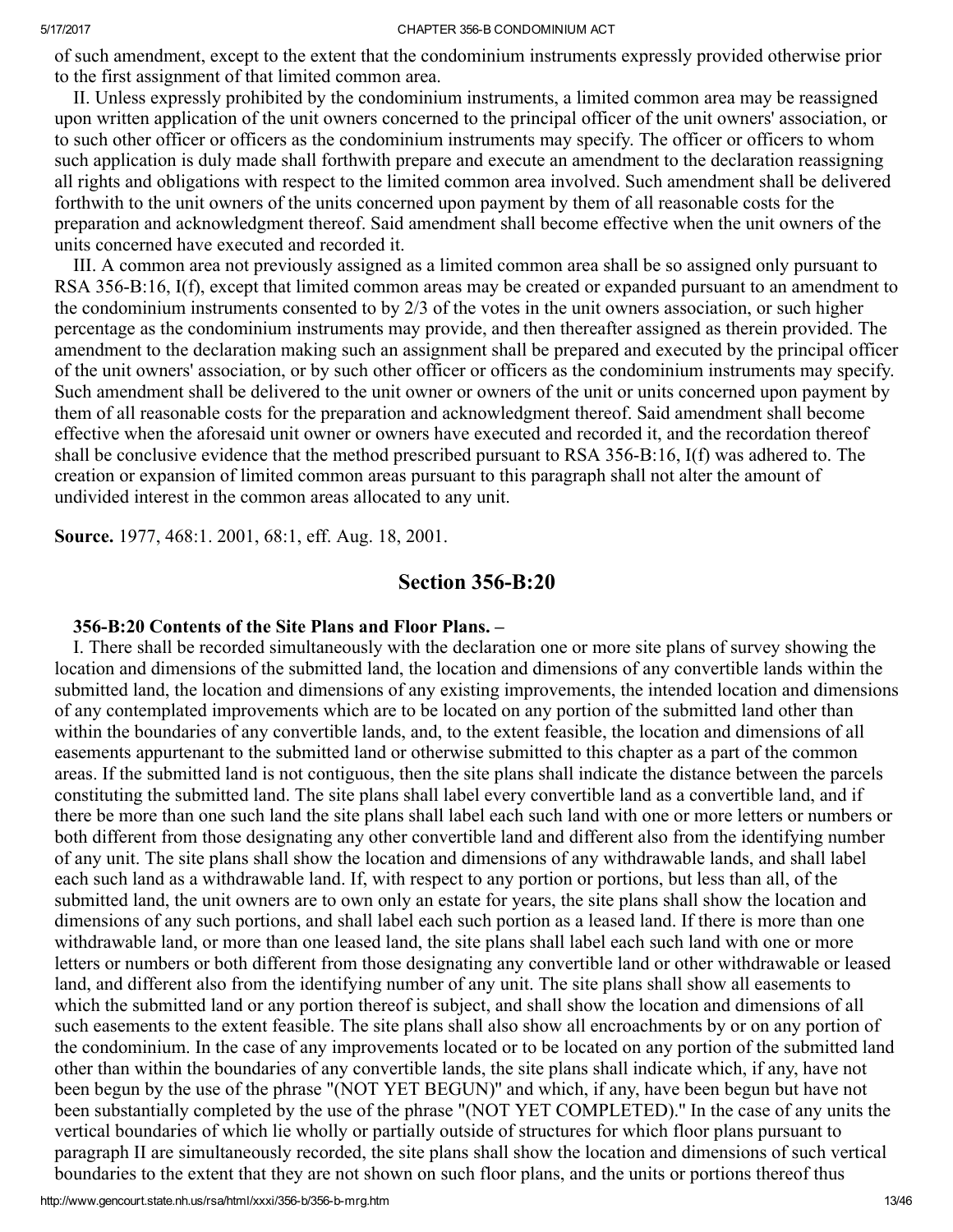depicted shall bear their identifying numbers. Each site plan shall be certified as to its accuracy and compliance with the provisions of this paragraph by a registered land surveyor, and the said surveyor shall certify that all units or portions thereof depicted on any portion of the submitted land other than within the boundaries of any convertible lands have been substantially completed. The specification within this paragraph of items that shall be shown on the site plans shall not be construed to mean that the site plans shall not also show all other items customarily shown or hereafter required for land title surveys.

II. There shall also be recorded, simultaneously with the declaration, floor plans of every structure which contains or constitutes all or part of any unit or units, and which is located on any portion of the submitted land other than within the boundaries of any convertible lands. The floor plans shall show the location and dimensions of the vertical boundaries of each unit to the extent that such boundaries lie within or coincide with the boundaries of such structures, and the units or portions thereof thus depicted shall bear their identifying numbers. In addition, each convertible space thus depicted shall be labeled a convertible space. The horizontal boundaries of each unit having horizontal boundaries shall be identified on the floor plans with reference to established datum. Unless the condominium instruments expressly provide otherwise, it shall be presumed that in the case of any unit not wholly contained within or constituting one or more such structures, the horizontal boundaries thus identified extend, in the case of each such unit, at the same elevation with regard to any part of such unit lying outside of such structures, subject to the following exception: in the case of any such unit which does not lie over any other unit other than basement units, it shall be presumed that the lower horizontal boundary, if any, of that unit lies at the level of the ground with regard to any part of that unit lying outside of such structures. The floor plans shall be certified as to their accuracy and compliance with the provisions of this paragraph by a registered architect, registered engineer or licensed land surveyor, and such architect, engineer or land surveyor shall certify that all units or portions of units depicted on the floor plan have been substantially completed.

III. When converting all or any portion of any convertible land, or adding additional land to an expandable condominium, the declarant shall record new site plans of survey conforming to the requirements of paragraph I. (In any case where less than all of a convertible land is being converted, such site plans shall show the location and dimensions of the remaining portion or portions of such land in addition to otherwise conforming with the requirements of paragraph I.) At the same time, the declarant shall record, with regard to any structures on the land being converted, or added, either floor plans conforming to the requirements of paragraph II, or certifications, conforming to the certification requirements of said subsection, of floor plans previously recorded pursuant to RSA 356-B:21.

IV. When converting all or any portion of any convertible space into one or more units or limited common areas, or both, the declarant shall record, with regard to the structure or portion of such structure constituting that convertible space, floor plans showing the location and dimensions of the horizontal and vertical boundaries of each unit or limited common areas, or both, formed out of such space. Such plans shall be certified as to their accuracy and compliance with the provisions of this paragraph by a registered architect, registered engineer or licensed land surveyor.

V. For the purposes of paragraphs I, II and III, all provisions and requirements relating to units shall be deemed equally applicable to limited common areas. The limited common areas shall be labeled as such, and each limited common area depicted on the site plans and floor plans shall bear the identifying number or numbers of the unit or units to which it is assigned, if it has been assigned, unless the provisions of RSA 356 B:12, V, make such designations unnecessary.

Source. 1977, 468:1. 1990, 6:1, 2. 1991, 110:3, eff. May 13, 1991.

# **Section 356-B:21**

**356-B:21 Preliminary Recordation of Floor Plans.** – Floor plans previously recorded pursuant to the provisions set forth in RSA 356-B:16, II and III may be used in lieu of new floor plans to satisfy in whole or in part the requirements of RSA 356-B:18, II, RSA 356-B:23, II and/or RSA 356-B:25 if certifications thereof are recorded by the declarant in accordance with RSA 356-B:20, II; and if such certifications are so recorded, the floor plans which they certify shall be deemed recorded pursuant to RSA 356-B:20, III, within the meaning of RSA 356-B:18, II, RSA 356-B:23, II and/or RSA 356-B:25.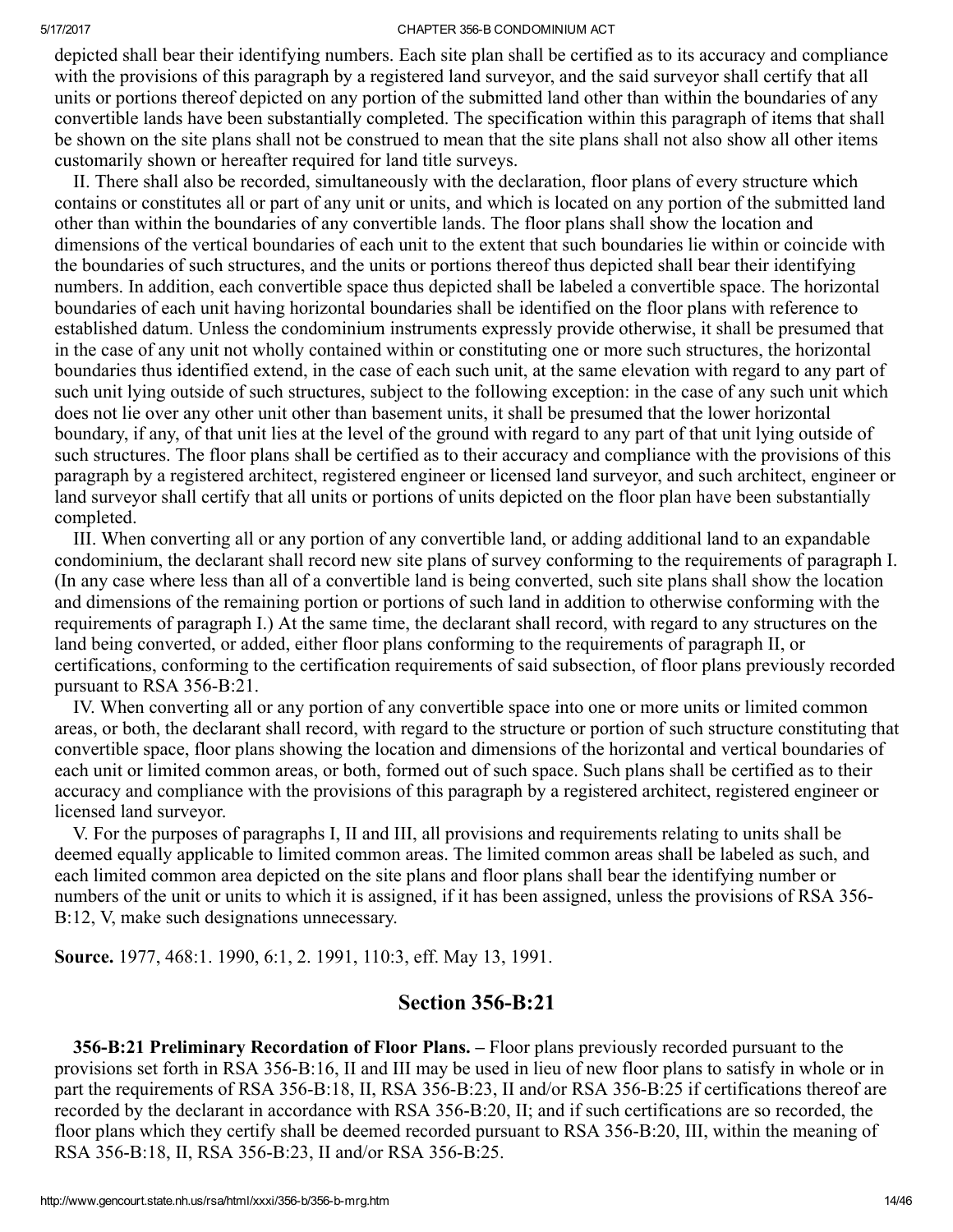Source. 1977, 468:1, eff. Sept. 10, 1977.

### **Section 356-B:22**

**356-B:22 Easement for Encroachments.** – To the extent that any unit or common area encroaches on any other unit or common area, whether by reason of any deviation from the site plans and floor plans in the construction, repair, renovation, restoration, or replacement of any improvement, or by reason of the settling or shifting of any land or improvement, a valid easement for such encroachment shall exist. The purpose of this section is to protect the unit owners, except in cases of willful and intentional misconduct by them or their agents or employees, and not to relieve the declarant or any contractor, subcontractor, or materialman of any liability which any of them may have by reason of any failure to adhere strictly to the site plans and floor plans.

Source. 1977, 468:1, eff. Sept. 10, 1977.

### **Section 356-B:23**

### 356-B:23 Conversion of Convertible Lands. -

I. The declarant may convert all or any portion of any convertible land into one or more units or limited common areas, or both, subject to any restrictions and limitations which the condominium instruments may specify. Any such conversion shall be deemed to have occurred at the time of the recordation of appropriate instruments pursuant to paragraph II and RSA 356-B:20, III.

II. Simultaneously with the recording of site plans and floor plans pursuant to RSA 356-B:20, III, the declarant shall prepare, execute, and record an amendment to the declaration describing the conversion. Such amendment shall assign an identifying number to each unit formed out of a convertible land and shall reallocate undivided interests in the common areas in accordance with RSA 356-B:18, II. Such amendment shall describe or delineate the limited common areas formed out of the convertible land, showing or designating the unit or units to which each is assigned.

III. All convertible lands shall be deemed a part of the common areas except for such portions thereof as are converted in accordance with the provisions of this section. Until the expiration of the period during which conversion may occur or until actual conversion, whichever occurs first, real estate taxes shall be assessed against the declarant rather than the unit owners as to both the convertible land and any improvements thereon. No such conversion shall occur after 5 years from the recordation of the declaration, or such shorter period of time period as the declaration may specify, provided, however, that the time limit contained in the declaration may be extended by not more than 5 years by an amendment to the declaration adopted pursuant to RSA 356 B:54, V.

Source. 1977, 468:1. 1991, 110:4, eff. May 13, 1991.

# **Section 356-B:24**

### 356B:24 Conversion of Convertible Spaces. –

I. The declarant may convert all or any portion of any convertible space into one or more units or common areas, or both, including, without limitation, limited common areas, subject to any restrictions and limitations which the condominium instruments may specify. Any such conversion shall be deemed to have occurred at the time of the recordation of appropriate instruments pursuant to paragraph II and RSA  $356-B:20$ , IV.

II. Simultaneously with the recording of site plans and floor plans pursuant to RSA 356-B:20, IV, the declarant shall prepare, execute, and record an amendment to the declaration describing the conversion. Such amendment shall assign an identifying number to each unit formed out of a convertible space and shall allocate to each unit a portion of the undivided interest in the common areas appertaining to that space. Such amendment shall describe or delineate the limited common areas formed out of the convertible space, showing or designating the unit or units to which each is assigned.

III. If all or any portion of any convertible space is converted into one or more units in accordance with this section, the declarant shall prepare and execute, and record simultaneously with the amendment to the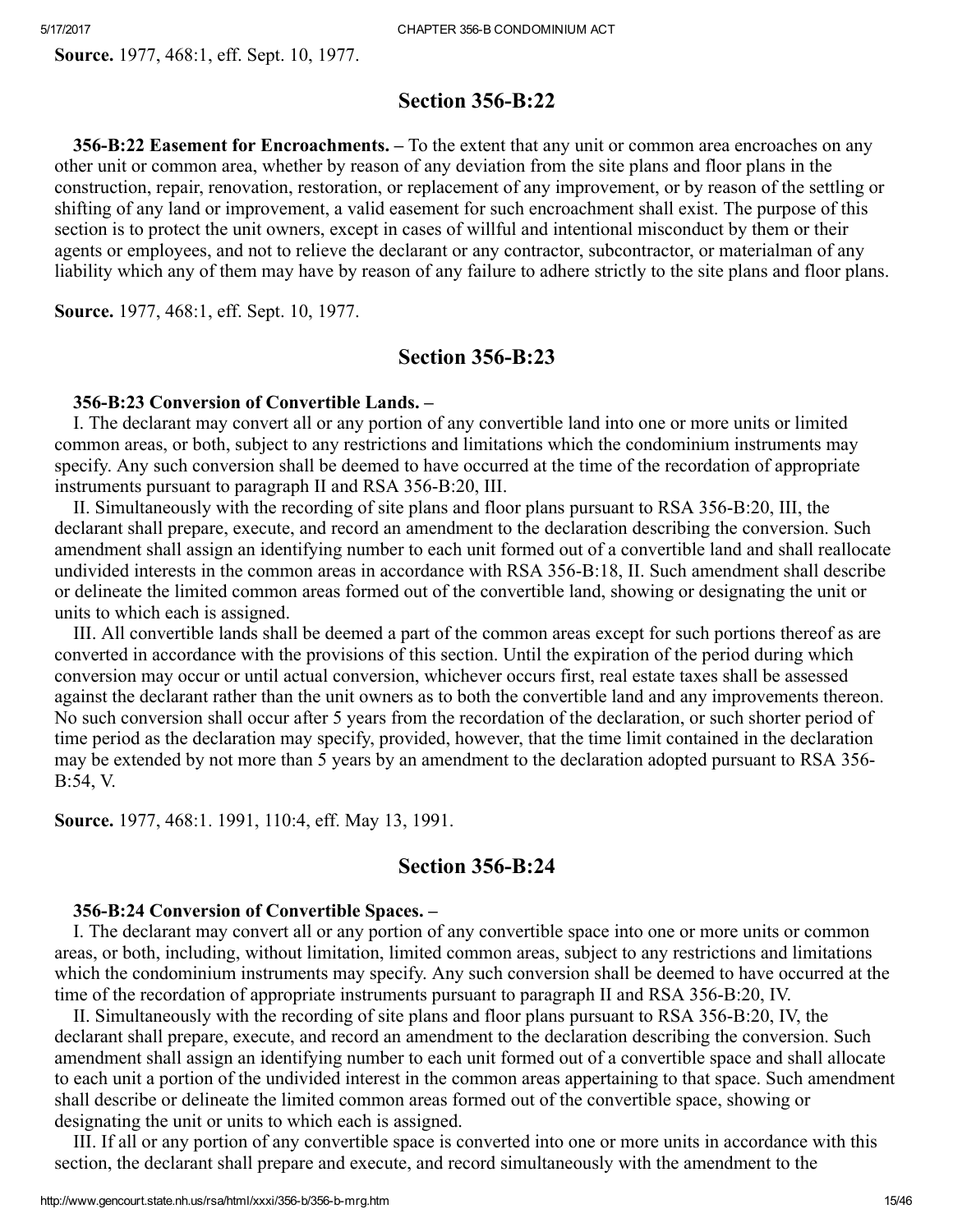declaration, an amendment to the bylaws. The amendment to the bylaws shall reallocate votes in the unit owners' association, rights to future common profits, and liabilities for future common expenses not specially assessed, all as in the case of the subdivision of a unit in accordance with RSA 356-B:32, IV.

IV. Any convertible space not converted in accordance with the provisions of this section, or any portion or portions thereof not so converted, shall be treated for all purposes as a single unit until and unless it is so converted, and the provisions of this chapter shall be deemed applicable to any such space, or portion or portions thereof, as though the same were a unit.

Source. 1977, 468:1, eff. Sept. 10, 1977.

# **Section 356-B:25**

**356-B:25 Expansion of the Condominium.**  $-$  No condominium shall be expanded except in accordance with the provisions of the declaration and of this chapter. Any such expansion shall be deemed to have occurred at the time of the recordation of site plans and floor plans pursuant to RSA 356-B:20, III, together with an amendment to the declaration, duly executed by the declarant, including, without limitation, all of the owners and lessees of the additional land added to the condominium. Such amendment shall contain a legal description by metes and bounds of the land added to the condominium, and shall reallocate undivided interests in the common areas in accordance with RSA 356-B:18, II. A merger of 2 condominiums the land of which abuts and which is merged by consent of all existing unit owners shall not be considered an "expansion''.

Source. 1977, 468:1, eff. Sept. 10, 1977.

# **Section 356-B:26**

356-B:26 Contraction of the Condominium. – No condominium shall be contracted except in accordance with the provisions of the declaration and of this chapter. Any such contraction shall be deemed to have occurred at the time of the recordation of an amendment to the declaration, executed by the declarant, containing a legal description by metes and bounds of the land withdrawn from the condominium. If portions of the withdrawable land were described pursuant to RSA 356-B:16, IV(e), then no such portion shall be so withdrawn after the conveyance of any unit on such portion. If no such portions were described, then none of the withdrawable land shall be withdrawn after the first conveyance of any unit thereon.

Source. 1977, 468:1, eff. Sept. 10, 1977.

# **Section 356-B:27**

356-B:27 Easement to Facilitate Conversion and Expansion. – Subject to any restrictions and limitations the condominium instruments may specify, the declarant shall have a transferable easement over and on the common areas for the purpose of making improvements on the submitted land and any additional land pursuant to the provisions of those instruments and of this chapter, and for the purpose of doing all things reasonably necessary and proper in connection therewith.

Source. 1977, 468:1, eff. Sept. 10, 1977.

# **Section 356-B:28**

356-B:28 Easement to Facilitate Sales. – The declarant and his duly authorized agents, representatives, and employees may maintain sales offices or model units, or both, on the submitted land if and only if the condominium instruments provide for the same and specify the rights of the declarant with regard to the number, size, location and relocation thereof. Any such sales office or model unit which is not designated a unit by the condominium instruments shall become a common area as soon as the declarant ceases to be a unit owner, and the declarant shall cease to have any rights with regard thereto unless such sales office or model unit is removed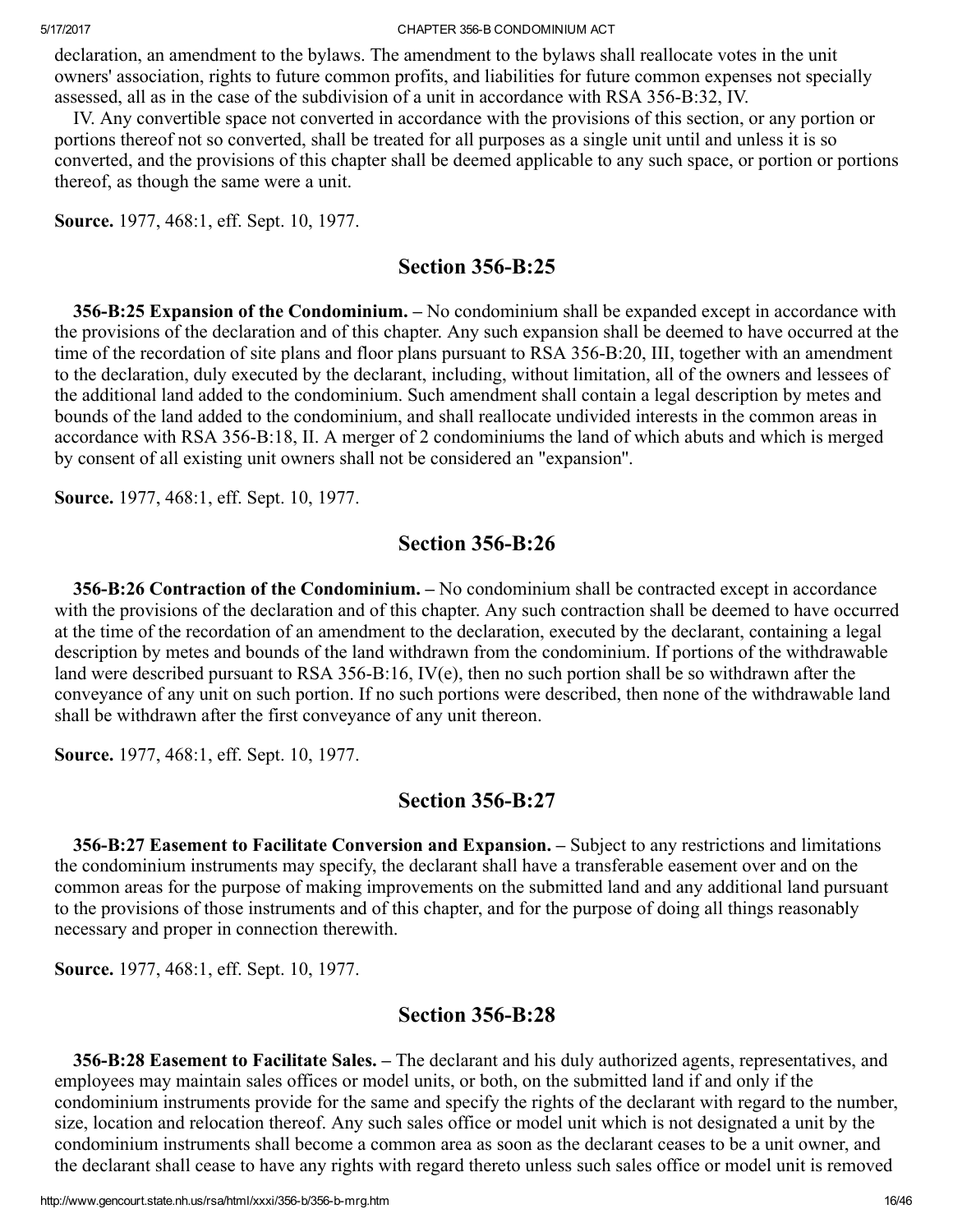forthwith from the submitted land in accordance with a right reserved in the condominium instruments to make such removal.

Source. 1977, 468:1, eff. Sept. 10, 1977.

### **Section 356-B:29**

### 356-B:29 Declarant's Obligation to Complete and Restore. –

I. No covenants, restrictions, limitations, or other representations or commitments in the condominium instruments with regard to anything that is or is not to be done on the additional land, the withdrawable land, or any portion of either, shall be binding as to any portion of either lawfully withdrawn from the condominium or never added thereto except to the extent that the condominium instruments so provide. But in the case of any covenant, restriction, limitation, or other representation or commitment in the condominium instruments or in any other agreement requiring the declarant to add all or any portion of the additional land or to withdraw any portion of the withdrawable land, or imposing any obligations with regard to anything that is or is not to be done thereon or with regard thereto, or imposing any obligations with regard to anything that is or is not to be done on or with regard to the condominium or any portion thereof, this paragraph shall not be construed to nullify, limit, or otherwise affect any such obligation.

II. The declarant shall complete all improvements labeled "(NOT YET COMPLETED)'' on site plans recorded pursuant to the requirements of this chapter unless the condominium instruments expressly exempt the declarant from such obligation, and shall, in the case of every improvement labeled "(NOT YET BEGUN)'' on such site plans, state in the declaration either the extent of the obligation to complete the same or that there is no such obligation.

III. To the extent that damage is inflicted on any part of the condominium by any person or persons utilizing the easements reserved by the condominium instruments or created by RSA 356-B:27 and 28, the declarant together with the person or persons causing the same shall be jointly and severally liable for the prompt repair thereof and for the restoration of the same to a condition compatible with the remainder of the condominium.

Source. 1977, 468:1, eff. Sept. 10, 1977.

# **Section 356-B:30**

### $356 - B:30$  Alterations Within Units.  $-$

I. Except to the extent prohibited by the condominium instruments, and subject to any restrictions and limitations specified therein, any unit owner may make any improvements or alterations within his unit that do not impair the structural integrity of any structure or otherwise lessen the support of any portion of the condominium. But no unit owner shall do anything which would change the exterior appearance of his unit or of any other portion of the condominium except to such extent and subject to such conditions as the condominium instruments may specify.

II. If a unit owner acquires an adjoining unit, or an adjoining part of an adjoining unit, then such unit owner shall have the right to remove all or any part of any intervening partition or to create doorways or other apertures therein, notwithstanding the fact that such partition may in whole or in part be a common area, so long as no portion of any bearing wall or bearing column is weakened or removed and no portion of any common area other than that partition is damaged, destroyed, or endangered. Such creation of doorways or other apertures shall not be deemed an alteration of boundaries within the meaning of RSA 356-B:31.

Source. 1977, 468:1, eff. Sept. 10, 1977.

### **Section 356-B:31**

### 356-B:31 Relocation of Boundaries Between Units. -

I. If the condominium instruments expressly permit the relocation of boundaries between adjoining units, then the boundaries between such units may be relocated in accordance with (a) the provisions of this section and (b)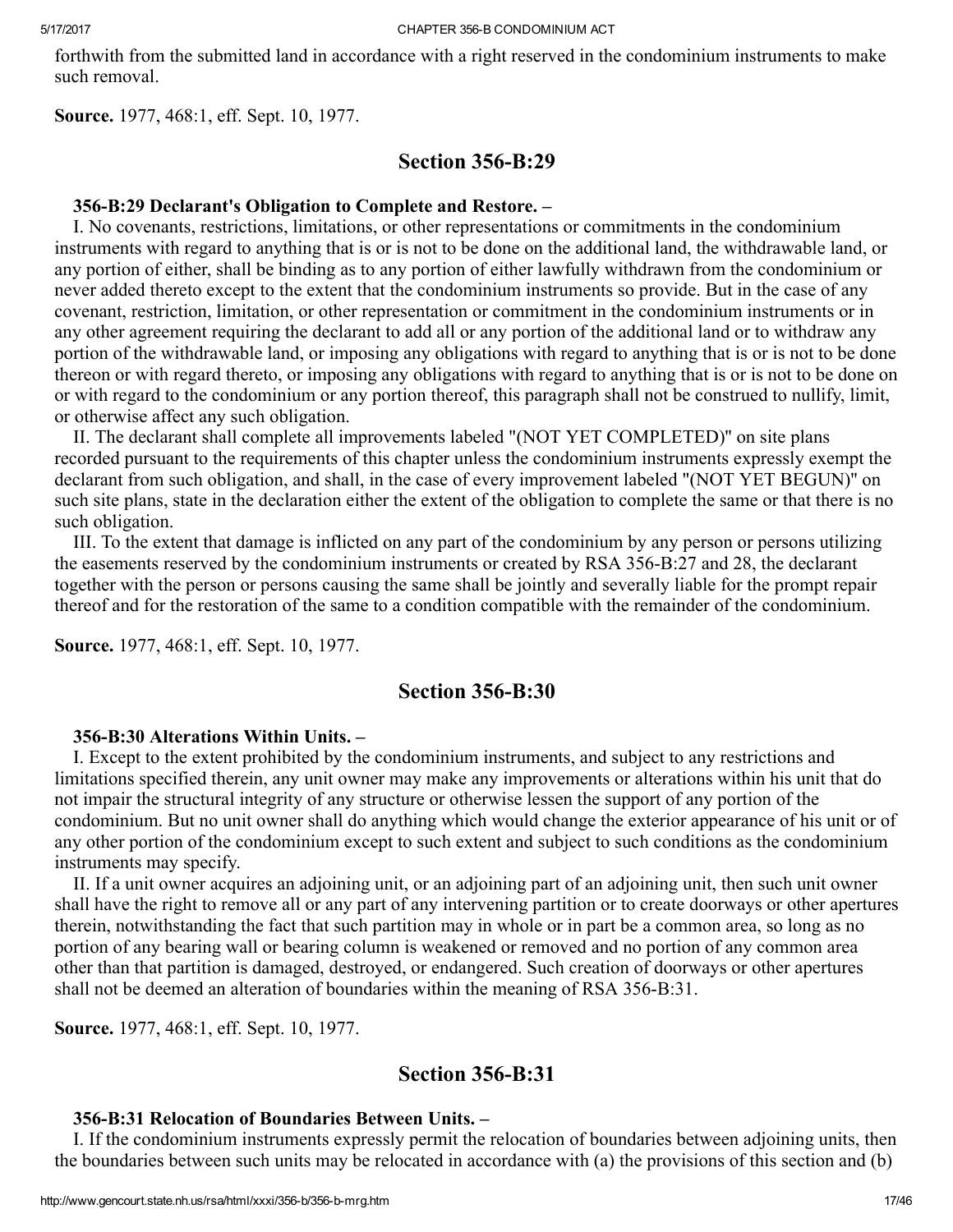any restrictions and limitations not otherwise unlawful which the condominium instruments may specify. The boundaries between adjoining units shall not be relocated unless the condominium instruments expressly permit it.

II. If the unit owners of adjoining units whose mutual boundaries may be relocated desire to relocate such boundaries, then the principal officer of the unit owners' association, or such other officer or officers as the condominium instruments may specify, shall, upon written application of such unit owners, forthwith prepare and execute appropriate instruments pursuant to paragraphs III, IV and V.

III. An amendment to the declaration shall identify the units involved and shall state that the boundaries between those units are being relocated by agreement of the unit owners thereof, which amendment shall contain conveyancing between those unit owners. If the unit owners of the units involved have specified in their written application a reasonable reallocation as between the units involved of the aggregate undivided interest in the common areas appertaining to those units, the amendment to the declaration shall reflect that reallocation.

IV. If the unit owners of the units involved have specified in their written application a reasonable reallocation as between the units involved of the aggregate number of votes in the unit owners' association allocated to those units, an amendment to the bylaws shall reflect that reallocation and a proportionate reallocation of liability for common expenses and rights to common profits as between those units.

V. Such site plans and floor plans as may be necessary to show the altered boundaries between the units involved together with their other boundaries shall be prepared, and the units depicted thereon shall bear their identifying numbers. Such site plans and floor plans shall indicate the new dimensions of the units involved, and any change in the horizontal boundaries of either as a result of the relocation of their boundaries shall be identified with reference to established datum and shall state which established datum is used. Such site plans and floor plans shall be certified as to their accuracy and compliance with the provisions of this paragraph by a licensed land surveyor in the case of any site plan and by a registered architect, licensed land surveyor or registered engineer in the case of any floor plan.

VI. When appropriate instruments in accordance with paragraphs III, IV and V have been prepared, executed, and acknowledged, they shall be delivered forthwith to the unit owners of the units involved upon payment by them of all reasonable costs for the preparation and acknowledgment thereof. Said instruments shall become effective when the unit owners of the units involved have executed and recorded them, and the recordation thereof shall be conclusive evidence that the relocation of boundaries thus effectuated did not violate any restrictions or limitations specified by the condominium instruments and that any reallocations made pursuant to paragraphs III and IV were reasonable.

VII. Any relocation of boundaries between adjoining units shall be governed by this section and not by RSA 356B:32. RSA 356B:32 shall apply only to such subdivisions of units as are intended to result in the creation of 2 or more new units in place of the subdivided unit.

Source. 1977, 468:1. 1990, 6:3, eff. April 24, 1990.

# **Section 356-B:32**

### $356-B:32$  Subdivision of Units.  $-$

I. If the condominium instruments expressly permit the subdivision of any units, then such units may be subdivided in accordance with (a) the provisions of this section and (b) any restrictions and limitations not otherwise unlawful which the condominium instruments may specify. No unit shall be subdivided unless the condominium instruments expressly permit it.

II. If the unit owner of any unit which may be subdivided desires to subdivide a unit, then the principal officer of the unit owners' association, or such other officer or officers as the condominium instruments may specify, shall, upon written application of the subdivider, as such unit owner shall henceforth be referred to in this section, forthwith prepare and execute appropriate instruments pursuant to paragraphs III, IV and V.

III. An amendment to the declaration shall assign new identifying numbers to the new units created by the subdivision of a unit and shall allocate to those units, on a reasonable basis acceptable to the subdivider, all of the undivided interest in the common areas appertaining to the subdivided unit. The new units shall jointly share all rights, and shall be equally liable jointly and severally for all obligations, with regard to any limited common areas assigned to the subdivided unit except to the extent that the subdivider may have specified in his written application that all or any portions of any limited common area assigned to the subdivided unit exclusively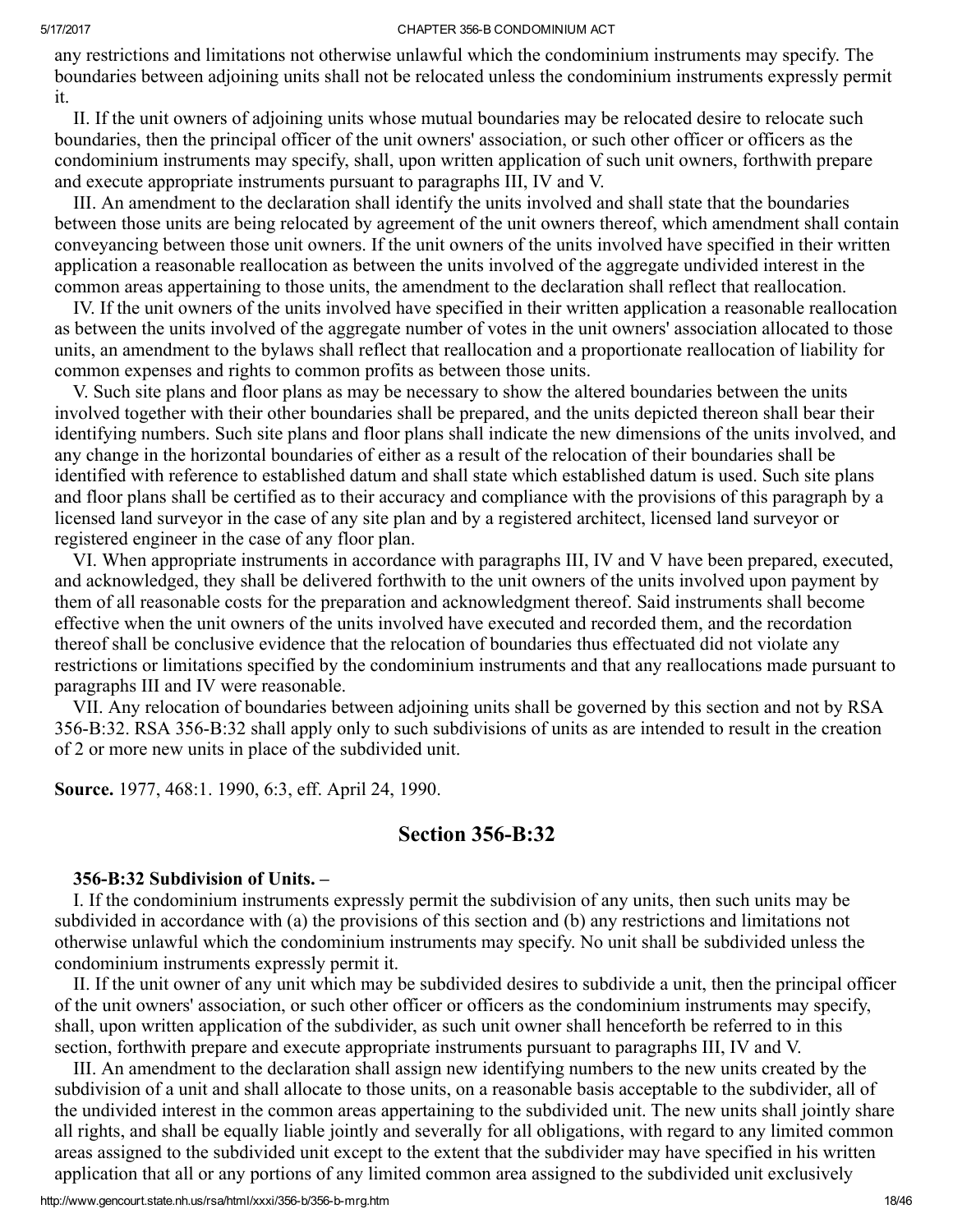should be assigned to one or more, but less than all of the new units, in which case the amendment to the declaration shall reflect the desires of the subdivider as expressed in such written application.

IV. An amendment to the bylaws shall allocate to the new units, on a reasonable basis acceptable to the subdivider, the votes in the unit owners' association allocated to the subdivided unit and shall reflect a proportionate allocation to the new units of the liability for common expenses and right to common profits formerly appertaining to the subdivided unit.

V. Such site plans and floor plans as may be necessary to show the boundaries separating the new units together with their other boundaries shall be prepared, and the new units depicted on such plans shall bear their new identifying numbers. Such site plans and floor plans shall indicate the dimensions of the new units, and the horizontal boundaries of such units, if any, shall be identified on such plans with reference to established datum. Such site plans and floor plans shall be certified as to their accuracy and compliance with the provisions of this paragraph by a licensed land surveyor in the case of any site plan and by a registered architect, licensed land surveyor or registered engineer in the case of any floor plan.

VI. When appropriate instruments in accordance with paragraphs III, IV and V have been prepared, executed, and acknowledged, they shall be delivered forthwith to the subdivider upon payment by the subdivider of all reasonable costs for the preparation and acknowledgment thereof. Said instruments shall become effective when the subdivider has executed and recorded them, and the recordation thereof shall be conclusive evidence that the subdivision thus effectuated did not violate any restrictions or limitations specified by the condominium instruments and that any reallocations made pursuant to paragraphs III and IV were reasonable.

VII. Notwithstanding the provisions of RSA 356-B:24, IV, this section shall have no application to convertible spaces, and no such space shall be deemed a unit for the purposes of this section. However, this section shall apply to any units formed by the conversion of all or any portion of any such space, and any such unit shall be deemed a unit for the purposes of this section.

Source. 1977, 468:1. 1990, 6:4, eff. April 24, 1990.

# **Section 356-B:33**

356-B:33 Termination of Condominium or Amendment of Instruments Before Conveyance of Unit. – If there is no unit owner other than the declarant, the declarant may unilaterally terminate the condominium or amend the condominium instruments, and any such termination or amendment shall become effective upon the recordation thereof if the same has been executed by the declarant. But this section shall not be construed to nullify, limit, or otherwise affect the validity or enforceability of any agreement renouncing or to renounce, in whole or in part, the right hereby conferred.

Source. 1977, 468:1, eff. Sept. 10, 1977.

# **Section 356-B:34**

### 356-B:34 Termination of Condominium or Amendment of Instruments After Conveyance of Unit. –

I. If there is any unit owner other than the declarant, then the condominium shall be terminated only by the agreement of unit owners of units to which 4/5 of the votes in the unit owners' association appertain, or such larger majority as the condominium instruments may specify.

II. If there is any unit owner other than the declarant, then the condominium instruments shall be amended only by agreement of unit owners of units to which 2/3 of the votes in the unit owners' association appertain, or such larger majority as the condominium instruments may specify, except in cases for which this chapter provides different methods of amendment. The procedures established in RSA 356-B:54, V shall be followed for amendments to extend the time limits for conversion, expansion, or contraction of a condominium.

II-a. Notwithstanding paragraph II, any amendment to the condominium instruments requiring approval of mortgagees on units may be satisfied by the recording of an affidavit by the president of the association that written request for such approval was sent to the last known address of any mortgagee and that the mortgagee failed to respond within 60 days.

III. If none of the units in the condominium is restricted exclusively to residential use, then the condominium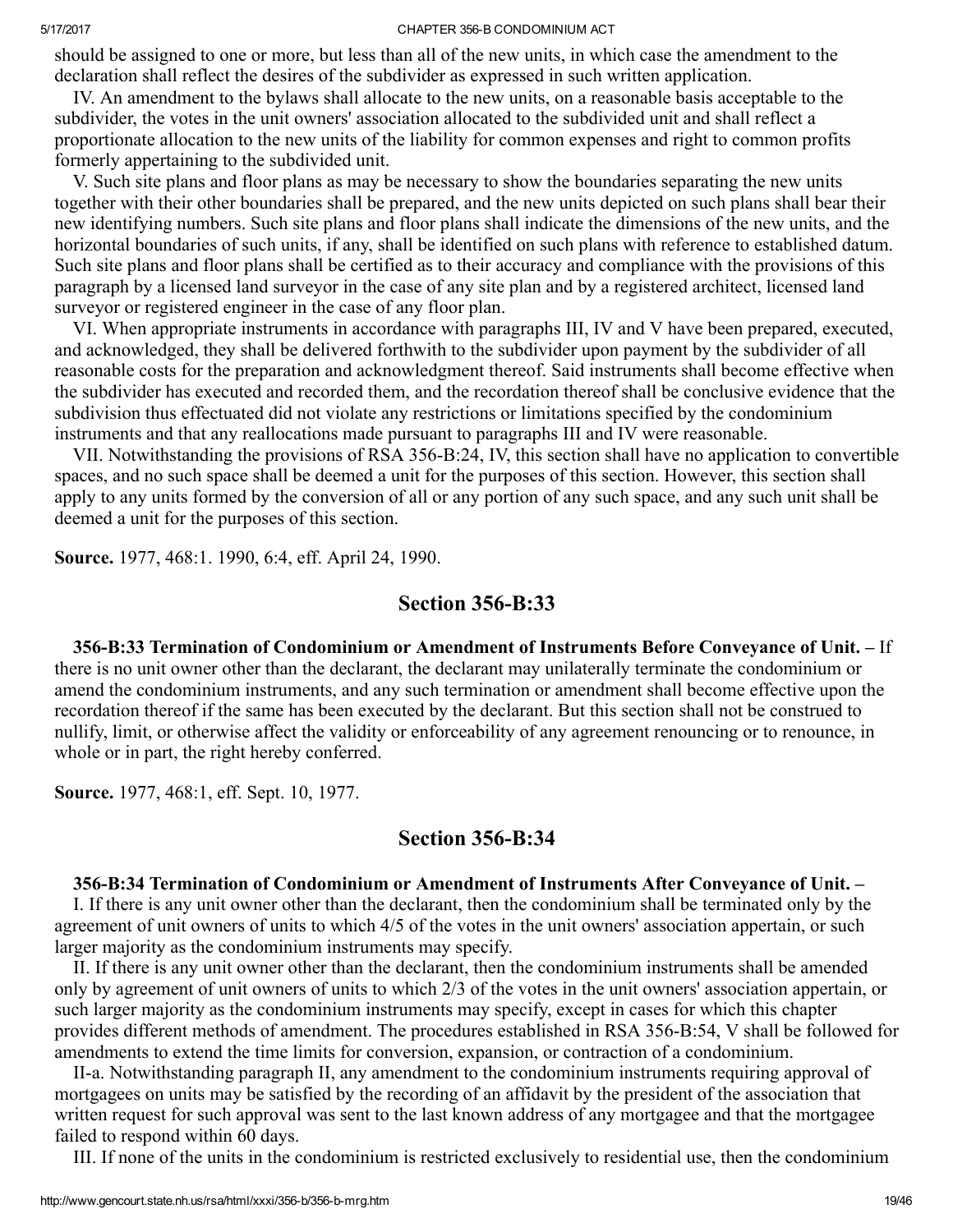instruments may specify majorities smaller than the minimums specified by paragraphs I and II.

IV. Agreement of the required majority of unit owners to termination of the condominium or to any amendment of the condominium instruments shall be evidenced by their execution of the termination agreement or amendment, or by execution of the president and treasurer of the association accompanied by certification of vote of the clerk or secretary, and the same shall become effective only when such agreement is so evidenced of record. For the purposes of this section and RSA 356-B:33, an instrument terminating a condominium shall be deemed a condominium instrument subject to the provisions of RSA 356-B:11, and for the purposes of this section, any ratification of such an amendment shall also be deemed such an instrument.

V. Except to the extent expressly permitted or expressly required by other provisions of this chapter, no amendment to the condominium instruments shall change the boundaries of any unit, the undivided interest in the common areas appertaining thereto, the liability for common expenses or rights to common profits appertaining thereto, or the number of votes in the unit owners' association appertaining thereto.

VI. Upon recordation of an instrument terminating a condominium, all of the property constituting the same shall be owned by the unit owners as tenants in common in proportion to their respective undivided interests in the common areas immediately prior to such recordation. But as long as such tenancy in common lasts, each unit owner or the heirs, successors, or assigns thereof shall have an exclusive right of occupancy of that portion of said property which formerly constituted his unit.

VII. Upon recordation of an instrument terminating a condominium, any rights the unit owners may have to the assets of the unit owners' association shall be in proportion to their respective undivided interests in the common areas immediately prior to such recordation, except that common profits shall be distributed in accordance with RSA 356-B:44.

VIII. No provision of this chapter shall be construed in derogation of any requirement of the condominium instruments that all or a specified number of the beneficiaries of mortgages or deeds of trust encumbering the condominium units approve specified actions contemplated by the unit owners' association.

Source. 1977, 468:1. 1991, 110:5, eff. May 13, 1991. 2016, 315:1, eff. Aug. 23, 2016.

# **Section 356-B:34-a**

 $356-B:34$ -a Division of Condominium. – Notwithstanding the provisions of RSA 356-B:34, a condominium shall be deemed to have been terminated if it is terminated in accordance with the following provisions:

I. A condominium containing 50 or more residential units may be terminated and divided into separate and smaller condominiums by amendment to the condominium instruments pursuant to a written agreement consented to by the unit owners to which 4/5 of the votes in the existing unit owners association and 4/5 of the votes in each resulting unit owners association appertain, as such votes are allocated in accordance with RSA 356-B:39 and the condominium instruments of the existing condominium, and with any consent of mortgagees holding interests in the condominium units as may be required under the condominium instruments of the existing condominium for any action of the unit owners association to terminate the condominium or to subdivide the common areas thereof.

II. Agreement of the required number of unit owners to divide the condominium shall be evidenced by their execution of an agreement or by execution by the president and treasurer of the existing unit owners association accompanied by a certification by the clerk or secretary of the association that the requisite number of unit owners has executed the agreement or has voted in favor thereof either at a meeting duly called for such purpose or by written consent in lieu of such a meeting and the same shall become effective only when such agreement and an effectuating amendment to the condominium instruments in accordance with paragraph III is placed on record at the registry of deeds.

III. An amendment to the condominium instruments adopted pursuant to this section shall establish a separate declaration of condominium with respect to each condominium resulting from the division and shall:

(a) Conform to all applicable provisions of RSA 356-B.

(b) Reallocate the interests in the common areas in accordance with the agreement of unit owners.

(c) Establish easements or other rights of entry, access, egress, usage, or sharing of utilities or other common facilities in accordance with the agreement of unit owners.

(d) Provide for the division of the assets and liabilities of the existing condominium in accordance with the agreement of the unit owners.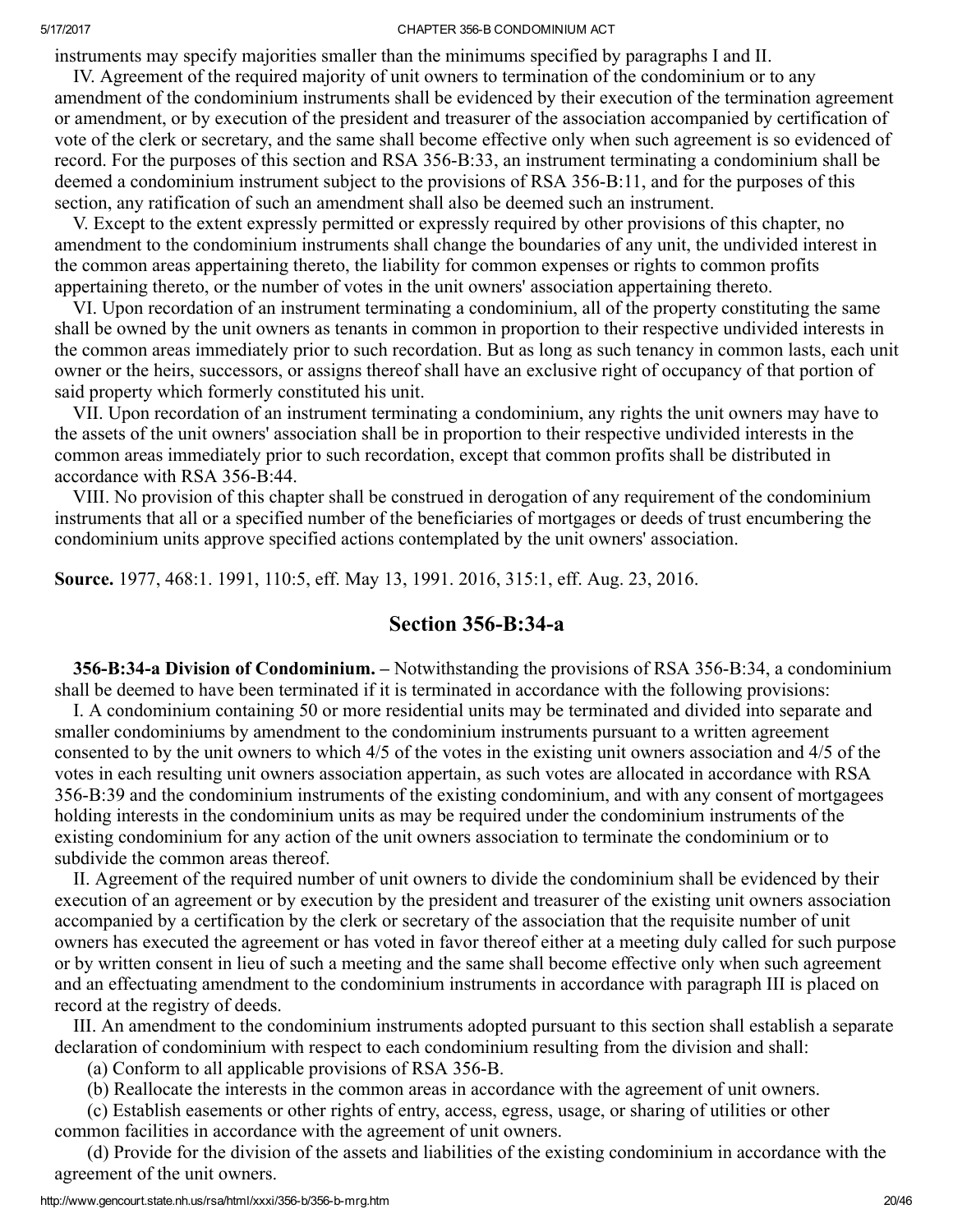(e) Describe any rights to common profits or liability for common expenses which may be shared among any condominiums resulting from the division.

(f) Permit the election by unit owners whose units shall be within such resulting condominiums of representatives of the unit owners associations resulting from the division who shall be authorized to execute condominium instruments for such resulting condominiums.

(g) Contain any and all other provisions necessary or desirable for the equitable division of the condominium.

(h) Be signed by the president and treasurer of the existing unit owners association.

IV. (a) An amendment to the condominium instruments adopted pursuant to this section shall be deemed a material change requiring submission to the consumer protection bureau, office of the attorney general, of an application for approval of the division by or on behalf of the unit owners association, executed by the president or treasurer of the existing unit owners association, which shall provide the following information on a form to be prescribed by the attorney general:

(1) The required consent that was obtained.

(2) The date upon which the required consent was obtained.

(3) The number of units in the existing condominium.

(4) The number of units that are substantially completed in the existing condominium.

(5) The number of units in each resulting condominium specifying the number which are substantially complete or not.

(6) A delineation of any expandable or withdrawable land in the existing or resulting condominiums.

(7) The agreement of the unit owners executed in accordance with this section.

(8) The amendment required by this section, including all necessary condominium instruments executed by the authorized representatives of the resulting unit owners associations.

(9) A certification by the president or treasurer of the existing unit owners association that all required approvals or other actions, including municipal planning board or zoning board approvals, exceptions or variances, and all approvals required under this section, have been obtained.

(10) A certification by the president or treasurer of the existing unit owners association that notice has been provided to the unit owners of the filing of the application for approval, and that any unit owner may submit comments to the attorney general regarding the application.

(11) A certification by the president or treasurer of the existing unit owners association that mortgagees have consented to the division, if and to the extent required by this section.

(b) A fee of \$1000 shall be submitted to the attorney general at the time of the filing of the application.

V. (a) The attorney general shall review the application for approval submitted pursuant to this section and shall approve the application upon determination that:

(1) The amendment conforms to the requirements of this section.

(2) The condominium instruments submitted with respect to each resulting condominium conform to the provisions of RSA 356-B.

(3) There is a rational basis for the proposed division.

(4) The proposed division is in furtherance of a lawful purpose.

(5) The amendment and condominium instruments are not unfair or inequitable to unit owners.

(b) The attorney general may require submittal of such additional information as may be reasonably necessary to make such determinations.

(c) Within 120 days after receipt of the complete application and statutory fee submitted pursuant to this section, the attorney general shall notify the submitting party that the division of the condominium is approved or shall state in writing the reasons for objection. Any such non-approval shall not prevent the resubmission of the application. Failure by the attorney general to notify the applicant within this period shall be deemed approval, and the applicant may record a certificate so attesting.

(d) No amendment adopted pursuant to this section shall be placed on record until approved by the attorney general.

VI. Nothing in this section shall limit or derogate the statutory authority of any municipality over subdivisions, zoning, land use, or planning.

VII. Nothing in this section shall be construed to limit the ability of a unit owners association to adopt a provision in its condominium instruments expressly waiving the right to avail itself of the procedures set forth in this section to terminate the condominium and divide it into separate and smaller condominiums.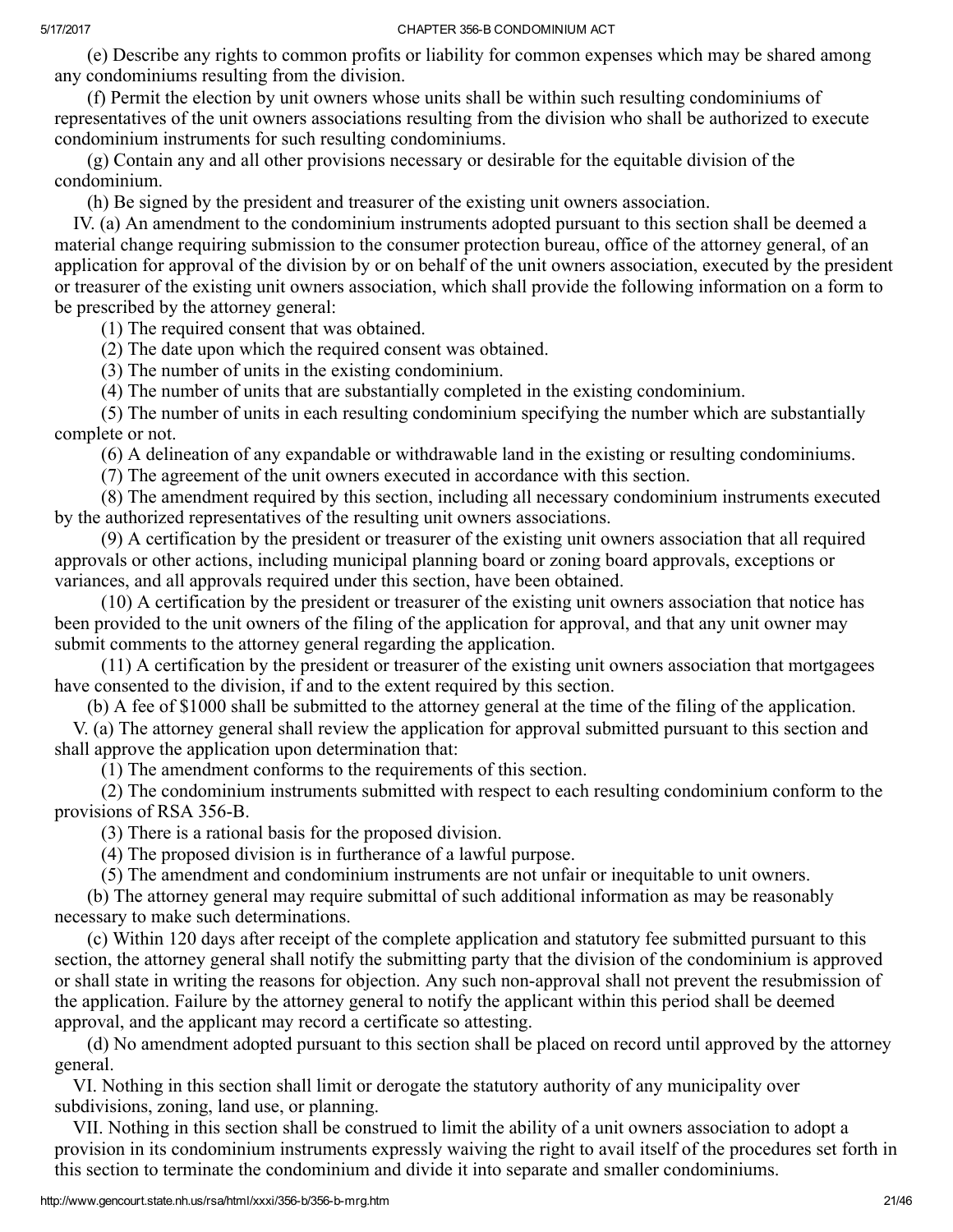VIII. This section shall apply to all condominiums within the state declared after the effective date of this section.

Source. 2002, 167:2, eff. May 15, 2002.

# III. Unit Owners' Associations

# **Section 356-B:35**

### 356-B:35 Contents of the Bylaws. –

I. There shall be recorded simultaneously with the declaration a set of bylaws providing for the selfgovernment of the condominium by an association of all the unit owners. The unit owners' association may be incorporated.

II. The bylaws shall provide the means by which the association shall elect a board of directors. The bylaws shall specify the powers and responsibilities of the same and the number and terms of its members. The bylaws may delegate to such board, among other things, any of the powers and responsibilities assigned by this chapter to the unit owners' association. The bylaws shall also specify which, if any, of its powers and responsibilities the unit owners' association or its board may delegate to a managing agent. The board of directors shall have a fiduciary relationship to members of the unit owners' association.

III. The bylaws shall provide for election by the board of directors or, if the declaration requires, by the association members, of a president, treasurer, secretary, and any other officers of the association the bylaws specify.

IV. The bylaws shall specify the qualifications, powers and duties, terms of office, and manner of electing and removing board members and officers and filling vacancies.

IV-a. The bylaws may require an employee of a managing agent or condominium association to complete a background check prior to employment. The cost of the background check shall be borne by the managing agent or the association.

V. The bylaws shall specify the officers who may prepare, execute, certify, and record amendments to the declaration on behalf of the association.

VI. The bylaws shall specify a method for the association members to amend the bylaws.

VII. The bylaws shall provide that the unit owners' association shall act on behalf of each unit owner in condemnation proceedings against the common areas of the condominium.

VIII. The bylaws shall contain any provision necessary to satisfy requirements of this chapter or the declaration concerning meetings, voting, quorums, and other activities of the association.

IX. The bylaws shall provide for any matter required by laws of this state other than this chapter to appear in the bylaws of organizations of the same type as the association.

X. Subject to the declaration and this chapter, the bylaws may provide for any other necessary or appropriate matters, including matters that may be adopted as rules.

XI. In any case where an amendment to the declaration is required by RSA 356-B:18, II, III, or IV, the person or persons required to execute the same shall also prepare and execute, and record simultaneously with such amendment, an amendment to the bylaws. The amendment to the bylaws shall allocate votes in the unit owners' association to new units on the same basis as was used for the allocation of such votes to the units depicted on site plans and floor plans recorded pursuant to RSA 356-B:20, I and II, or shall abolish the votes appertaining to former units, as the case may be. The amendment to the bylaws shall also reallocate rights to future common profits, and liabilities for future common expenses not specially assessed, in proportion to relative voting strengths as reflected by the said amendment.

Source. 1977, 468:1. 1989, 149:2, eff. July 16, 1989. 2016, 311:1, eff. Aug. 1, 2016.

# **Section 356-B:36**

### $356-B:36$  Control by the Declarant.  $-$

I. The condominium instruments may authorize the declarant, or a managing agent or some other person or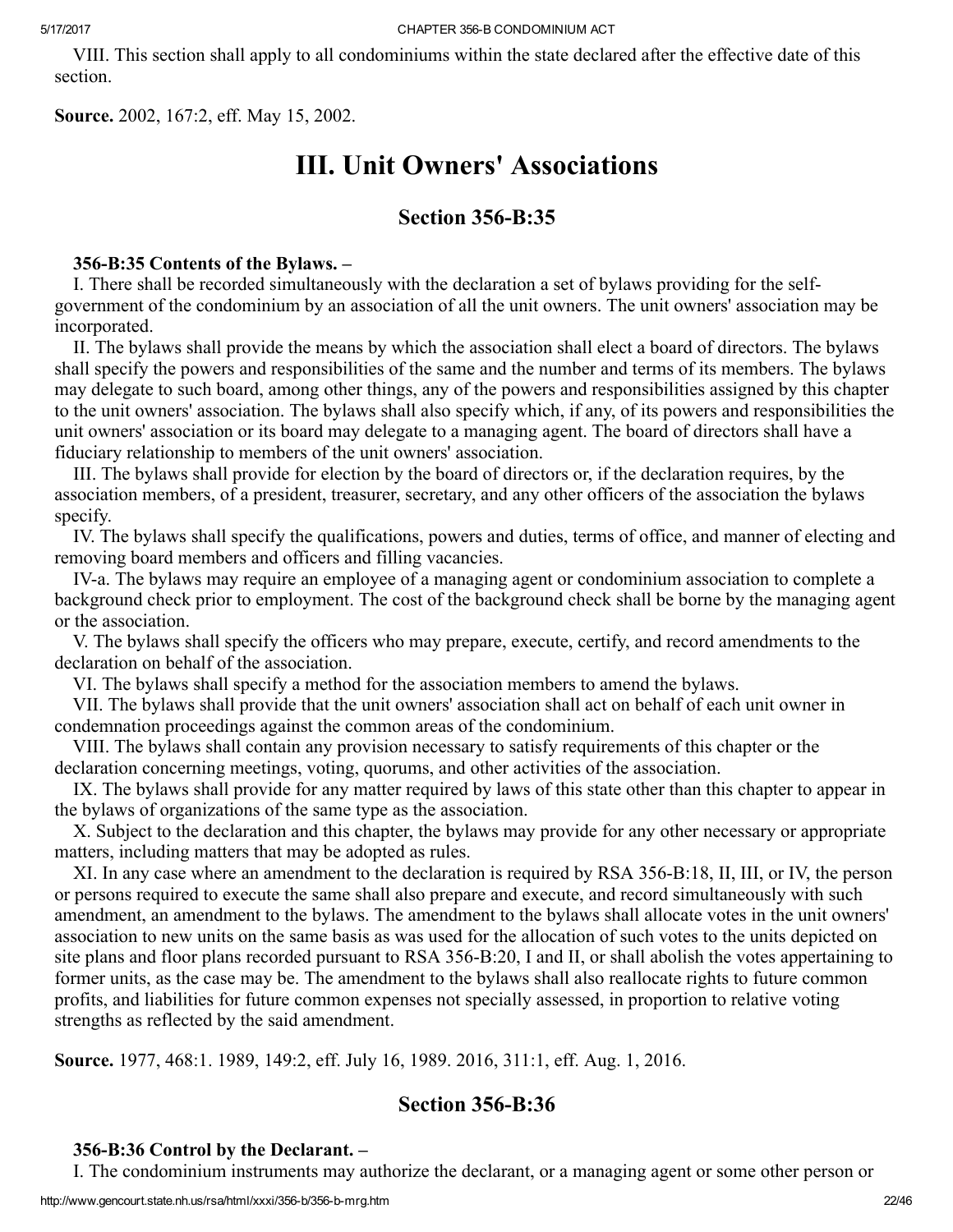persons selected or to be selected by the declarant, to appoint and remove some or all of the officers of the unit owners' association or its board of directors, or both, or to exercise powers and responsibilities otherwise assigned by the condominium instruments and by this chapter to the unit owners' association, the officers, or the board of directors. But no amendment to the condominium instruments shall increase the scope of such authorization if there is any unit owner other than the declarant, and no such authorization shall be valid after the time limit set by the condominium instruments or after units to which 3/4 of the undivided interests in the common areas appertain have been conveyed, whichever occurs first. The time limit initially set by the condominium instruments shall not exceed 5 years in the case of an expandable condominium, 3 years in the case of a condominium containing any convertible land, or 2 years in the case of any other condominium.

II. If entered into during the period of control contemplated by paragraph I, no management contract, lease of recreational areas or facilities, or any other contract or lease executed by or on behalf of the unit owners' association, its board of directors, or the unit owners as a group, shall be binding after such period of control unless then renewed or ratified with the consent of unit owners of units to which a majority of the votes in the unit owners' association appertain.

III. If the unit owners' association is not in existence or does not have officers at the time of the creation of the condominium, the declarant shall, until there is such an association with such officers, have the power and the responsibility to act in all instances where this chapter requires action by the unit owners' association, its board of directors, or any officer or officers.

IV. This section shall be strictly construed to protect the rights of the unit owners.

Source. 1977, 468:1, eff. Sept. 10, 1977.

# **Section 356-B:37**

### 356-B:37 Meetings. –

I. Meetings of the unit owners' association shall be held in accordance with the provisions of the condominium instruments at least once each year after the formation of the association. The bylaws shall specify an officer who shall, at least 21 days in advance of any annual or regularly scheduled meeting, and at least 7 days in advance of any other meeting, provide to each unit owner notice of the time, place, and purpose or purposes of such meeting in conformity with RSA 356-B:37-a. The minimum time to give notice may be reduced or waived for a meeting called to deal with an emergency. Purposes of the meeting shall include any budget changes or proposal to remove an officer or member of the board of directors. The secretary or other duly authorized officer of the unit owners' association, who shall also be a member of the board of directors of the unit owners' association, shall prepare an affidavit which shall be accompanied by a list of the addresses of all unit owners currently on file with the association and shall attest that notice of the association meeting was provided to all unit owners on that list in a manner conforming to RSA 356-B:37-a. A copy of the affidavit and unit owners list shall be available at the noticed meeting for inspection by all owners then in attendance and shall be retained with the minutes of that meeting. The affidavit required in this section shall be available for inspection by unit owners for at least 3 years after the date of the subject meeting.

II. An association shall hold a special meeting of unit owners to address any matter affecting the unit owners or the association if its president, a majority of the board of directors, or unit owners having at least 33 percent, or any lower percentage specified in the bylaws, of the votes in the association request that the secretary call the meeting. If the association does not notify unit owners of a special meeting within 30 days after the requisite number or percentage of unit owners request the secretary to do so, the requesting members may directly notify all the unit owners of an informational meeting, the purpose of which shall be to present the issue to fellow residents and unit owners. Only matters described in the meeting notice required by RSA 356-B:37-a may be considered at a special meeting.

III. Except as otherwise provided in the bylaws, meetings of the association shall be conducted in accordance with the most recent edition of Roberts' Rules of Order Newly Revised.

IV. Unit owners shall be given a reasonable opportunity at any meeting to comment regarding any matter affecting the association.

V. The declaration or bylaws may allow for meetings of unit owners to be conducted by telephonic, video, or other conferencing process, as provided in RSA 356-B:37-b.

VI. The board of directors shall make copies of the minutes of all meetings available to the unit owners within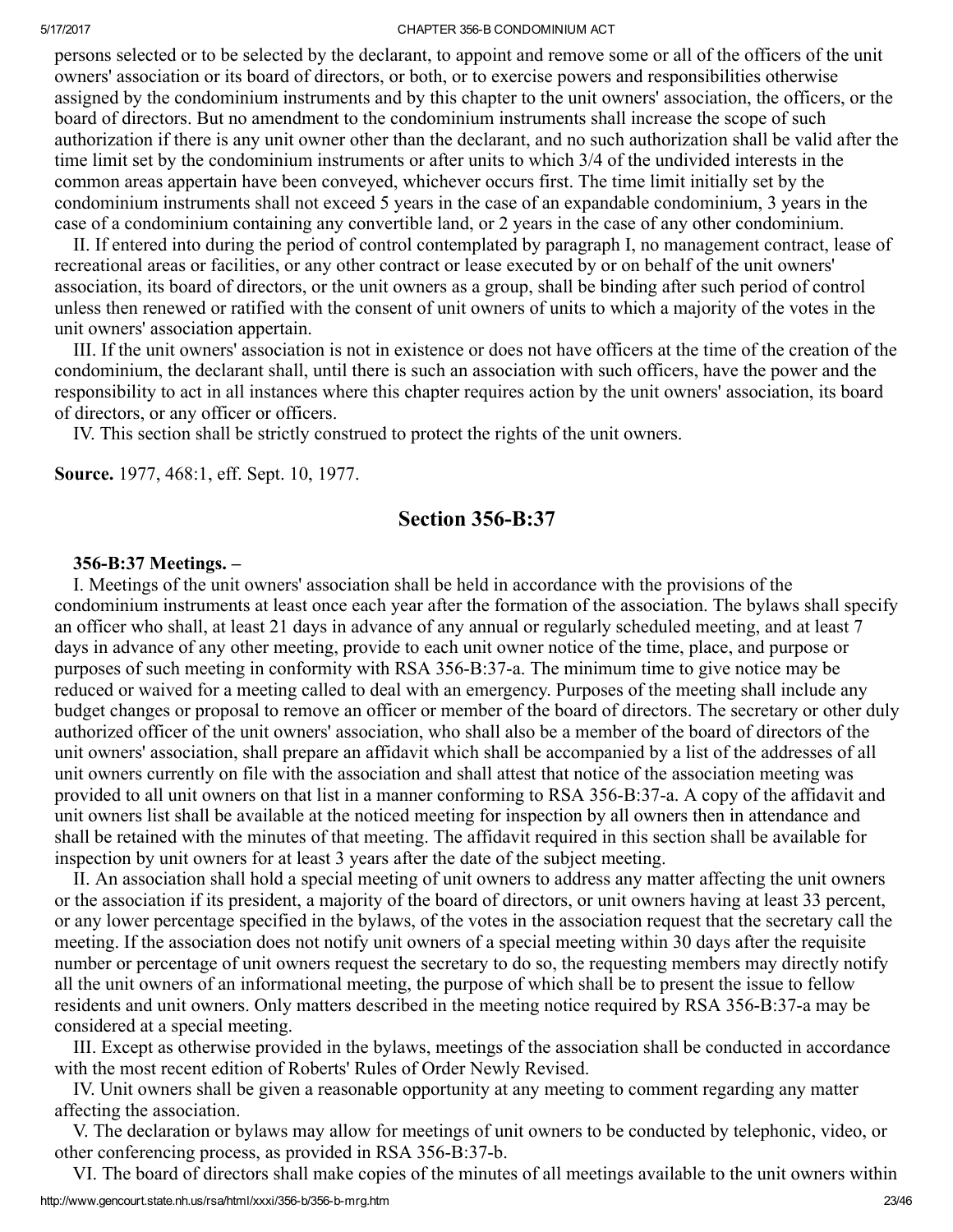60 days of the meeting or 15 days of the date such minutes are approved by the board, whichever occurs first. The association may opt to provide the minutes electronically or publish them on the association website, in which case the owners shall be informed of the web address.

Source. 1977, 468:1. 1990, 80:1. 1993, 186:1, eff. June 9, 1993. 2009, 184:1, eff. Jan. 1, 2010. 2016, 311:2, eff. Aug. 1, 2016.

# **Section 356-B:37-a**

356-B:37-a Notice to Unit Owners. – An association shall deliver any notice required to be given by the association under this chapter to any mailing or electronic mail address a unit owner designates. If the unit owner does not designate an address, the association shall deliver notices by hand delivery, United States mail postage paid, or commercially reasonable delivery service to the mailing address of each unit.

Source. 2016, 311:2, eff. Aug. 1, 2016.

# **Section 356-B:37-b**

356-B:37-b Meetings by Telephonic, Video, or Other Conferencing Process. – When the declaration or bylaws provides, the association, committees thereof, and the board of directors may meet by telephonic, video, or other conferencing process, provided that the requirements of RSA 356-B:37-c are also met.

Source. 2016, 311:2, eff. Aug. 1, 2016.

# **Section 356-B:37-c**

356-B:37-c Meetings of the Board of Directors and Committees of the Association. – The following requirements apply to meetings of the board of directors and committees of the association authorized to act for the association:

I. For purposes of this section, a gathering of board members at which the board members do not conduct association business is not a meeting of the board of directors. The board of directors and its members may not use incidental or social gatherings of board members or any other method to evade the open meeting requirements of this section.

II. Not less than once each quarter, and at such additional times as may be specified in the condominium bylaws, the board of directors shall, subject to the provisions of RSA 356-B:37-d, hold an open regular meeting during which unit owners shall be afforded a reasonable opportunity to comment on any matter affecting the association. At its discretion, the board of directors may meet in a meeting not open to unit owners provided the meeting is recorded and the recording is made available to unit owners for up to 30 days upon request.

III. Unless the meeting is included in a schedule given to the unit owners or the meeting is called to deal with an emergency, the secretary or other officer specified in the bylaws shall give notice of each meeting of the board of directors to each board member and to the unit owners. The notice shall be given at least 10 days before the meeting and shall state the time, date, place, and agenda of the meeting.

IV. If any materials are distributed to the board of directors before the meeting, the board of directors at the same time shall make copies of those materials reasonably available to unit owners, except that the board of directors need not make available copies of unapproved minutes or matters that are to be considered in executive session.

V. In the case of selfmanaged community associations, meetings of the board of directors or committees expressly for purposes of implementation of decisions made in open meetings shall be exempt from the requirements of RSA 356-B:37, 356-B:37-a, and this section.

Source. 2016, 311:2, eff. Aug. 1, 2016.

# **Section 356-B:37-d**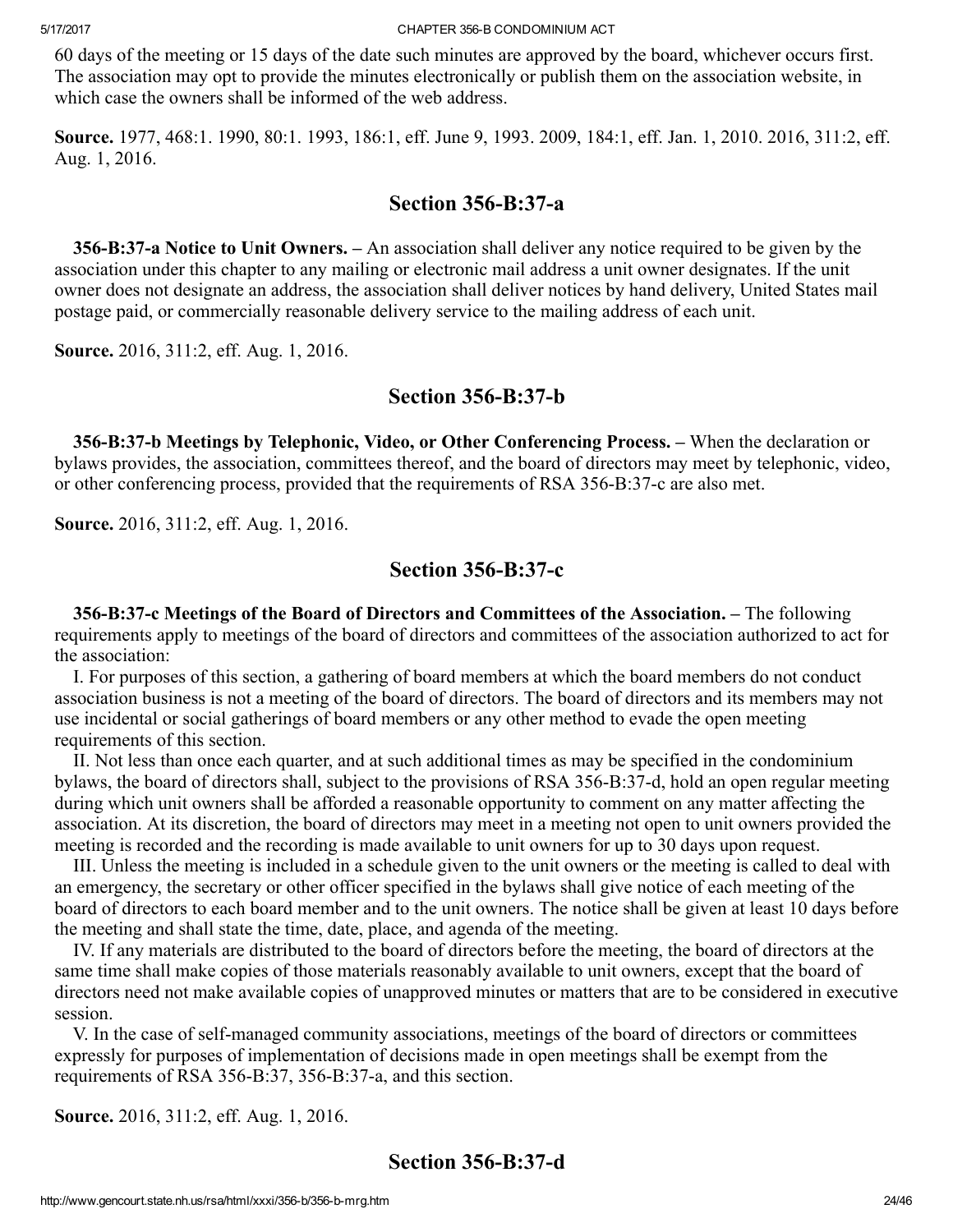**356-B:37-d Executive Session.** – The board of directors and association committees may hold an executive session only during a regular or special meeting of the board or a committee. No final vote or action may be taken during an executive session. An executive session may be held only to:

I. Consult with the association's attorney.

II. Discuss existing or potential litigation or mediation, arbitration, or administrative proceedings.

III. Discuss labor or personnel matters.

IV. Discuss contracts, leases, and other commercial transactions to purchase or provide goods or services currently being negotiated, including the review of bids or proposals, if premature general knowledge of those matters would place the association at a disadvantage or prevent public knowledge of the matter to be discussed if the board of directors or a committee determines that public knowledge would violate the privacy of any person.

Source. 2016, 311:2, eff. Aug. 1, 2016.

### **Section 356-B:38**

### 356-B:38 Quorums. -

I. Unless the condominium instruments otherwise provide, a quorum shall be deemed to be present throughout any meeting of the unit owners' association until adjourned if persons entitled to cast more than 33 1/3 percent of the votes are present at the beginning of such meeting. The bylaws may provide for a smaller percentage, not less than 25 percent, or for a larger percentage for associations having fewer than 25 units; provided, however, this paragraph shall not apply if the condominium is comprised of time sharing interests.

II. Unless the condominium instruments specify a larger majority, a quorum shall be deemed to be present throughout any meeting of the board of directors if persons entitled to cast more than 1/2 of the votes in that body are present at the beginning of such meeting.

III. If a quorum is not met for an annual meeting, the board shall reschedule the meeting within 60 days and provide proper notice and proxies.

Source. 1977, 468:1, eff. Sept. 10, 1977. 2016, 311:2, eff. Aug. 1, 2016.

### **Section 356-B:39**

### 356-B:39 Voting. -

I. The bylaws may allocate to each unit depicted on site plans and floor plans that comply with RSA 356 B:20, I and II, a number of votes in the unit owners' association proportionate to the undivided interest in the common areas appertaining to each such unit.

II. Otherwise, the bylaws shall allocate to each such unit an equal number of votes in the unit owners' association, subject to the following exception: each convertible space so depicted shall be allocated a number of votes in the unit owners' association proportionate to the size of each such space, vis-a-vis the aggregate size of all units so depicted, while the remaining votes in the unit owners' association shall be allocated equally to the other units so depicted.

III. Since a unit owner may be more than one person, if only one of such persons is present at a meeting of the unit owners' association, that person shall be entitled to cast the votes appertaining to that unit. But if more than one of such persons is present, the vote appertaining to that unit shall be cast only in accordance with agreement of a majority in interest of the owners unless the condominium instruments expressly provide otherwise, and such consent shall be conclusively presumed if any one of them purports to cast the votes appertaining to that unit without protest being made forthwith by any of the others to the person presiding over the meeting. Since a person need not be a natural person, the word "person'' shall be deemed for the purposes of this paragraph to include, without limitation, any natural person having authority to execute deeds on behalf of any person, excluding natural persons, which is, either alone or in conjunction with another person or persons, a unit owner.

IV. (a) The votes appertaining to any unit may be cast pursuant to a proxy or proxies duly executed by or on behalf of the unit owner, or, in cases where the unit owner is more than one person, by or on behalf of all such persons. A person may not cast undirected proxies representing more than 10 percent of the votes in the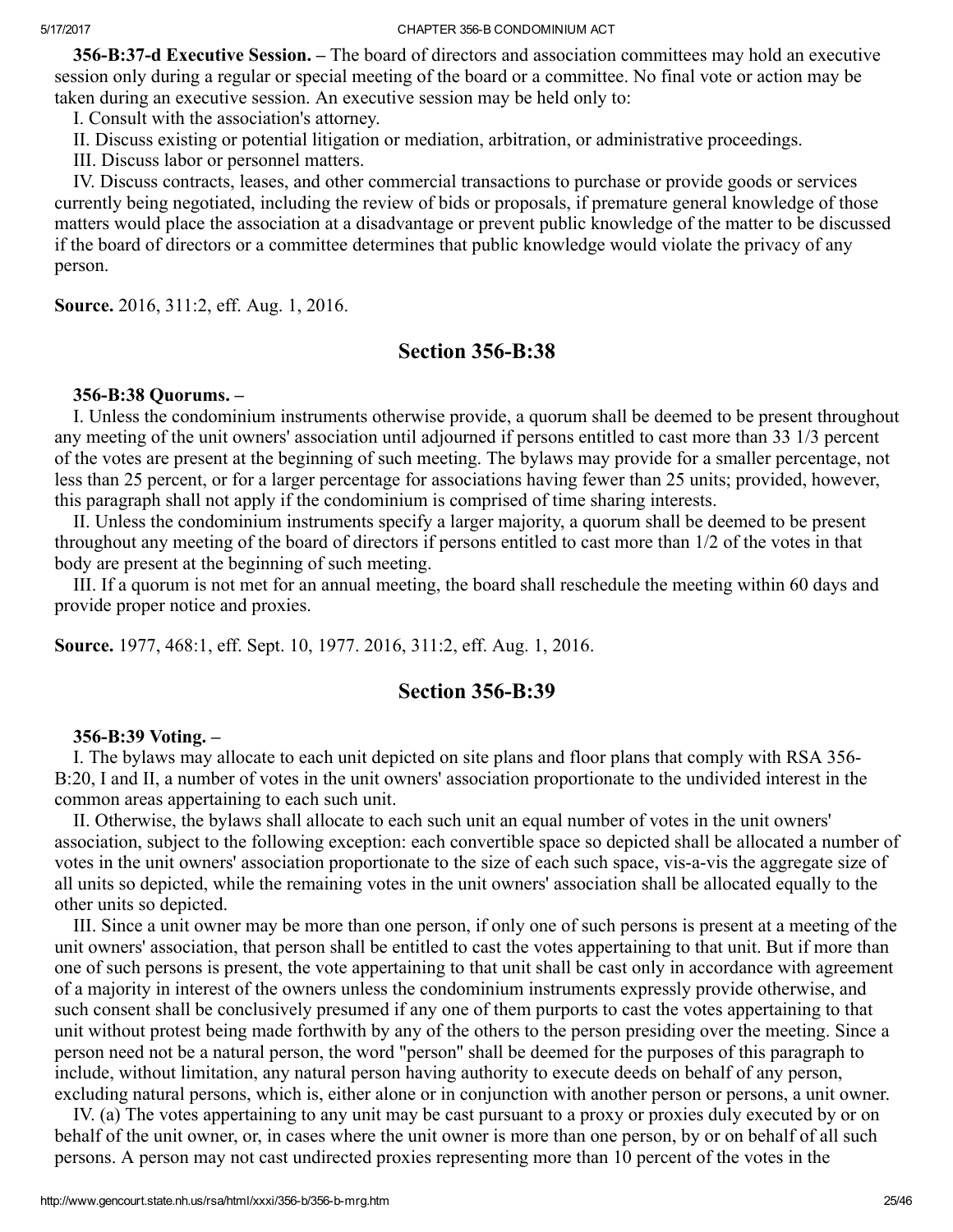association. The proxy or proxies shall list the name of the person who is to vote. No such proxy shall be revocable except by actual notice to the person presiding over the meeting, by the unit owner or by any of such persons, that it be revoked. Any proxy shall be void if it is not dated or if it purports to be revocable without the required notice. The proxy of any person shall be void if not signed by a person having authority, at the time of the execution thereof, to execute deeds on behalf of that person. Any proxy shall terminate automatically upon the adjournment of the first meeting held on or after the date of that proxy. The board of directors shall deliver to the unit owners, together with their notice of meeting and agenda, proxy forms bearing a control number which the board of directors shall correlate to the list of all unit owners then entitled to vote. At the noticed meeting, the board of directors shall recover all proxies and compare them to the control list maintained for that purpose. Any proxies which are on a form other than that provided by the board of directors or which do not correlate with the control list maintained by the board of directors shall be disregarded for purposes of determining whether a quorum was present at the meeting and for purposes of casting any vote at that meeting; provided, however, this paragraph shall not apply if the condominium is comprised of time sharing interests.

(b) The board of directors shall retain all proxies delivered to the board of directors and all independent written confirmation of any such proxies for inspection by the unit owners for a period of not less than 3 years from the date of the unit owners' association meeting.

V. If 50 percent or more of the votes in the unit owners' association appertain to 25 percent or less of the units, then in any case where a majority vote is required by the condominium instruments or by this chapter, the requirement for such a majority shall be deemed to include, in addition to the specified majority of the votes, assent by the unit owners of a like majority of the units.

VI. If more than 50 percent of the votes are acquired by a single person after developer control is terminated, a 2/3 majority shall be required to change bylaws, budgets, and any contracted property management.

Source. 1977, 468:1. 1993, 186:2, eff. June 9, 1993. 2016, 311:2, eff. Aug. 1, 2016.

### **Section 356-B:39-a**

**356-B:39-a Voting Without a Meeting.** – Unless prohibited or limited by the declaration or bylaws, an association may conduct a vote without a meeting. In that event, the following requirements apply:

I. The association shall notify the unit owners, in the manner prescribed by RSA 356-B:37-a, that the vote will be taken by ballot and deliver a paper or electronic ballot to every unit owner entitled to vote on the matter.

II. The ballot shall:

(a) Set forth each proposed action and provide an opportunity to vote for or against the action.

(b) Indicate the number of responses needed to meet the quorum requirements.

(c) State the percent of votes necessary to approve each matter other than election of directors.

(d) Specify the time and date by which a ballot must be delivered to the association to be counted, which time and date may not be fewer than 10 days after the date the association delivers the ballot.

(e) Describe the time, date, and manner by which unit owners wishing to deliver information to all unit owners regarding the subject of the vote may do so.

III. Except as otherwise provided in the declaration or bylaws, a ballot is not revoked after delivery to the association by death or disability or attempted revocation by the person that cast that vote.

IV. Approval by ballot pursuant to this section is valid only if the number of votes cast by ballot equals or exceeds the quorum required to be present at a meeting authorizing the action.

Source. 2016, 311:2, eff. Aug. 1, 2016.

# **Section 356-B:40**

### 356-B:40 Members of the Board of Directors and Officers. -

I. Except as provided in the declaration, the bylaws, paragraph II, or other provisions of this chapter, the board of directors acts on behalf of the association. In the performance of their duties, officers and members of the board of directors appointed by the declarant shall exercise the degree of care and loyalty to the association required of a trustee. Officers and members of the board of directors not appointed by the declarant shall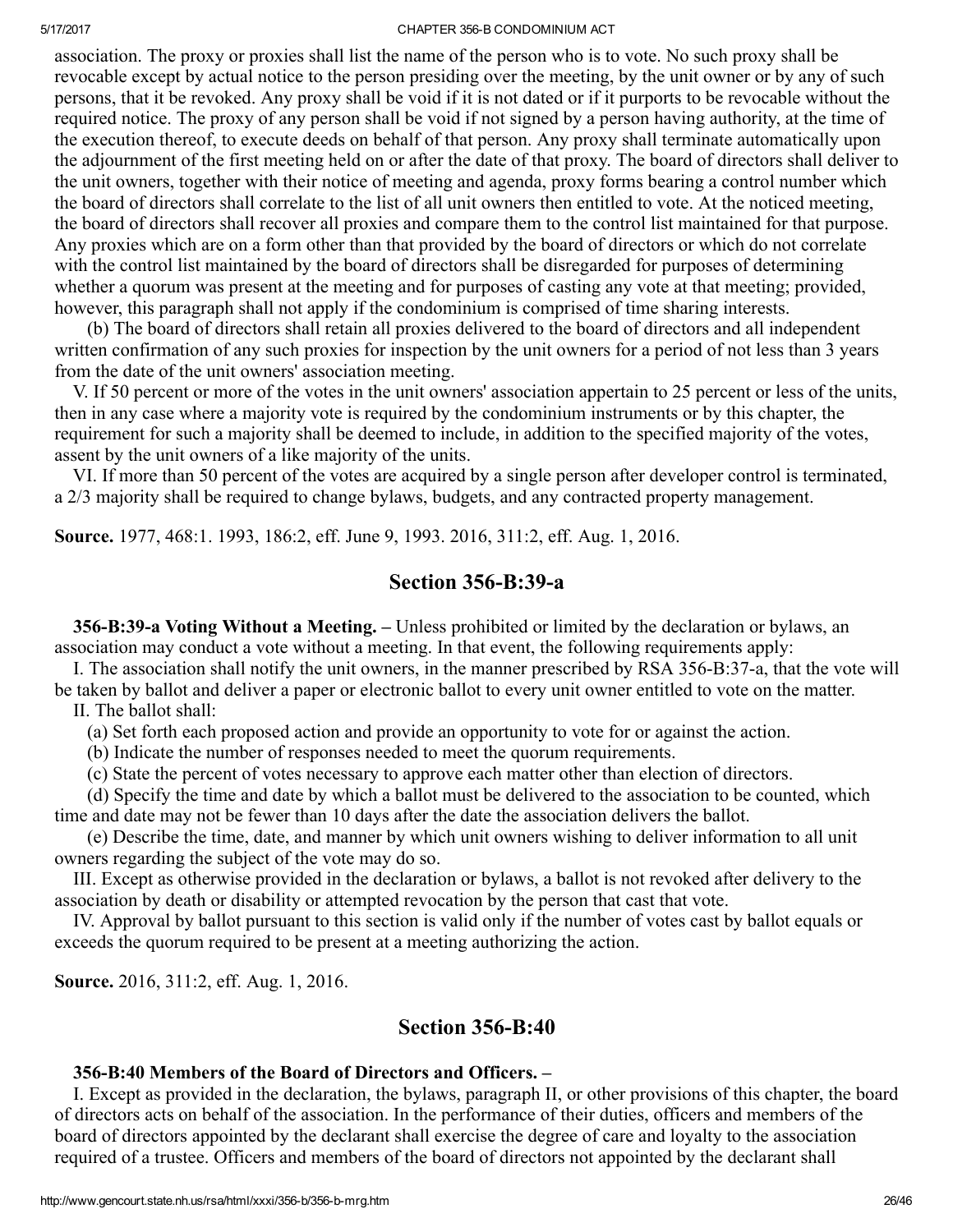exercise the degree of care and loyalty to the association required of an officer or director of a corporation organized under RSA 292, and are subject to the conflict of interest rules governing directors and officers under RSA 292. The standards of care and loyalty described in this paragraph apply regardless of the form in which the association is organized.

II. The board of directors shall not:

(a) Amend the declaration except as otherwise provided in this chapter.

(b) Amend the bylaws.

(c) Terminate the unit owners' association.

(d) Elect members of the board of directors but may fill vacancies in its membership for the unexpired portion of any term or, if earlier, until the next regularly scheduled election of executive board members.

(e) Determine the qualifications, powers, and duties, or terms of office of members of the board of directors.

II-a. An officer shall not directly receive any salary or compensation from the association for the performance of duties as an officer or board member and shall not in any other way benefit financially from service to the association.

II-b. If annually approved by a 2/3 majority of the voting interests present at a properly called meeting of the association, the association may waive the requirements of paragraph II-a.

III. The board of directors shall adopt budgets as provided in RSA 356-B:40-c.

IV. Subject to the provisions of paragraph V, the declaration may provide for a period of declarant control of the association, during which a declarant, or persons designated by the declarant, may appoint and remove the officers and members of the board of directors. A declarant may voluntarily surrender the right to appoint and remove officers and members of the board of directors before the period ends. In that event, the declarant may require during the remainder of the period that specified actions of the association or board of directors, as described in a recorded instrument executed by the declarant, be approved by the declarant before they become effective. Regardless of the period provided in the declaration, and except as provided in RSA 356-B:36, a period of declarant control terminates no later than the earliest of:

(a) Sixty days after conveyance of 60 percent of the units that may be created to unit owners other than a declarant;

(b) Two years after all declarants have ceased to offer units for sale in the ordinary course of business;

(c) Two years after any right to add new units was last exercised; or

(d) The date the declarant, after giving notice in a record to unit owners, records an instrument voluntarily surrendering all rights to control activities of the association.

V. Not later than 60 days after conveyance of 1/4 of the units that may be created to unit owners other than a declarant, at least one member and not less than 25 percent of the members of the board of directors shall be elected by unit owners other than the declarant. Not later than 60 days after conveyance of 1/2 of the units that may be created to unit owners other than a declarant, not less than 1/2 of the members of the board of directors shall be elected by unit owners other than the declarant.

VI. Not later than the termination of any period of declarant control, the unit owners shall elect a board of directors with at least 3 members, a majority of whom shall be unit owners. Unless the declaration provides for the election of officers by the unit owners, the board of directors shall elect the officers. The members of the board of directors and officers shall take office upon election or appointment.

VII. If the condominium instruments provide that any officer or officers must be unit owners, then any such officer who disposes of all of his or her units in fee or for a term or terms of more than one year shall be deemed disqualified from continuing in office unless the condominium instruments otherwise provide, or unless the officer acquires or contracts to acquire another unit in the condominium under terms giving the officer a right of occupancy thereto effective on or before the termination of the right of occupancy under such disposition or dispositions.

VIII. If the condominium instruments provide that any officer or officers must be unit owners, then notwithstanding the provisions of RSA 356-B:12, I, the term "unit owner" in such context shall, unless the condominium instruments otherwise provide, be deemed to include, without limitation, any director, officer, partner in, or trustee of any person which is, either alone or in conjunction with another person or persons, a unit owner. Any officer who would not be eligible to serve as such were he or she not director, officer, partner in, or trustee of such a person shall be deemed disqualified from continuing in office if the officer ceases to have any such affiliation with that person, or if that person would itself have been deemed to have disqualified itself from continuing in such office under paragraph I were it a natural person holding such office.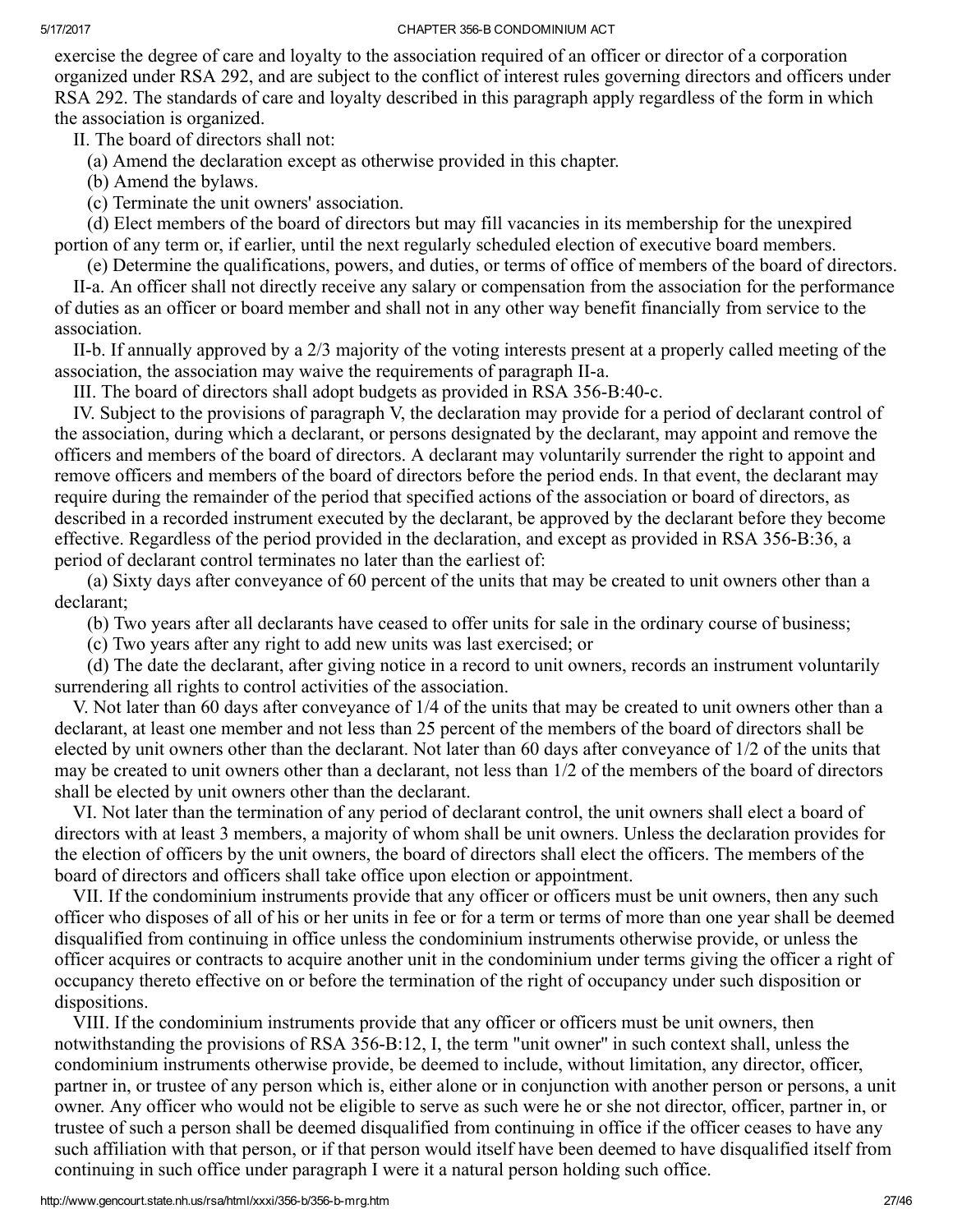IX. Any officer is a suitable person to receive service of process in any proceeding against the association.

X. For the purpose of receipt of notification by a municipality of a local land use board hearing, the officers shall be responsible for serving as agents of the unit owners' association.

Source. 1977, 468:1. 1986, 33:1, eff. June 28, 1986. 2016, 311:2, eff. Aug. 1, 2016.

# **Section 356-B:40-a**

### 356-B:40-a Managing Agent and Contractors; Disclosure of Fees; Qualifications. –

I. If the unit owners' association or the board of directors has delegated certain powers and duties to a managing agent, the managing agent shall disclose any referral fees received from contract work performed on behalf of the association to the board of directors prior to the next regularly scheduled board meeting, unless the terms of any referral fees are disclosed in the managing agent's contract with the unit owners' association, in which case disclosure of fees actually received shall not be required.

II. The managing agent also shall disclose to the board of directors the amount and purpose of any fees, other than maintenance fees, received from a unit owner, unless the terms of any such fees are disclosed in the managing agent's contract with the unit owners' association, in which case disclosure of fees actually received shall not be required.

III. Any contractor licensed by the state of New Hampshire who performs work for a unit owner shall disclose on the bill any referral fee paid by the contractor.

Source. 2011, 96:1, eff. Jan. 1, 2012. 2016, 311:2, eff. Aug. 1, 2016.

# Section  $356-B:40-b$

### 356-B:40-b Removal of Officers and Directors. -

I. Notwithstanding any provision of the declaration or bylaws to the contrary, unit owners present in person or by proxy at any meeting of the unit owners at which a quorum is present, may remove any member of the board of directors and any officer elected by the unit owners, with or without cause, if the number of votes cast in favor of removal exceeds the number of votes cast in opposition to removal, provided that:

(a) A member appointed by the declarant may not be removed by a unit owner vote during the period of declarant control.

(b) The unit owners may not consider whether to remove a member of the board of directors or an officer elected by the unit owners at a meeting of the unit owners unless that subject was listed in the notice of the meeting.

II. At any meeting at which a vote to remove a member of the board of directors or an officer is to be taken, the member or officer being considered for removal shall have a reasonable opportunity to speak before the vote.

Source. 2015, 131:1, eff. Jan. 1, 2016. 2016, 311:2, eff. Aug. 1, 2016.

# Section 356-B:40-c

### 356-B:40-c Adoption of Budgets and Special Assessments. –

I. The board of directors, at least annually, shall adopt a proposed budget for the unit owners' association for consideration by the unit owners. Not later than 30 days after adoption of a proposed budget, the board of directors shall provide to all the unit owners a summary of the budget, including any reserves, and a statement of the basis on which any reserves are calculated and funded. Simultaneously, the board shall set a date not less than 10 days or more than 60 days after providing the summary for a meeting of the unit owners to consider ratification of the budget. Unless at that meeting 2/3 of all unit owners or any larger number specified in the declaration reject the budget, the budget is ratified, whether or not a quorum is present. If a proposed budget is rejected, the budget last ratified by the unit owners continues until the unit owners ratify a subsequent budget.

II. The board of directors, at any time, may propose a special assessment. Except as otherwise provided in paragraph III, the assessment is effective only if the board of directors follows the procedures for ratification of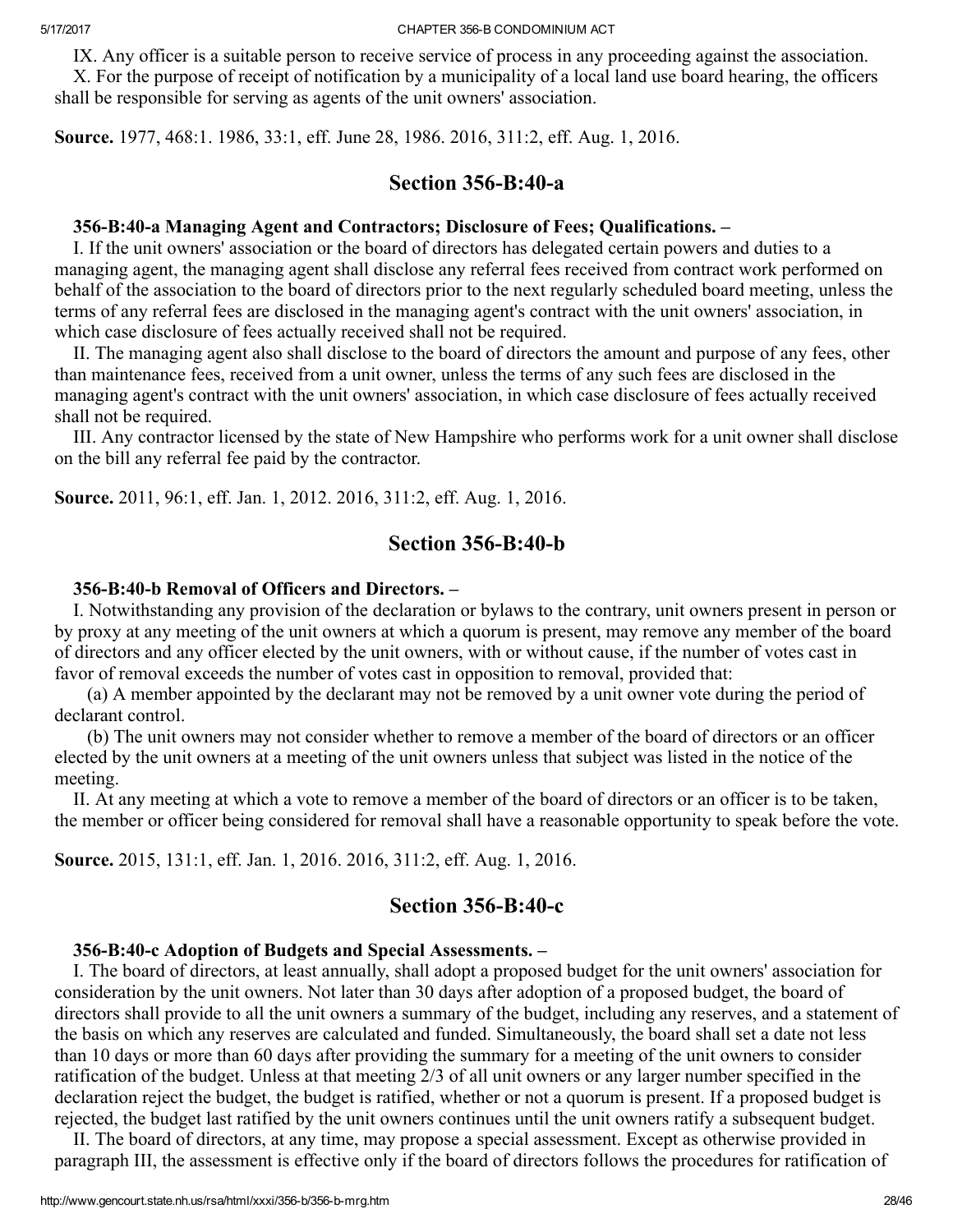a budget described in paragraph I and the unit owners do not reject the proposed assessment.

III. If the board of directors determines by a 2/3 vote that a special assessment is necessary to respond to an emergency:

(a) The special assessment becomes effective immediately in accordance with the terms of the vote.

(b) Notice of the special assessment shall be provided promptly to all unit owners.

(c) The board of directors may spend the funds paid on account of the special assessment only for the purposes described in the vote.

Source. 2016, 311:2, eff. Aug. 1, 2016.

# **Section 356-B:41**

### 356-B:41 Upkeep of the Condominium; Warranty Against Structural Defects. –

I. Except to the extent otherwise provided by the condominium instruments, all powers and responsibilities with regard to maintenance, repair, renovation, restoration, and replacement of the condominium shall belong (a) to the unit owners' association in the case of the common areas, and (b) to the individual unit owner in the case of any unit or any part thereof.

I-a. No unit owners' association, its agents, or its employees shall willfully enter into the unit of a unit owner without providing prior notice to the owner, other than for emergency purposes.

I-b. No unit owner, tenant, or other person occupying a condominium unit shall willfully refuse the unit owners' association, its agents, or its employees access through a condominium unit as is necessary to enable them to exercise and discharge their respective powers and responsibilities at a reasonable time after notice which is adequate under the circumstances. But to the extent that damage is inflicted on the common areas or any unit through which access is taken, the unit owner causing the same, or the unit owners' association if it caused the same, shall be liable for the prompt repair thereof.

II. Notwithstanding anything in this section to the contrary, the declarant shall warrant or guarantee, against structural defects, each of the units for one year from the date each is conveyed, and all of the common areas for one year. The one year referred to in the preceding sentence shall begin as to each of the common areas whenever the same has been completed or if later, (a) as to any common area within any additional land or portion thereof, at the time the first unit therein is conveyed, (b) as to any common area within any convertible land or portion thereof, at the time the first unit therein is conveyed, and (c) as to any common area within any other portion of the condominium at the time the first unit therein is conveyed. For the purposes of this paragraph, no unit shall be deemed conveyed unless conveyed to a bona fide purchaser. For the purposes of this paragraph, structural defects shall be those defects in components constituting any unit or common area which reduce the stability or safety of the structure below accepted standards or restrict the normal intended use of all or part of the structure and which require repair, renovation, restoration, or replacement. Nothing in this paragraph shall be construed to make the declarant responsible for any items of maintenance relating to the units or common areas.

Source. 1977, 468:1. 2006, 56:1, eff. June 23, 2006.

# **Section 356-B:42**

### 356-B:42 Control of the Common Areas. -

I. Except to the extent prohibited by the condominium instruments, and subject to any restrictions and limitations specified therein, the unit owners' association shall have the power to:

(a) Employ, dismiss, and replace agents and employees to exercise and discharge the powers and responsibilities of the said association arising under RSA 356-B:41;

(b) Make or cause to be made additional improvements on and as a part of the common areas;

(c) Grant or withhold approval of any action by one or more unit owners or other persons entitled to the occupancy of any unit which would change the exterior appearance of any unit or of any other portion of the condominium, or elect or provide for the appointment of an architectural control committee, the members of which must have the same qualifications as officers, to grant or withhold such approval; and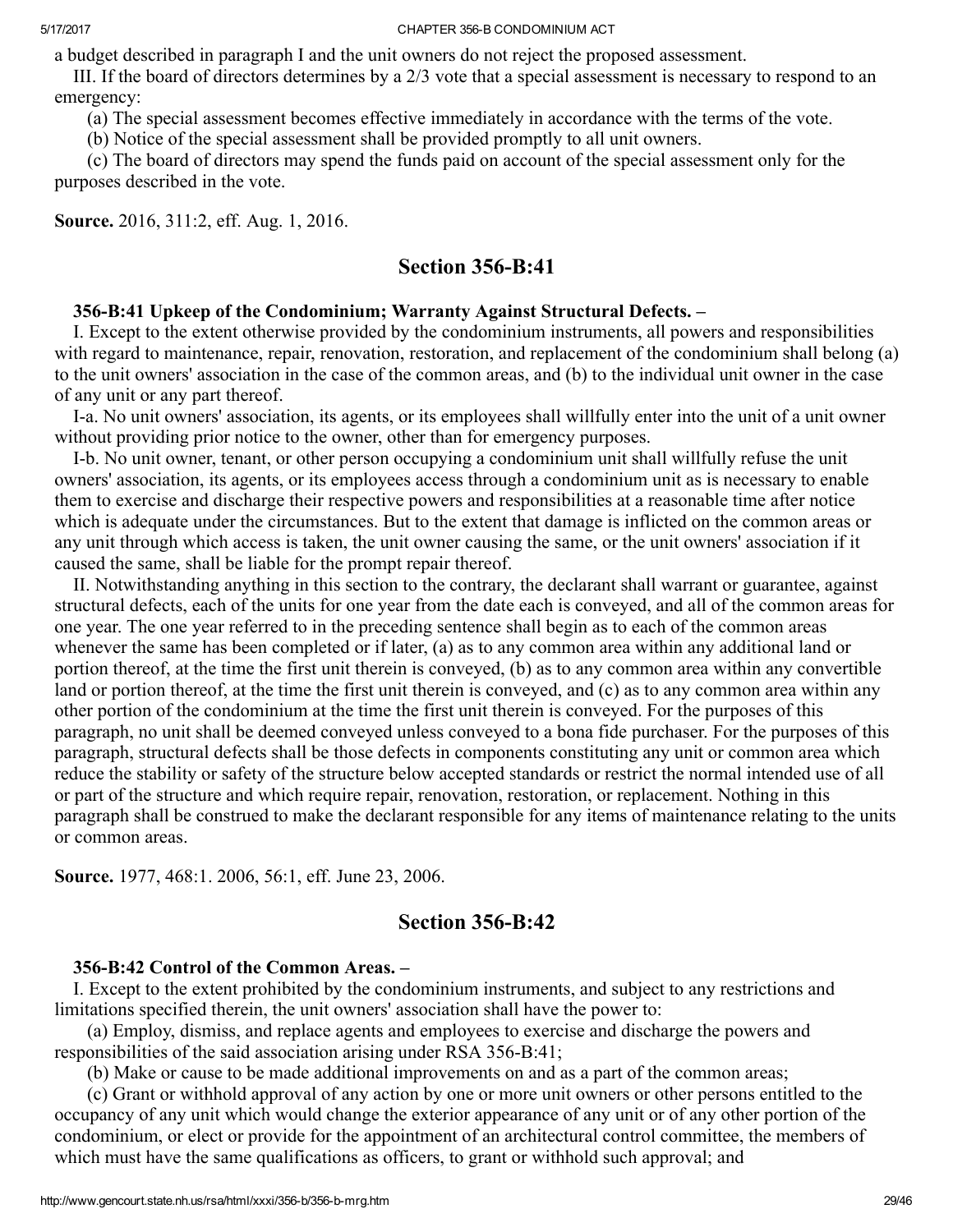(d) Acquire, hold, convey and encumber title to real property, including but not limited to condominium units, whether or not the association is incorporated.

II. Except to the extent prohibited by the condominium instruments, and subject to any restrictions and limitations specified therein, the board of directors of the unit owners' association, if any, and if not, then the unit owners' association itself, shall have the irrevocable power as attorney-in-fact on behalf of all the unit owners and their successors in title to grant easements through the common areas and accept easements benefiting the condominium or any portion thereof.

III. This section shall not be construed to prohibit the grant, by the condominium instruments, of other powers and responsibilities to the unit owners' association or its board of directors.

Source. 1977, 468:1, eff. Sept. 10, 1977.

# **Section 356-B:43**

### 356-B:43 Insurance. –

I. The condominium instruments shall require the unit owners' association, or the board of directors or managing agent on behalf of such association, to obtain:

(a) A master casualty policy affording fire and extended coverage in an amount equal to the full replacement value of the structures within the condominium, or of such structures that in whole or in part comprise portions of the common areas;

(b) A master liability policy, in an amount specified by the condominium instruments, covering the unit owners' association, the board of directors, if any, the managing agent, if any, all persons acting or who may come to act as agents or employees of any of the foregoing with respect to the condominium, and all unit owners and other persons entitled to occupy any unit or other portion of the condominium; and

(c) Such other policies as may be required by the condominium instruments, including, without limitation, workers' compensation insurance, liability insurance on motor vehicles owned by the association, and specialized policies covering lands or improvements in which the unit owners' association has or shares ownership or other rights.

II. When any policy of insurance has been obtained by or on behalf of the unit owners' association, written notice of the obtainment thereof and of any subsequent changes therein or termination thereof shall be promptly furnished to each unit owner by the officer required to send notices of meetings of the unit owners' association. Such notices shall be sent in accordance with RSA 356-B:37-a.

III. Unless the unit owners vote to terminate the condominium under RSA 356-B:34, the proceeds of the master casualty policy shall be used to repair, replace or restore the structure or common area damaged by casualty.

Source. 1977, 468:1, eff. Sept. 10, 1977. 2016, 311:3, eff. Aug. 1, 2016.

# **Section 356-B:44**

**356-B:44 Rights to Common Profits.** – The common profits shall be applied to the payment of common expenses, and rights in any surplus remaining shall accrue to the condominium units in proportion to the number of votes in the unit owners' association appertaining to each such unit. Any such surplus shall be distributed accordingly to the unit owners, except to such extent as the condominium instruments may require the same to be added to reserves maintained pursuant to those instruments.

Source. 1977, 468:1, eff. Sept. 10, 1977.

# **Section 356-B:45**

### 356-B:45 Liabilities for Common Expenses. –

I. Except to the extent that the condominium instruments provide otherwise, any common expenses associated with the maintenance, repair, renovation, restoration, or replacement of any limited common area shall be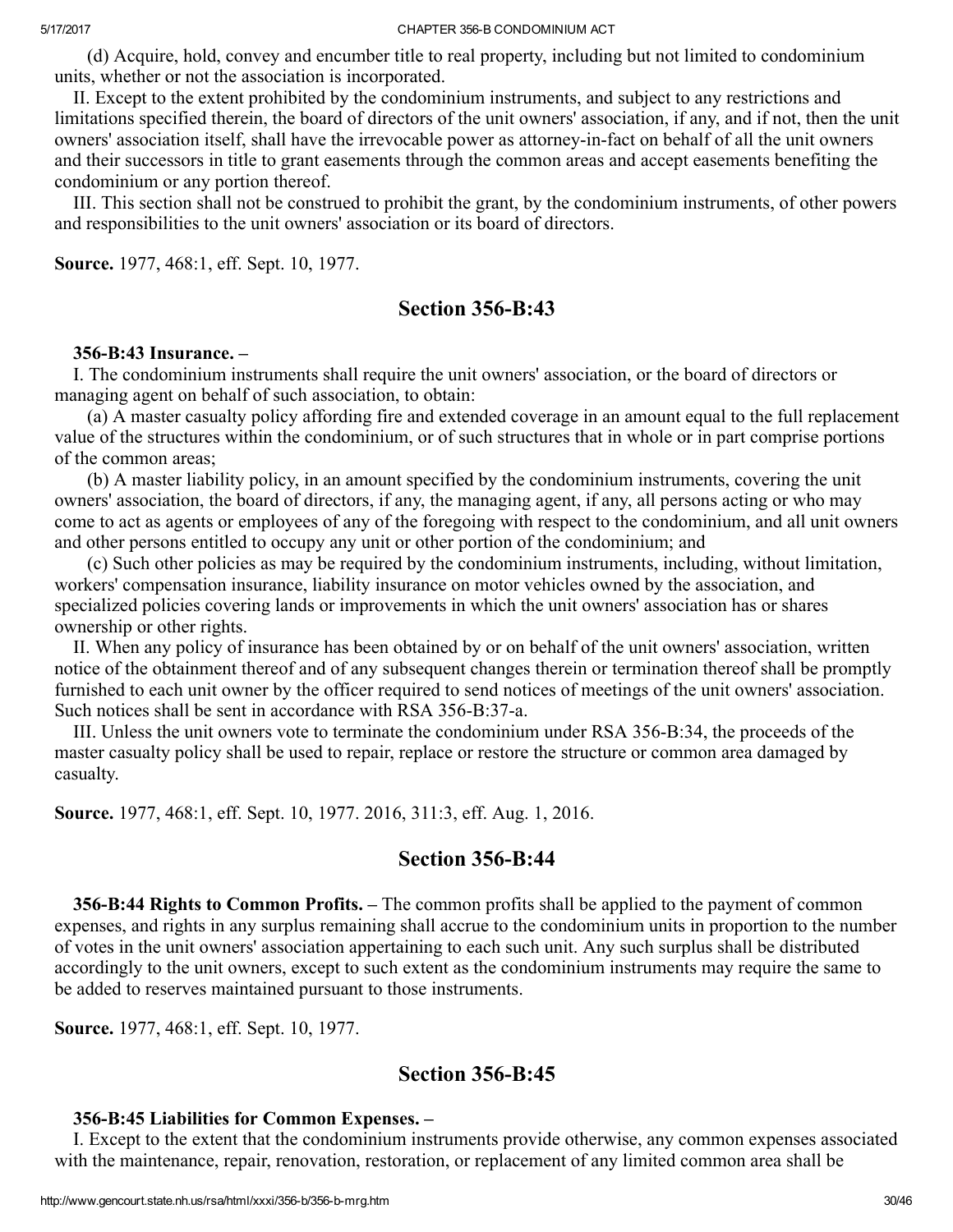specially assessed against the condominium unit to which that limited common area was assigned at the time such expenses were made or incurred. This provision shall also apply to the expansion or creation of limited common areas pursuant to RSA 356-B:19, III. If the limited common area involved was assigned at that time to more than one condominium unit, however, such expenses shall be specially assessed against each such condominium unit equally so that the total of such special assessments equals the total of such expenses, except to the extent that the condominium instruments provide otherwise.

II. To the extent that the condominium instruments expressly so provide, any other common expenses benefiting less than all of the condominium units, or caused by the conduct of less than all those entitled to occupy the same or by their licensees or invitees, shall be specially assessed against the condominium unit or units involved, in accordance with such reasonable provisions as the condominium instruments may make for such cases.

III. The amount of all common expenses not specially assessed pursuant to paragraphs I and II, less the amount of all common profits, shall be assessed against the condominium units in proportion to the number of votes in the unit owners' association appertaining to each such unit. Such assessments shall be made by the unit owners' association annually, or more often if the condominium instruments so provide. No change in the number of votes in the unit owners' association appertaining to any condominium unit shall enlarge, diminish, or otherwise affect any liabilities arising from assessments made prior to such change.

Source. 1977, 468:1. 2001, 68:2, eff. Aug. 18, 2001.

### **Section 356-B:46**

### 356-B:46 Lien for Assessments. -

I. (a) The unit owners' association shall have a lien on every condominium unit for unpaid assessments levied against that condominium unit in accordance with the provisions of this chapter and all lawful provisions of the condominium instruments, if perfected as hereinafter provided. The said lien, once perfected, shall be prior to all other liens and encumbrances except (1) real estate tax liens on that condominium unit, (2) liens and encumbrances recorded prior to the recordation of the declaration, and (3) sums unpaid on any first mortgages or first deeds of trust encumbering that condominium unit and securing institutional lenders.

(b) The provisions of this paragraph shall not affect the priority of mechanics' and materialmen's liens.

(c) Notwithstanding subparagraph (a), the lien for regular monthly common assessments unpaid with respect to a residential condominium unit during the 6-month period immediately preceding the filing of the memorandum specified in paragraph III, together with all costs of collection, including reasonable attorney's fees, shall be prior to the first mortgage; provided that the unit owners' association sends, within 70 days of the occurrence of any delinquency, the unit owner and the institutional lender holding the first mortgage written notice of the delinquency by certified mail and first class mail that the account is at least 60 days delinquent; and additionally, sends such lender notice by certified mail and first class mail, at least 30 days prior, of its intent to file said memorandum of lien. The lien shall not include any amounts attributable to special assessments, late charges, fines, penalties, or interest assessed by the unit owners' association, nor shall the lien apply to regular assessments or costs of collection coming due prior to the effective date of this section. In giving the foregoing notices, the unit owners' association may rely on the records of the applicable registry of deeds as to the address of the first institutional lender unless such lender has notified the unit owners' association by certified mail of a different address.

(d) The priority lien rights established under subparagraph (c) shall not entitle or permit the unit owners' association to assert more than one priority lien unless and until the existing priority lien is first discharged by the unit owners' association. The priority lien rights established under subparagraph (c) also shall not apply to any mortgage executed prior to the effective date of this section.

(e) After notification to the first mortgage institutional lender of a delinquency, in addition to any previously agreed to or required escrow amounts, the institutional lender may also require a residential unit owner to place an amount equal to not more than 6 months of current regular assessments in escrow to cover the cost of any delinquency.

II. Notwithstanding any other provision of this section, or any other provision of law, all memoranda of liens arising under this section shall be recorded in the registry of deeds in each county in which any part of the condominium is located. Such memorandum shall be indexed in the general index to deeds, and such general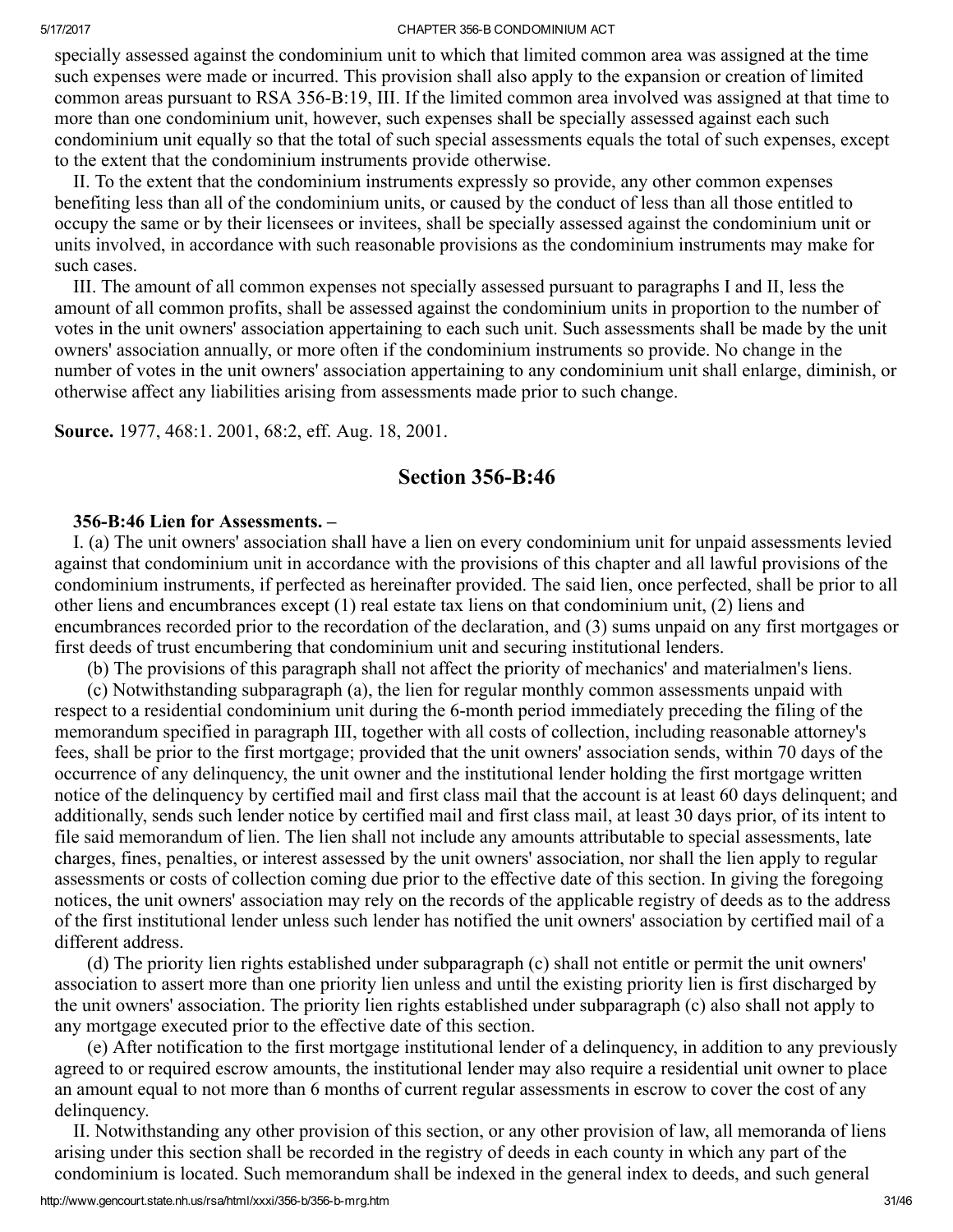index shall identify the lien as a lien for condominium assessments.

III. The unit owners' association, in order to perfect the lien given by this section, shall file, before the expiration of 6 months from the time such assessment became due and payable in the registry of deeds in the county in which such condominium is situated, a memorandum, verified by the oath of the principal officer of the unit owners' association, or such other officer or officers as the condominium instruments may specify, which contains the following:

(a) A description of the condominium unit in accordance with RSA  $356-B:9$ ;

(b) The name or names of the persons constituting the unit owners of that condominium unit;

(c) The amount of unpaid assessments currently due or past due together with the date when each fell due; and

(d) The date of issuance of the memorandum.

It shall be the duty of the register in whose office such memorandum shall be filed as hereinabove provided to record and index the same as provided in paragraph II, in the names of the persons identified therein as well as in the name of the unit owners' association. The cost of recording such memorandum shall be taxed against the person found liable in any judgment or decree enforcing such lien.

IV. No suit to enforce any lien perfected under paragraph III shall be brought after 6 years from the time when the memorandum of lien was recorded; provided, however, that the filing of a petition to enforce any such lien in any suit wherein such petition may be properly filed shall be regarded as the institution of a suit under this section; and provided further that nothing herein shall extend the time within which any such lien may be perfected.

V. The judgment or decree in an action brought pursuant to this section shall include, without limitation, reimbursement for costs and attorneys' fees, together with interest at the maximum lawful rate for the sums secured by the lien from the time such sum became due and payable.

VI. When payment or satisfaction is made of a debt secured by the lien perfected by paragraph III, said lien shall be released in the same manner as required by RSA 479:7 for mortgages. For the purposes of this section, the principal officer of the unit owners' association, or such other officer or officers as the condominium instruments may specify, shall be deemed the duly authorized agent of the lien creditor and shall discharge said lien.

VII. Nothing in this section shall be construed to prohibit actions at law to recover sums for which paragraph I creates a lien, maintainable pursuant to RSA 356-B:15.

VIII. Any unit owner or purchaser of a condominium unit, having executed a contract for the disposition of the same, shall be entitled upon request to a recordable statement setting forth the amount of unpaid assessments currently levied against that unit. Such request shall be in writing, directed to the principal officer of the unit owners' association or to such other officer as the condominium instruments may specify. Failure to furnish or make available such a statement within 10 business days from the receipt of such request shall extinguish the lien created by paragraph I as to the condominium unit involved. Such statement shall be binding on the unit owners' association, the board of directors, and every unit owner. Payment of a fee not exceeding \$10 may be required as a prerequisite to the issuance of such a statement if the condominium instruments so provide.

IX. Notwithstanding any law, rule, or provision of the condominium declaration, bylaws, or rules to the contrary, the unit owners' association may authorize, pursuant to RSA 356-B, its board of directors to, after 30 days' prior written notice to the unit owner and unit owner's first mortgagee of nonpayment of common assessments, terminate the delinquent unit's common privileges and cease supplying a delinquent unit with any and all services normally supplied or paid for by the unit owners' association. Any terminated services and privileges shall be restored upon payment of all assessments.

X. The unit owners' association may collect an amount of up to 6 months' common expense assessments in advance from unit owners and hold the amount so collected in escrow and, upon default by any unit owner in the payment of common expense assessments, apply the same to cure such default.

Source. 1977, 468:1. 1994, 163:1, eff. July 22, 1994. 2010, 142:1, eff. Jan. 1, 2011.

# **Section 356-B:46-a**

356-B:46-a Rent Collection Upon Delinquency in Payment of Common Expenses. – On and after January 1, 1998: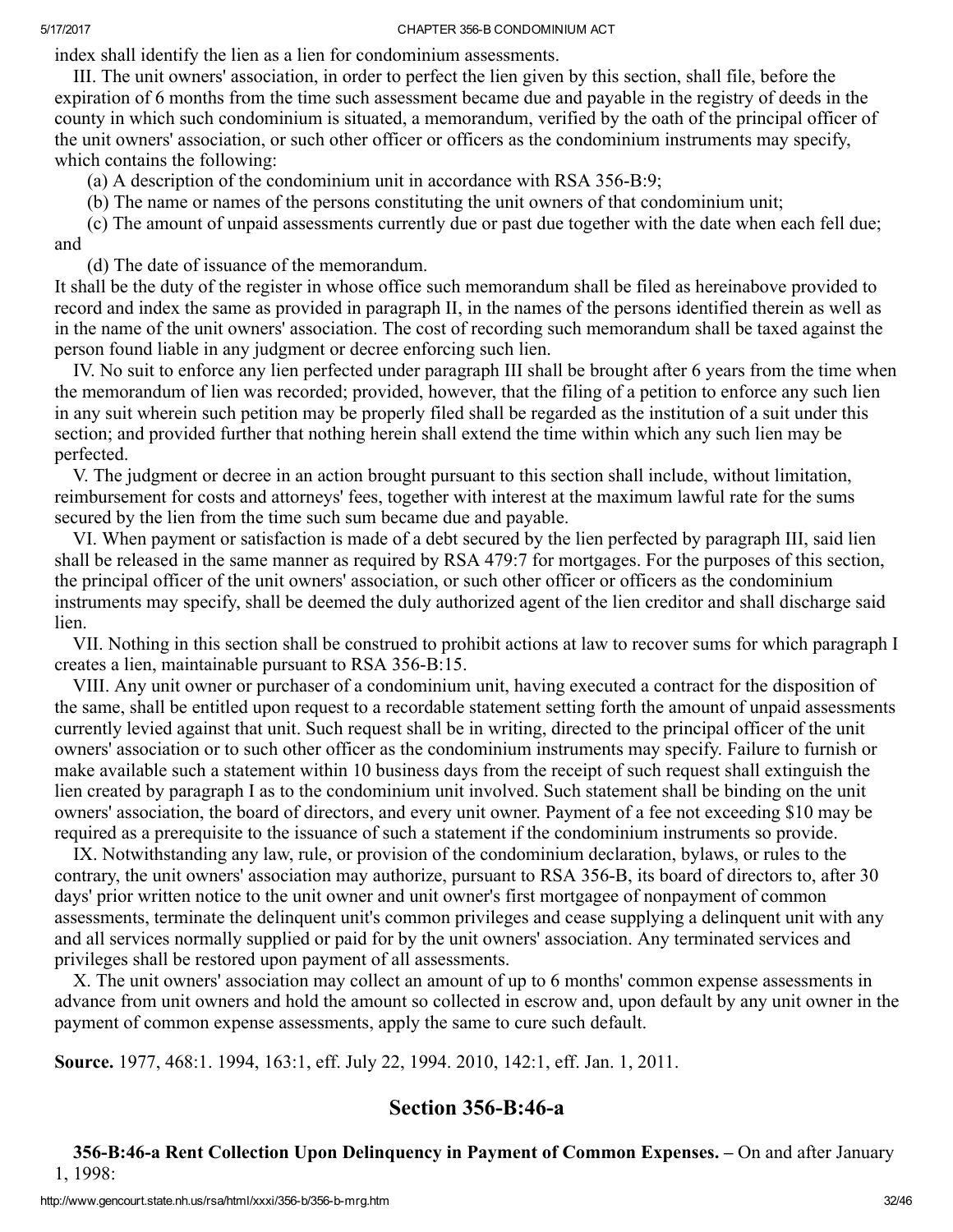I. If a unit owner fails to pay the common expenses assessed to the unit by the unit owners' association within 60 days of the date it was due, the unit owners association may, as a separate and additional remedy, subject to the existing rights of a holder of a first mortgage of record as provided in this section, collect from any tenant renting the unit any rent then or thereafter due to the owner of such unit. The unit owners' association shall apply such rent collected against the amount owed to it by the unit owner. Prior to taking any action under this paragraph, the unit owners' association shall give to the delinquent unit owner written notice of its intent to collect the rent owed. Such notice shall be sent by both first class and certified mail, shall set forth the exact amount the unit owners' association claims is due and owing by the unit owner, and shall indicate the intent of the association to collect such amount from rent, along with any other amounts which become due within the current fiscal year and which remain unpaid. A copy of such notice shall be provided to any first mortgagee of record on such unit who has previously requested in writing that the unit owners' association notify it of any delinquency in the payment of amounts due to it by the owner of such unit.

II. The unit owner shall have 30 days from the date of mailing of such notice to pay the amounts due, including collection costs, or to provide proof of the prior payment of the assessments due. No unit owner shall be entitled to withhold payment of assessments due, off-set against the same, or make any deduction therefrom without first obtaining a determination by a court of competent jurisdiction that the assessment was unlawful.

III. If the unit owner fails to timely file a response in compliance with paragraphs I and II, the unit owners' association may notify and direct each tenant renting such unit from such owner to pay all or a portion of the rent otherwise due to such owner to the association, such rent or portion of such rent to be in the amount the association claimed is due on its notice to the unit owner or the full rent, whichever is less. The association shall have a continuing right to collect any rent otherwise payable by the tenant to such unit owner until such amount, plus any charges thereafter becoming due, are satisfied in full. Nothing in this section shall preclude the unit owner from seeking equitable relief from a court of competent jurisdiction or seeking a judicial determination of the amount owed. Nothing in this section shall prevent the unit owners' association from bringing an action under this chapter or to otherwise establish the amount owed to it by the unit owner or otherwise to seek and obtain an order requiring the tenant in such unit, or tenants in other units owned by the unit owner in the condominium, to pay to the association rent otherwise due to the unit owner or otherwise limit the unit owner's association's rights at common law.

IV. In no event shall a unit owner take any retaliatory action against any tenant who pays rent, or any portion of rent, to the unit owners' association as provided in this section. Any tenant so paying rent shall not be deemed in default on the rent to the extent of the payment to the association. Any waiver of the provisions of this section in any lease or rental agreement shall be void and unenforceable as against public policy.

V. Notwithstanding any other provision of this chapter, a vote of a majority of those attending an annual meeting of the unit owner's association, in person or by proxy, shall be necessary to adopt the provisions of this section as a part of the association's declaration or bylaws or both.

Source. 1997, 228:1, eff. Jan. 1, 1998.

# **Section 356-B:47**

**356-B:47 Restraints on Alienation.** – If the condominium instruments create any rights of first refusal or other restraints on free alienability of the condominium units, such rights and restraints shall be void unless the condominium instruments make provision for promptly furnishing to any unit owner or purchaser requesting the same a recordable statement certifying to any waiver of, or failure or refusal to exercise, such rights and restraints, in all cases where such waiver, failure, or refusal does in fact occur. Failure or refusal to furnish promptly such a statement in such circumstances in accordance with the provisions of the condominium instruments shall make all such rights and restraints inapplicable to any disposition of a condominium unit in contemplation of which such statement was requested. Any such statement shall be binding on the association of unit owners, the board of directors, and every unit owner. Payment of a fee not exceeding \$25 may be required as a prerequisite to the issuance of such a statement if the condominium instruments so provide.

Source. 1977, 468:1, eff. Sept. 10, 1977.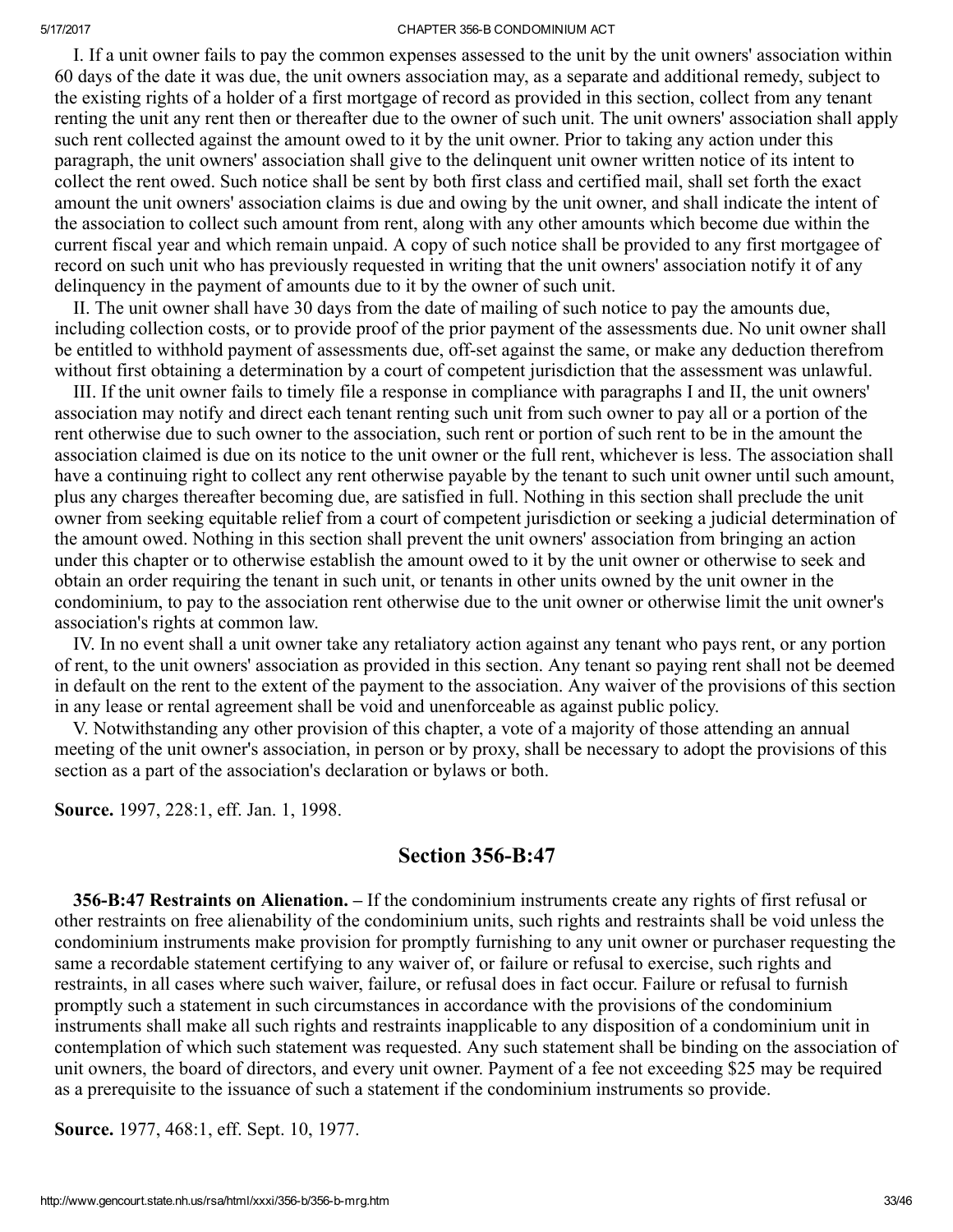# **Section 356-B:47-a**

**356-B:47-a Flag Display.** – Pursuant to the Freedom to Display the American Flag Act of 2005, Public Law 109243, and notwithstanding any provision in the condominium instruments to the contrary, the unit owners' association shall not prohibit the outdoor display of the United States flag in a manner consistent with the United States flag code and RSA 3-E. The association may adopt reasonable rules regarding the size of the flag and the manner in which the flag is displayed. When a flag is flown from the unit owner's balcony or deck, from a bracket, the flag may extend over the vertical line of the unit owner's outboard deck line, which would put the flag into the common area, versus the unit owner's private space.

Source. 2011, 127:2, eff. June 6, 2011.

# IV. Administration and Enforcement

# **Section 356-B:48**

**356-B:48 Administration; Enforcement.** – The provisions of this chapter shall be administered and enforced by the consumer protection and antitrust bureau, department of justice, established in RSA 21-M:9.

Source. 1977, 468:1. 1979, 171:1. 1985, 300:17.

# **Section 356-B:49**

### $356-B:49$  Exemptions.  $-$

I. Unless the method of disposition is adopted for the purpose of evasion of this chapter, the provisions of this subdivision do not apply to offers or dispositions of any interest in a condominium unit:

(a) If not more than 10 units are included in the condominium; provided, however, this exemption shall not apply to a condominium involving time sharing interests;

(b) If all of the units are restricted to commercial, industrial or other nonresidential use;

(c) Pursuant to court order; and

(d) By any government or government agency.

II. Unless the method of disposition is adopted for the purpose of evasion of this chapter, the provisions of RSA 356-B:50-55; 56, I; 56, III, and 58 do not apply to offers by the declarant in connection with efforts to obtain nonbinding reservation agreements; provided, however, that any such declarant shall first have notified the attorney general in writing of its intention to conduct such efforts.

III. The attorney general may from time to time, in accordance with rules adopted by him pursuant to RSA 541A, exempt from any one or more of the provisions of this chapter any condominium if he finds that the enforcement of this chapter with respect to such project is not necessary in the public interest and for the protection of purchasers by reason of the small amount involved or the limited character of the offering, or because such condominium has been registered and approved pursuant to the laws of any other state. Applications for exemption shall be filed in a form prescribed by the attorney general and shall be accompanied by an application fee of \$200.

Source. 1977, 468:1. 1979, 289:2. 1983, 469:81. 1985, 300:7, I(b).

# **Section 356-B:50**

# **356-B:50 Limitations on Dispositions of Units.** – Unless exempt by RSA 356-B:49:

I. No declarant may offer or dispose of any interest in a condominium unit located in this state, nor offer or dispose in this state of any interest in a condominium unit located without this state prior to the time the condominium including such unit is registered in accordance with this chapter;

II. No declarant, except as provided in RSA 356-B:52, IV, may dispose of any interest in a condominium unit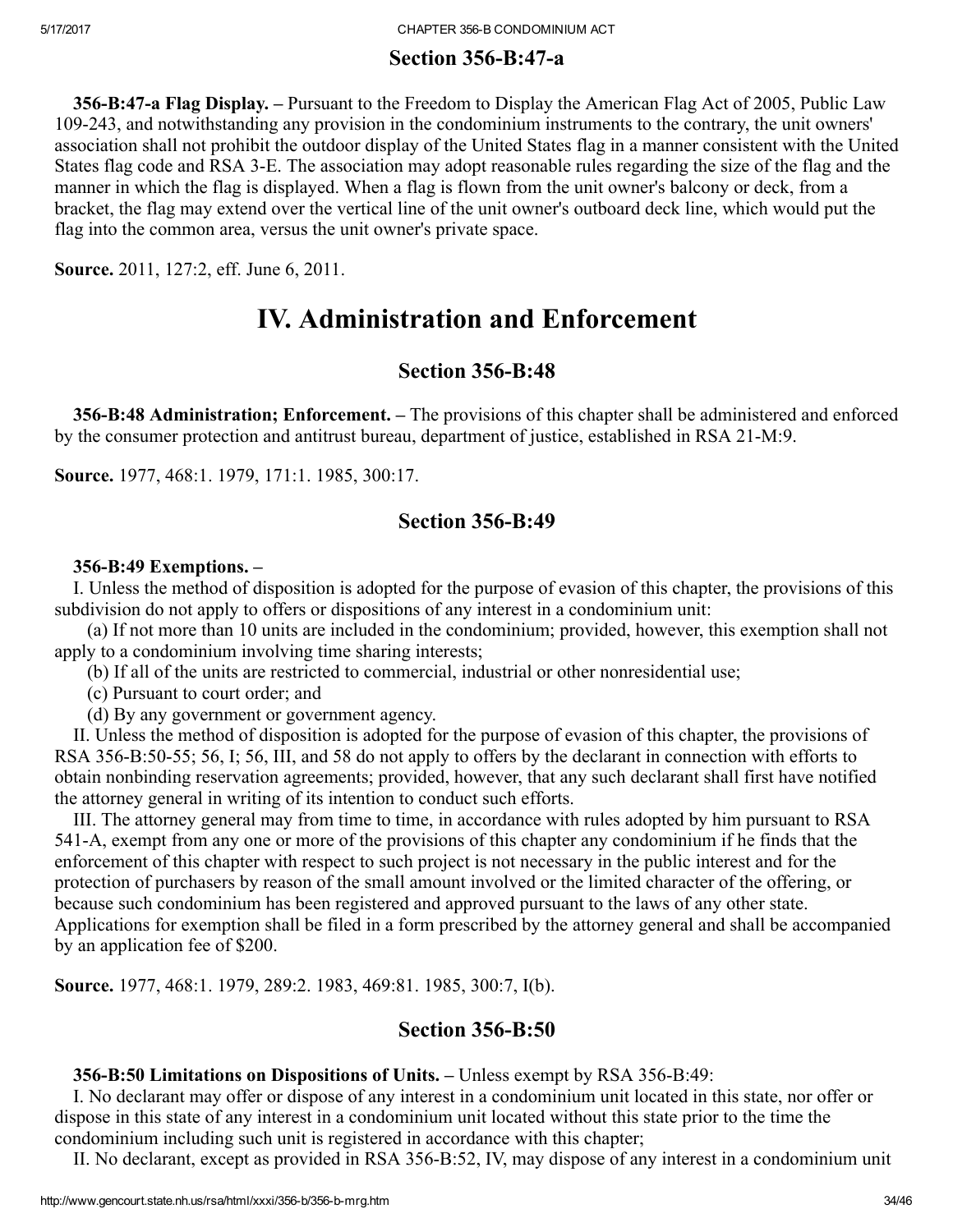unless he delivers to the purchaser a current public offering statement by the time of such disposition and such disposition is expressly and without qualification or condition subject to cancellation by the purchaser within 5 days after the contract date of the disposition, or delivery of the current public offering statement, whichever is later. If the purchaser elects to cancel, he may do so by notice thereof hand-delivered or deposited in the United States mail, return receipt requested, within the 5 day period, to the declarant or to any agent of the declarant; provided, however, that if the purchaser elects to mail the notice of cancellation, he must also provide the declarant with telephonic notice of cancellation within the 5 day period. Such cancellation shall be without penalty, and any deposit made by the purchaser shall be refunded in its entirety no later than 10 days after the receipt of such written notice of cancellation. "Contract date'' shall not refer to the closing or settlement date, but shall refer to the creation of a binding obligation for consideration.

III. No person, other than the declarant or regular employee thereof, shall act in this state as an agent of said declarant for the sale or disposition of any interest in a condominium unit subject to the provisions of this chapter unless he is licensed pursuant to RSA 331-A.

IV. No person shall, in connection with the offer or disposition of any interest in a condominium unit located in this state or in connection with the offer or disposition in this state of any interest in a condominium unit located without this state, conduct or participate in any type of lottery or contest or offer prizes or gifts for the purpose of inducing or encouraging any person to visit a condominium, attend any meeting at which a condominium will be discussed, or acquire any interest in a condominium unit; provided, however, that this paragraph shall not prohibit the reimbursement of a prospective purchaser for reasonable travel expenses or the offering, in a manner not dependent upon or connected with chance, of tangible personal property which will be delivered to the offeree not later than the time of the offeree's visit to a condominium or attendance at a meeting at which a condominium will be discussed.

Source. 1977, 468:1. 1979, 289:4, eff. Oct. 1, 1979.

# **Section 356-B:51**

### 356-B:51 Application for Registration; Fee. –

I. The application for registration of the condominium shall be filed in a form prescribed by the attorney general and shall contain the following documents and information:

(a) An irrevocable appointment of the attorney general to receive service of any lawful process in any noncriminal proceeding arising under this chapter against the declarant or his personal representative;

(b) Site and floor plans which comply with RSA 356-B:20, except that the certificates required with respect thereto need not be signed prior to approval of said application;

(c) The states or jurisdictions in which an application for registration or similar document has been filed, and any adverse order, judgment, or decree entered in connection with the condominium by the regulatory authorities in each jurisdiction or by any court;

(d) The declarant's name, address, and the form, date, and jurisdiction of organization, and the address of each of its offices in this state;

(e) The name, address, and principal occupation for the past 5 years of every officer of the declarant or person occupying a similar status or performing similar functions; the extent and nature of his interest in the declarant or the condominium as of a specified date within 30 days of the filing of the application;

(f) If the declarant is a closely held corporation, partnership, joint stock company, trust or sole proprietorship, the name, address, and principal occupation of each trustee, stockholder, partner, or person having any beneficial interest therein;

(g) If the declarant is a publicly held corporation, the name, address and principal occupation of each stockholder owning more than 10 percent of the shares outstanding;

(h) If the declarant is a subsidiary corporation, the name, address and principal occupation of each stockholder or person having a beneficial interest therein, and the name, address and principal occupation of each stockholder owning more than 10 percent of the shares outstanding in the corporation or corporations to which it is subsidiary;

(i) A statement of the condition of the title to the condominium, including all easements, conditions, covenants, restrictions, liens and other encumbrances, if any, affecting the condominium property owned by the declarant, with appropriate recording data, as of a specified date within 30 days of the date of application, which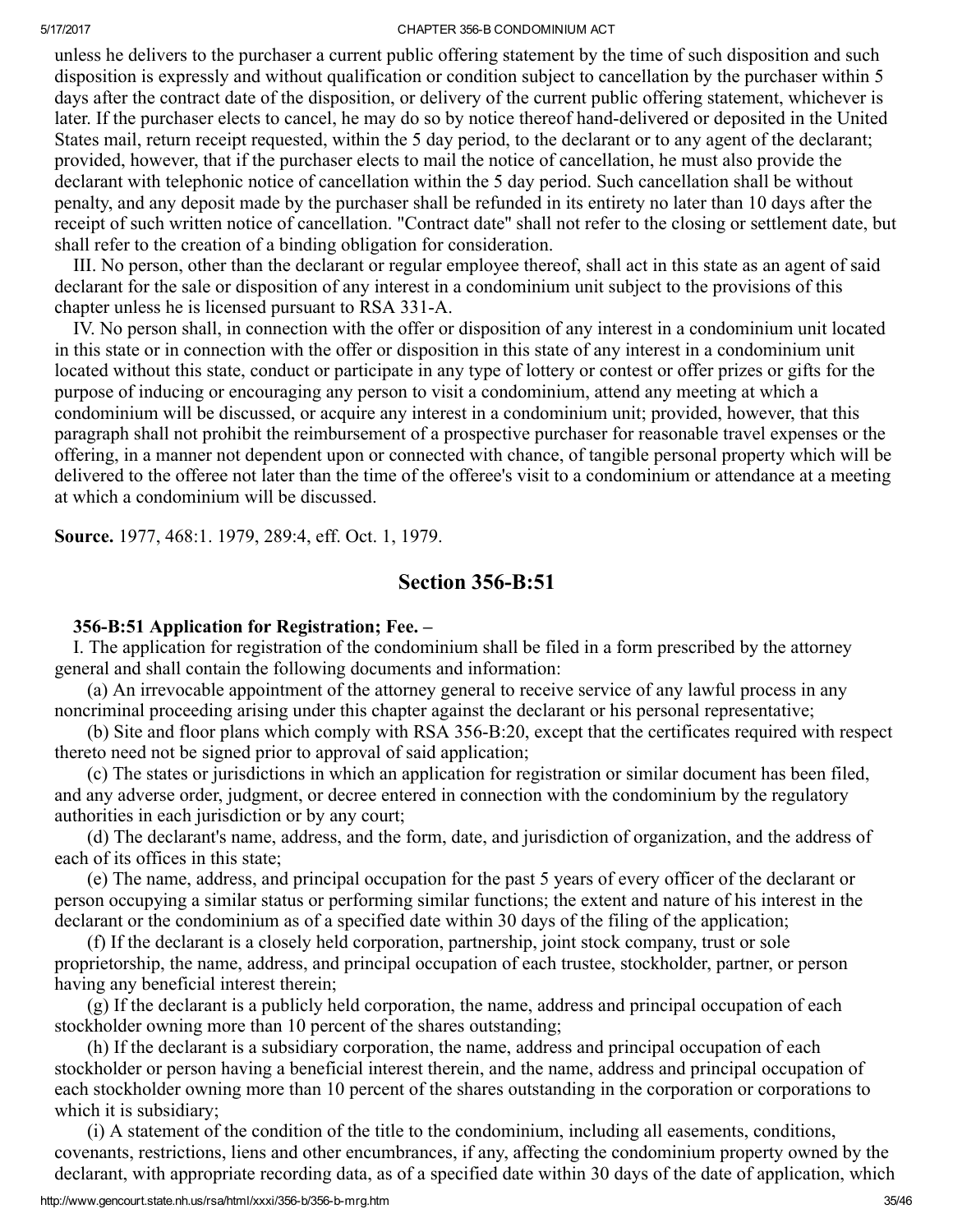statement shall be in the form of a title opinion of a licensed attorney, not under salary to the declarant, or other evidence of title acceptable to the attorney general;

(j) Copies of the instruments which will be delivered to a purchaser to evidence his interest in the unit and of the contracts and other agreements which a purchaser will be required to agree to or sign;

(k) Copies of the declaration and bylaws and of any management contracts or other contracts, including leases, affecting the use, maintenance or administration of, or access to, all or a part of the condominium;

(l) if there is a blanket encumbrance or lien affecting more than one unit, a statement of the consequences for a purchaser of failure to discharge the blanket encumbrance or lien and the steps, if any, taken to protect the purchaser in case of this eventuality;

(m) A statement of the zoning, subdivision, and other governmental approvals, if any, affecting the condominium, including building permits and their status, and also, if known, any existing tax and existing or proposed special taxes or assessments which affect the condominium;

(n) A statement of the existing provisions for access, sewage disposal, water, and other public utilities in the condominium; a statement of any improvements or amenities which may be constructed, an estimate of their cost and the schedule for their completion, provided, however, that if the declarant will give no assurances as to the construction or completion of said improvements or amenities, a statement that no assurance will be given must be included; and a statement of the plan for financing the construction of said improvements or amenities and the maintenance of the condominium;

(o) A description of the promotion plan for the disposition of the units in the condominium;

(p) The proposed public offering statement;

(q) If the declarant is a corporation, a copy of its articles of incorporation with all amendments thereto;

(r) If the declarant is a trust, a copy of all instruments by which the trust is created together with all amendments thereto;

(s) If the declarant is a partnership, unincorporated association, joint stock company, or any other form or organization, a copy of its articles of partnership or association and all other papers pertaining to its organization, including all amendments thereto;

(t) If the declarant is not the holder of legal title, copies of the appropriate documents required by subparagraphs  $I(q)$ , (r) or (s) shall be submitted for the holder of legal title;

(u) Any other information including any current financial statement, which the attorney general by rules reasonably requires for the protection of purchasers. If the declarant is a corporation, limited liability company, or other entity, personal financial statements from all principals holding more than a 25 percent ownership interest in the declarant, certified as true and complete by the individual principals, accompanied by federal income tax returns for the 2 most recent full calendar years, may be submitted in lieu of financial statements for the declarant. Financial information filed with the attorney general shall not be disclosed publicly except in connection with a hearing, civil action, or criminal action involving the party who submitted the information.

II. A declarant of a condominium of no more than 25 units may make an abbreviated registration, in lieu of these requirements, which shall contain only the documents and information required by RSA 356-B:51,  $I(a)$ ,  $(c)$ -(h),  $(k)$ ,  $(m)$ ,  $(n)$ ,  $(o)$  and  $(u)$ ; provided, however, that this section shall not apply to a condominium in which time sharing interests are offered.

III. A declarant of a condominium which has been registered under the federal Interstate Land Sales Full Disclosure Act may file, in lieu of the documents and information required by RSA 356-B:51,  $I(b)-(e)$  and (i)-(t) and RSA 356-B:52, I, a copy of an effective statement of record, a property report, and any exhibits requested by the agency, filed with the secretary of housing and urban development.

IV. The submission of documents and information required by RSA 356B:51, I, may be satisfied by the documents and information contained in or attached to the public offering statement.

V. If the declarant registers additional units to be offered for disposition in the same condominium, he may consolidate the subsequent registration with any earlier registration offering units in the condominium for disposition under the same promotional plan.

VI. At any time the attorney general has reasonable cause to believe that the declarant may be unable to complete the development of a condominium, or provide for its maintenance, if responsibility therefor is assumed by the declarant, as represented in its application for registration due to:

(a) Its failure to commence or complete the development of the condominium according to schedules set forth in the application;

(b) Its failure to commence or complete the development of any other condominium or subdivided lands, as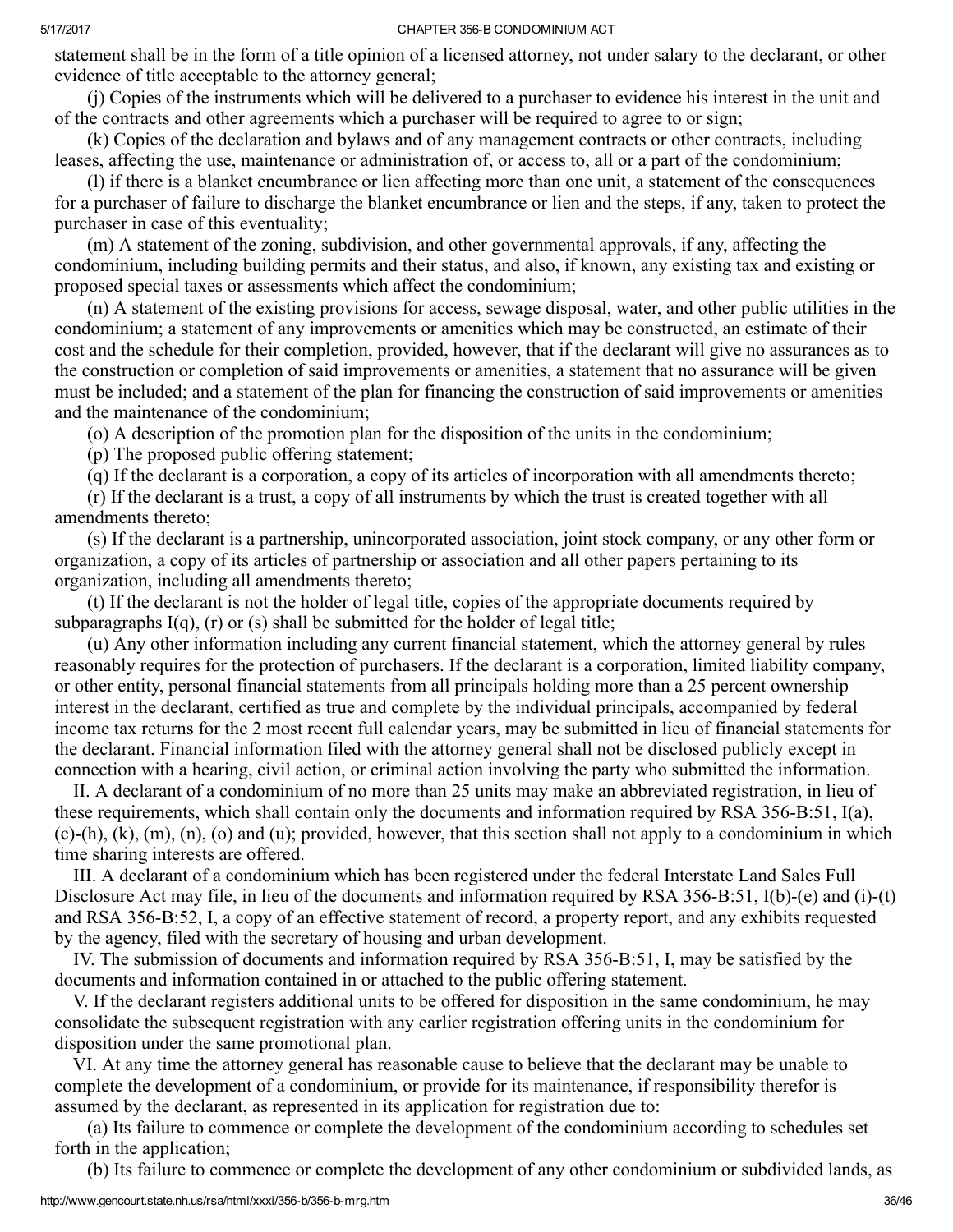defined in RSA 356A:1, VI, according to representations authorized and made by the declarant or subdivider in connection with the offering or disposing of any interest therein;

(c) Its failure to set forth a reasonable plan to obtain adequate financing to commence or complete the development of the condominium or provide for its maintenance; or

(d) Its commission of any false, deceptive or misleading acts in connection with the offering or disposing of any interest in any condominium or subdivided lands, as defined above;

he may require the declarant to post a bond in favor of the state or to provide evidence of financial security in such amount as the attorney general determines to be necessary to provide reasonable assurance of the commencement and completion of the development of the condominium. Such bond shall not be accepted unless it is with a surety company authorized to do business in this state. Any person aggrieved by the failure of the declarant to complete the condominium as represented in the application may proceed on such bond against the declarant or surety or both to recover damages.

VII. Each application shall be accompanied by a fee in an amount equal to \$30 per unit, except that the initial application fee shall be not less than \$300 nor more than \$2,000, and the fee for any application for registration of additional units shall be not less than \$200 nor more than \$2,000.

Source. 1977, 468:1. 1981, 568:25, II. 1983, 469:82. 1985, 300:7, I(b). 1989, 408:101, eff. July 1, 1989. 2009, 144:239, eff. July 1, 2009. 2011, 224:318, eff. July 1, 2011. 2015, 256:1, eff. Jan. 1, 2016.

# **Section 356-B:52**

# 356-B:52 Public Offering Statement. –

I. A public offering statement shall be in a form prescribed by the attorney general and shall include the following:

(a) The name and principal address of the declarant and the condominium;

(b) A general description of the nature of the condominium and of the plan of its development, including the total number of units, and interests in such units, in the offering; the total number of units, and interests in such units, planned to be sold and rented by the declarant; the total number of units, and interests in such units, that may be included in the condominium by reason of future expansion or merger of the project by the declarant; and the maximum period of time the declarant will control the unit owners' association of the condominium;

(c) Copies of the declaration and bylaws;

(d) Copies of any management contract or other contracts, including leases, affecting the use, maintenance, or administration of, or access to, all or any part of the condominium with a projected budget for at least the first year of the condominium's operation (including projected common expense assessments for each unit), a statement of whether any provisions have been made in the budget for capital expenditures or major maintenance reserves, and the relationship, if any, between the declarant and the managing agent or firm;

(e) A general description of any improvements or amenities which may be constructed, including a statement whether or not assurances are given as to their construction or completion, the status of construction, zoning requirements, and an itemization of all governmental approvals obtained by the declarant affecting the condominium;

(f) A list of any encumbrances, easements, liens and matters of title affecting the condominium, and a statement that a copy of the legal documents pertaining to the same will be available on request;

(g) A list of any express warranties provided by the declarant on the units and the common area, other than the warranty prescribed by RSA 356-B:41, II, and a statement that documents evidencing such warranties will be provided to the purchaser at the time of sale;

(h) A statement of the cancellation rights set forth in RSA  $356-B:50$ , II; and

(i) Additional information required by rules adopted by the attorney general, pursuant to RSA 541-A, to assure full and fair disclosure to prospective purchasers.

II. The public offering statement shall not be used for any promotional purposes until it is approved by the attorney general. The attorney general may, in his discretion, authorize the use of such statement prior to its approval of the registration of the condominium under such conditions as he deems appropriate. No person may advertise or represent that the attorney general approves or recommends the condominium or disposition thereof. No portion of the public offering statement may be underscored, italicized, or printed in larger or heavier or different type than the remainder of the statement unless the attorney general requires it, and no statement may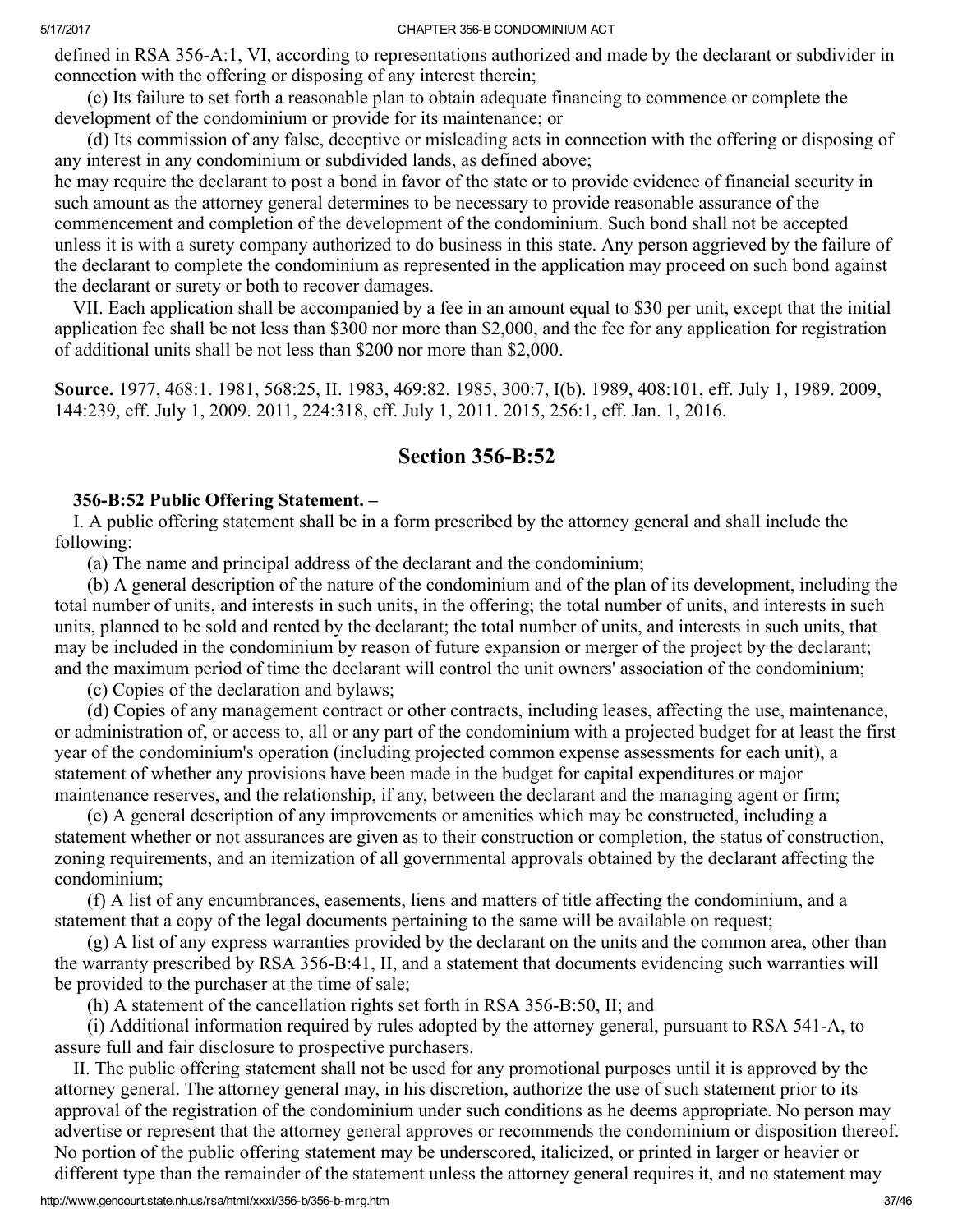be used unless in its entirety.

III. The attorney general may require the declarant at any time to alter or amend the proposed public offering statement in order to assure full and fair disclosure to prospective purchasers. A public offering statement is not current unless all amendments are incorporated.

IV. Any declarant permitted to make an abbreviated registration pursuant to RSA 356-B:51, II, and any declarant of a condominium which has been registered under the federal Interstate Land Sales Full Disclosure Act, is not required to prepare a public offering statement to be used in connection with the offer or disposition of any unit of the condominium.

Source. 1977, 468:1. 1985, 300:7, I(b); 300:18.

# **Section 356-B:53**

### 356-B:53 Inquiry and Investigation. -

I. Upon receipt of an application for registration in proper form, the attorney general shall forthwith initiate an investigation to determine:

(a) That the declarant can or can reasonably be expected to be able to convey or cause to be conveyed the interests in the units offered for disposition if the purchaser complies with the terms of the offer and when appropriate, the release clauses, conveyances in trust or other safeguards have been provided;

(b) That there is reasonable assurance that all uncompleted improvements and amenities will be completed as represented. Reasonable assurance includes, but is not limited to, institutional financing in the form of a revolving line of credit in an amount equal to one-fourth of the total cost of constructing the units being registered, so long as (i) the loan documents provide (a) that funds may be re-advanced during the term of the loan to construct the units, and (b) that the institutional lender shall notify the attorney general in the event that the revolving line of credit is cancelled and (ii) in addition to the funds allocated to unit construction, the applicant shall provide evidence of adequate funds to complete any infrastructure, such as roads and utilities, necessary to service the units being registered. This subparagraph shall not prohibit the attorney general from finding other forms of financing to provide reasonable assurance. If the attorney general determines that a revolving line of credit has been cancelled, or is no longer adequate to pay for the cost of constructing the units that have been registered, the attorney general may issue a temporary cease and desist order pursuant to RSA  $356 - B:61$ :

(c) That the promotional plan is not false or misleading and complies with the standards prescribed by the attorney general in his rules and affords full and fair disclosure;

(d) Whether the declarant has not, or, if a corporation, its officers, and principals have not, been convicted of a crime involving condominium unit dispositions or any aspect of the land sales business or any other felony in this state, the United States, or any other state or foreign country within the past 10 years and has not been subject to any injunction or administrative order restraining a false or misleading promotional plan involving land dispositions; and

(e) That the public offering statement requirements of this chapter have been satisfied.

II. All reasonable expenses incurred by the attorney general in carrying out the examination required by paragraph I shall be paid by the declarant, and no order registering the condominium shall be entered until such expenses have been fully paid.

Source. 1977, 468:1. 1985, 300:7, I(b). 2015, 256:2, eff. Jan. 1, 2016.

# **Section 356-B:54**

### 356-B:54 Notice of Filing and Registration. -

I. Upon receipt of the application for registration in proper form, the attorney general shall, within 10 business days, issue a notice of filing to the declarant. Within 60 days from the date of the notice of filing, the attorney general shall enter an order registering the condominium or rejecting the registration. If no order of rejection is entered within 60 days from the date of notice of filing, the condominium shall be deemed registered unless the declarant has consented in writing to a delay.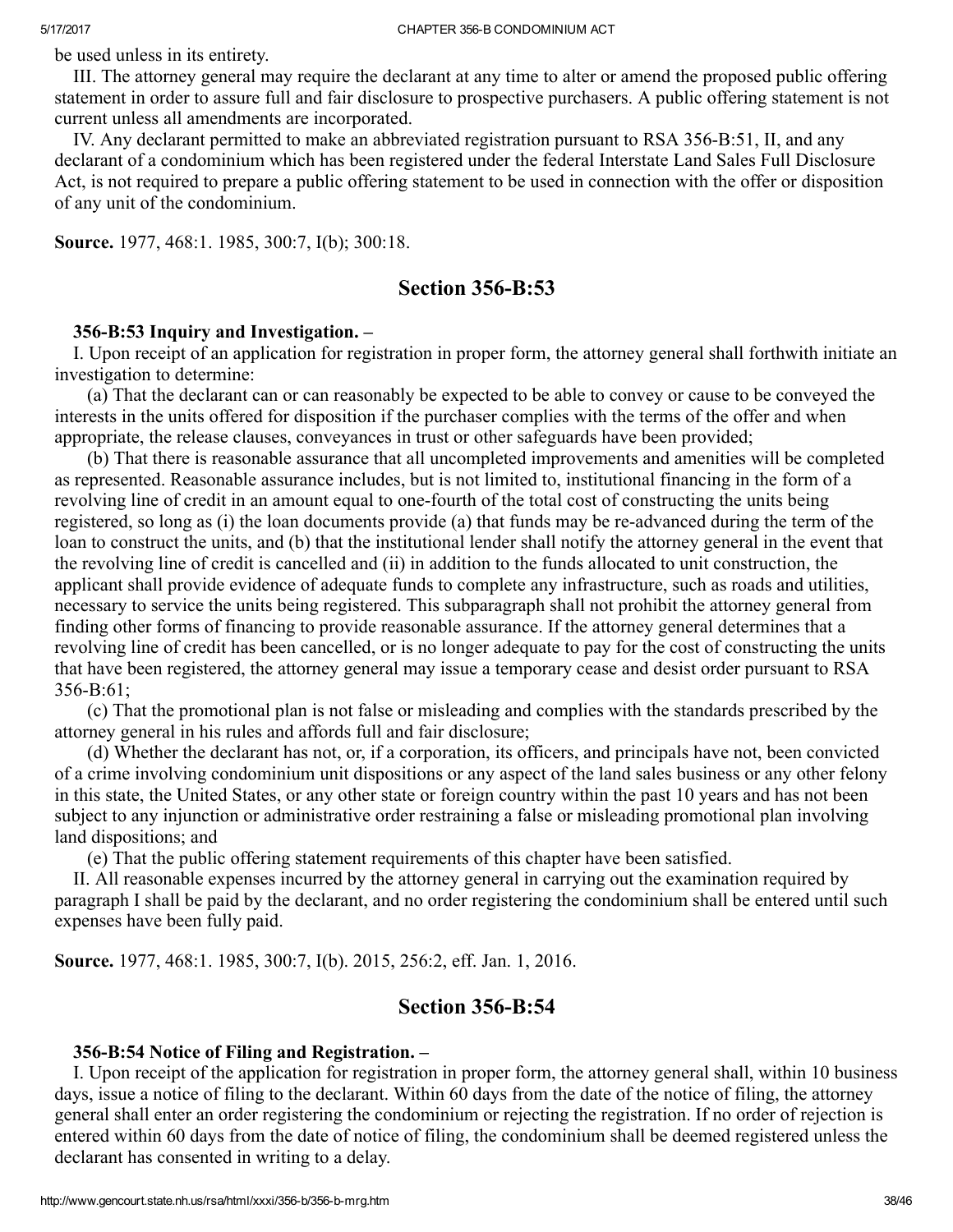II. If the attorney general affirmatively determines, upon inquiry and examination, that the requirements of this subdivision have been met, he shall enter an order registering the condominium.

III. If the attorney general determines upon inquiry and examination that any of the requirements of this subdivision have not been met, the attorney general shall notify the declarant that the application for registration must be corrected in the particulars specified within 15 days. If the requirements are not met within the time allowed, the attorney general shall enter an order rejecting the registration, which shall include the findings of fact upon which the order is based. During said 15 day period the declarant may petition for reconsideration and shall be entitled to a hearing within 15 days of receipt by the attorney general of said petition. The attorney general shall enter his findings on said petition within 10 days of said hearing. The attorney general shall not order a rejection of the registration until such time as the hearing, once requested, has taken place and the attorney general has entered his findings thereon, or such petition is withdrawn; provided, however, that if by the time that said findings are entered, all of the particulars specified in the attorney general's notice have been corrected or, as a result of the attorney general's reconsideration and hearing, have been met to the attorney general's satisfaction, the attorney general shall order registration of the condominium.

IV. The declarant shall not make any material change in the plan of disposition or development of the condominium contained in an application for registration without notifying the attorney general, obtaining his prior approval and making appropriate amendment of the public offering statement.

V. (a) Any extension of a time limit set forth in a declaration and relating to RSA 356-B:16, III(c), RSA 356- $B:16$ , IV(c), or RSA 356-B:23, III shall be effective upon the recordation of an amendment reflecting the agreement of owners of substantially completed units to which 2/3 of the votes in the unit owners' association appertain, or such larger majority as the condominium instruments may specify and if the existing rights to expand or contract the condominium or to exercise convertible land rights have expired, such an amendment shall also require a 4/5 vote of all unit owners of substantially completed units who are present or voting by proxy at a duly called and noticed meeting of the unit owners' association. The amendment shall be deemed a material change requiring submission to the agency of both a copy of the amendment and a certification to include the following information:

(1) The necessary vote that was obtained.

(2) The date that the declaration was originally recorded.

(3) The date that the amendment under this section was recorded.

(4) The number of units that are substantially completed.

(5) The number of units that may be added to the condominium by reason of conversion or expansion.

(b) The certification shall be filed on a specific form made available by the attorney general upon request. Any amendment made pursuant to this section shall be clearly and conspicuously disclosed in any public offering statement that is required for the condominium. A copy of such disclosure shall be submitted to the attorney general, but does not require his approval. However, any defects or ambiguities noted therein by the attorney general and communicated to the submitting party shall be corrected prior to any further use or distribution of the statement.

VI. [Repealed.]

Source. 1977, 468:1. 1985, 300:7, I(b). 1991, 110:6. 1995, 263:1, 4, eff. Aug. 18, 1995, 263:5, eff. Jan. 1, 1999.

# **Section 356-B:55**

**356-B:55 Annual Report by Declarant.** – On April 1 of each year following the registration of the condominium, the declarant shall, until such time as all of the improvements in the condominium have been completed and all of the units have been disposed of by the declarant, file a report in the form prescribed by the attorney general. The report shall reflect any material changes in information contained in the original application for registration, including but not limited to any change in the ownership of interests in the corporation or organization as required by RSA 356-B:51,  $I(f)$ ,  $(g)$  and  $(h)$ .

Source. 1977, 468:1. 1985, 300:7, I(b).

# **Section 356-B:56**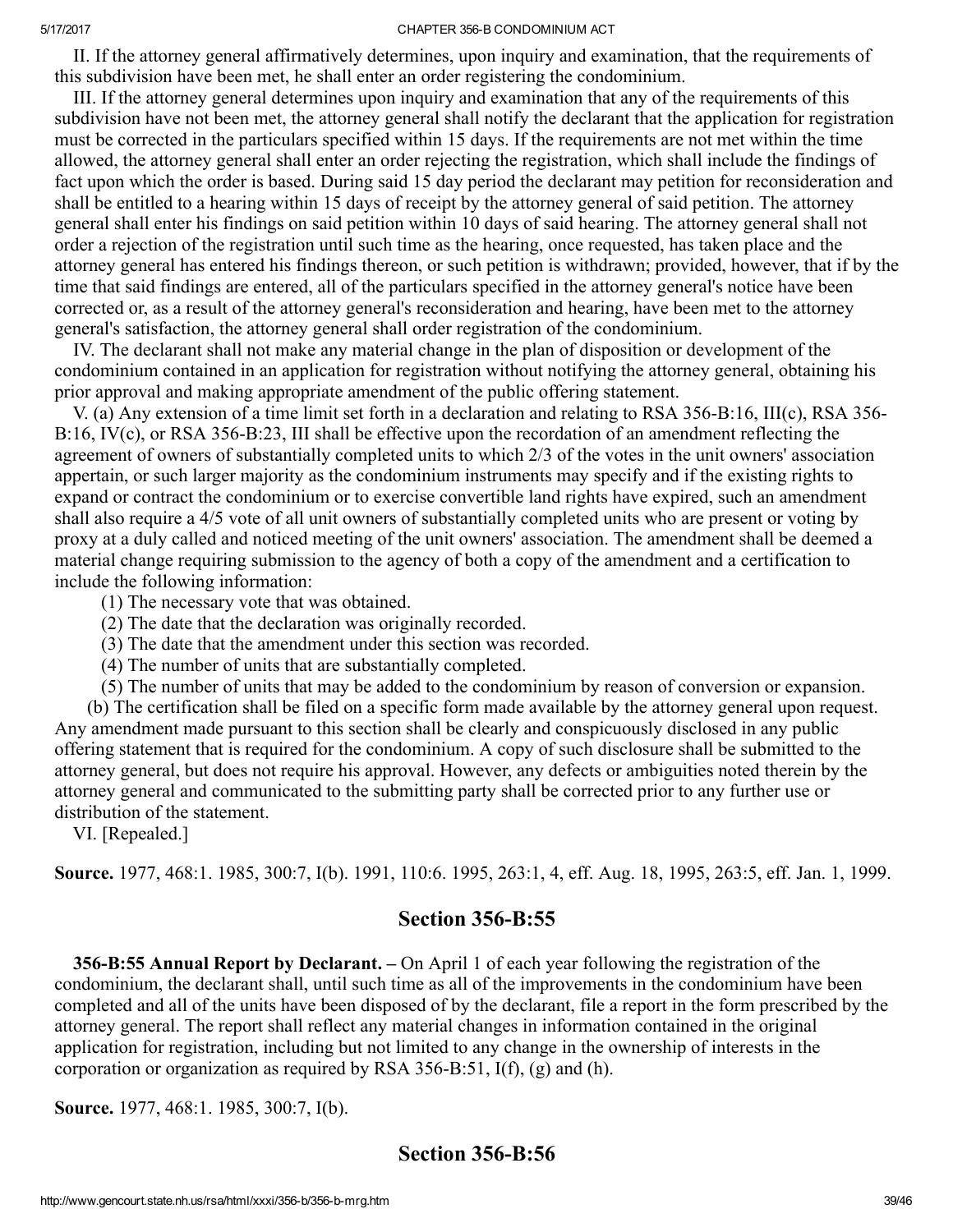### 356-B:56 Conversion Condominium; Special Provisions. -

I. Any declarant of a conversion condominium shall include in his public offering statement, in addition to the requirements of RSA  $356-B:52$ , the following:

(a) A specific statement of the amount of any initial or special condominium fee due from the purchaser on or before settlement or closing of the purchase contract and the basis of such fee;

(b) Information on the actual expenditures made on all repairs, maintenance, operation or upkeep of the subject building or buildings within the last 3 years or for the period of the declarant's ownership, whichever, is less, set forth tabularly with the proposed budget of the condominium, and cumulatively broken down on a per unit basis in proportion to the relative voting strengths allocated to the units by the bylaws. If information shall be set forth for the maximum time during said period such building or buildings have been occupied;

(c) A description of any provisions made in the budget for reserves for capital expenditures and an explanation of the basis for such reserves, or, if no provision is made for such reserves, a statement to that effect;

(d) A statement of the declarant as to the present condition of all structural components and major utility installations in the condominium, which statement shall include the approximate dates of construction, installation, and major repairs, if known, and the expected useful life of each such item, together with the estimated cost (in current dollars) of replacing each of the same.

II. [Repealed.]

III. The declarant of a conversion condominium shall, in addition to the requirements of RSA  $356-B:51$ , include with the application for registration a copy of the notices described in RSA 356C:3, I or II, and a certified statement that the notices comply with the provisions of RSA 356-C:3, I or II, and have been or will be mailed to each of the tenants in the condominium for which registration is sought, in compliance with RSA 356 C:3, I or II.

Source. 1977, 468:1. 1983, 398:3, 4, eff. June 22, 1983.

# **Section 356-B:57**

356-B:57 Escrow of Deposits. – Any deposit made in regard to any disposition of any interest in a unit shall either be held in escrow until settlement or closing or shall be delivered to the person providing construction financing, who shall either hold said deposit in escrow or shall apply said deposit to the construction of the condominium; provided, however, that any deposit made under a nonbinding reservation agreement shall be placed in escrow. Subject to the foregoing, such escrow funds shall be deposited in a separate account designated for this purpose; provided, however, if such funds are being held by a real estate broker or attorney licensed under the laws of this state, they may be placed in that broker's or attorney's regular escrow account and need not be placed in a separate designated account. Such escrow funds shall not be subject to attachment by the creditors of either the purchaser or the declarant.

Source. 1977, 468:1, eff. Sept. 10, 1977.

# **Section 356-B:58**

### 356-B:58 Resale by Purchaser. -

I. In the event of any resale of a condominium unit or any interest therein by any person other than the declarant, the prospective unit owner shall have the right to obtain from the owners' association, prior to the contract date of the disposition, the following:

(a) Appropriate statements pursuant to RSA 356-B:46, VIII and, if applicable, RSA 356-B:47;

(b) A statement of any capital expenditures and major maintenance expenditures anticipated by the unit owners' association within the current or succeeding 2 fiscal years;

(c) A statement of the status and amount of any reserve for the major maintenance or replacement fund and any portion of such fund earmarked for any specified project by the board of directors;

(d) A copy of the income statement and balance sheet of the unit owners' association for the last fiscal year for which such statement is available;

(e) A statement of the status of any pending suits or judgments in which the unit owners' association is a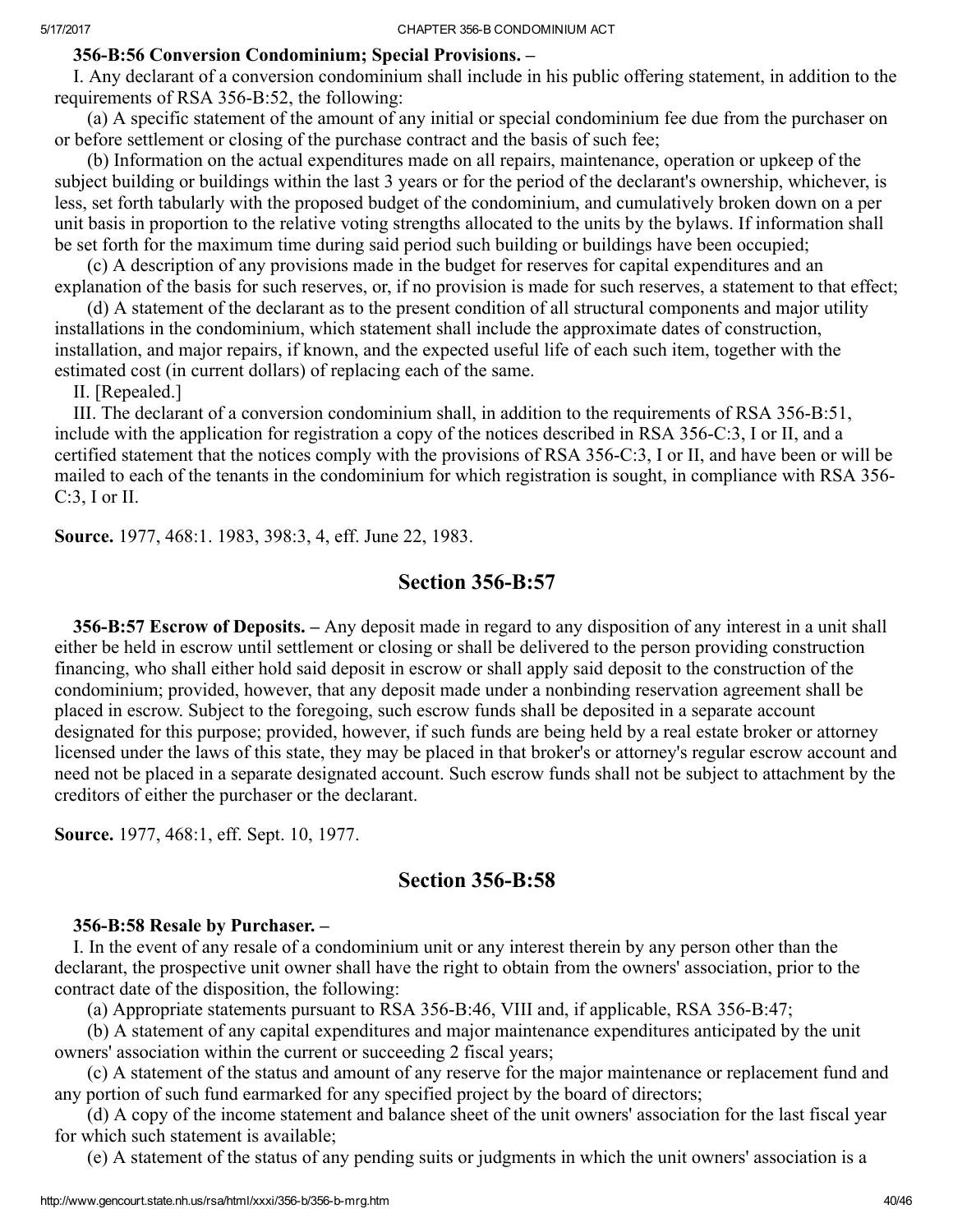party defendant;

(f) A statement setting forth what insurance coverage is provided for all unit owners by the unit owners' association and what additional insurance coverage would normally be secured by each individual unit owner; and

 $(g)$  A statement that any improvements or alterations made to the unit, or the limited common areas assigned thereto, by the prior unit owner are not known to be in violation of the condominium instruments.

(h) A copy of the condominium declaration, by-laws, and any formal rules of the association.

(i) A statement of the amount of monthly and annual fees, and any special assessments made within the last 3 years.

II. The principal officer of the unit owners' association, or such other officer or officers as the condominium instruments may specify, shall furnish the statements prescribed by paragraph II upon the written request of any prospective unit owner within 10 days of the receipt of such request.

Source. 1977, 468:1. 2004, 73:2, eff. Jan. 1, 2005.

# **Section 356-B:59**

### 356-B:59 General Powers and Duties of the Attorney General. -

I. [Repealed.]

II. If it appears that any person has engaged or is about to engage in any false, deceptive or misleading advertising to offer or dispose of any interest in a condominium unit, the attorney general may require by written notice the filing of advertising material relating to such condominium unit prior to its distribution.

III. If it appears that a person has engaged or is about to engage in an act or practice constituting a violation of a provision of this chapter, or a rule or order hereunder, the attorney general, with or without prior administrative proceedings, may bring an action in the superior court to enjoin the acts or practices and to enforce compliance with this chapter or any rule or order hereunder. Upon proper showing, injunctive relief or temporary restraining orders shall be granted, and a receiver may be appointed pursuant to paragraph IV. The attorney general is not required to post a bond in any court proceedings or prove that any other adequate remedy at law exists.

IV. In connection with any action brought under paragraph III, the attorney general may also petition the court to appoint a receiver to take charge of the business of any person during the course of litigation when the attorney general has reason to believe that such an appointment is necessary to prevent such person from continuing to engage in any act or practice declared unlawful by this chapter and to preserve the assets of said person to restore to any other person any money or property acquired by any unlawful act or practice. The receiver shall have the authority to sue for, collect, receive and take into his possession all the goods and chattels, rights and credits, moneys and effects, lands and tenements, books, records, documents, papers, choses in action, bills, notes and property of every description, including property with which such property has been mingled if it cannot be identified in kind because of such commingling, derived by means of any unlawful act or practice, and to sell, convey and assign the same and hold, dispose and distribute the proceeds thereof under the direction of the court. Any person who has suffered damages as a result of the use of any unlawful act or practice, and submits proof to the satisfaction of the court that he has in fact been damaged, may participate with general creditors in the distribution of the assets to the extent that he has sustained out-of-pocket losses. In the case of a partnership or business entity, the receiver shall settle the estate and distribute the assets under the direction of the court. The court shall have jurisdiction of all questions arising in such proceedings and may make such orders and judgments therein as may be required. In lieu of the foregoing procedure, the court may permit any person alleged to have violated this chapter to post a bond in a manner and in an amount to be fixed by the court. Said bond shall be made payable to the state and may be distributed by the court only after a decision on the merits and the process of appeals has been exhausted.

V. The attorney general may intervene in any suit involving the declarant. In any suit by or against a declarant involving a condominium, the declarant shall promptly furnish the attorney general notice of the suit and copies of all pleadings.

VI. The attorney general may:

(a) Accept registrations filed in other states or with the federal government;

(b) Contract with similar agencies in this state or other jurisdictions to perform investigative functions; and

(c) Accept grants in aid from any governmental source.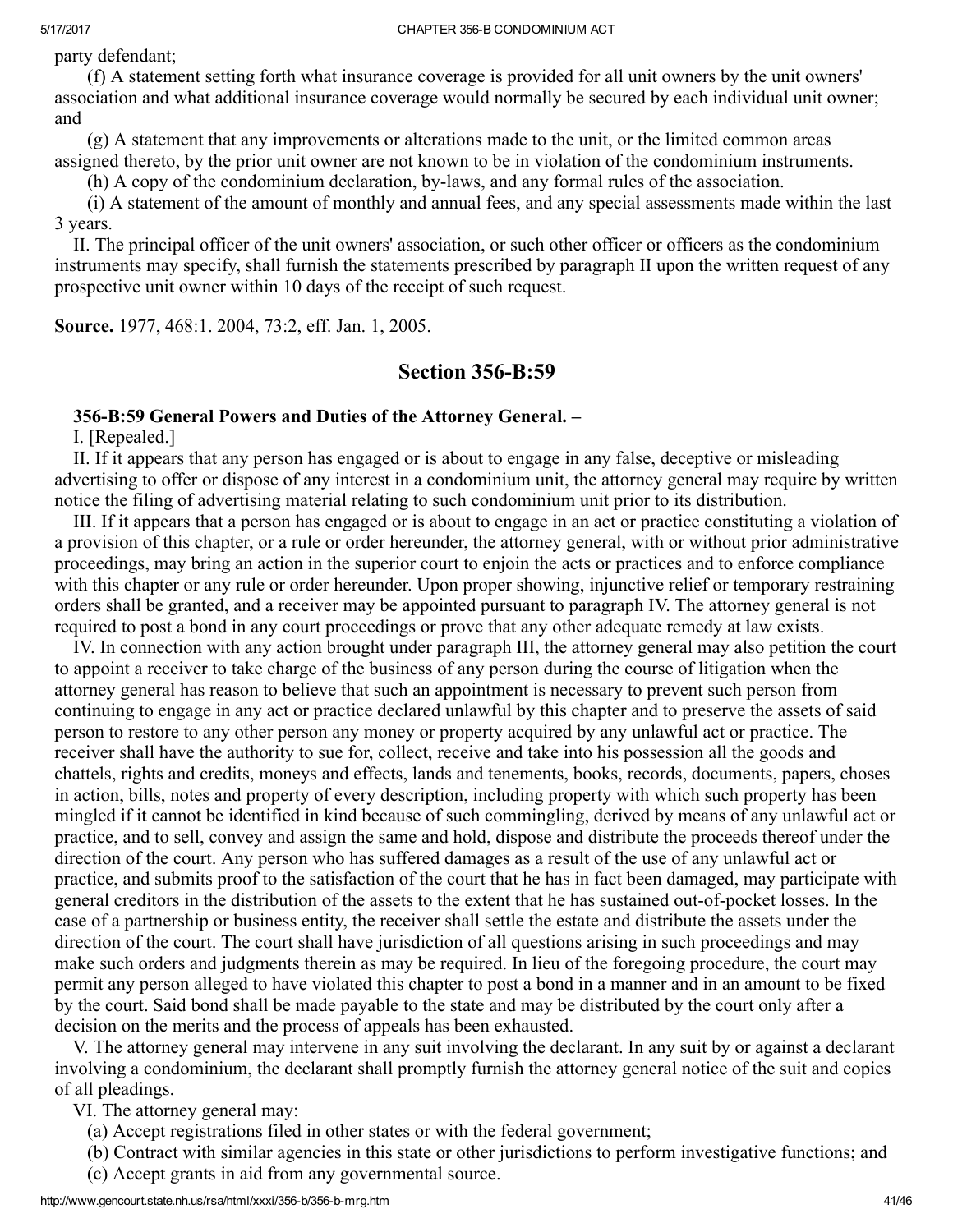VII. The attorney general shall cooperate with similar agencies in other jurisdictions to establish uniform filing procedures and forms, uniform public offering statements, advertising standards, rules and common administrative practices.

Source. 1977, 468:1. 1985, 300:7, I(b), 19, eff. Jan. 1, 1986; 300:30, eff. July 1, 1987.

### **Section 356-B:60**

### 356-B:60 Investigations and Proceedings. -

I. The attorney general may make necessary public or private investigations in accordance with law within or outside of this state to determine whether any person has violated or is about to violate this chapter or any rule or order hereunder, or to aid in the enforcement of this chapter or in the prescribing of rules and forms hereunder. In aid of such investigations, the attorney general may require or permit any person to file a statement in writing, under oath and subject to penalties of perjury or otherwise as the attorney general determines, as to all the circumstances concerning matters under investigation.

II. For the purpose of any investigation or proceeding under this chapter, the attorney general or any officer designated by rule may administer oaths or affirmations and, upon his own motion or upon request of any party, shall subpoena witnesses, compel their attendance, take evidence, and require the production of any matter which is relevant to the investigation, including the existence, description, nature, custody, condition and location of any books, documents, or other tangible things and the identity and location of persons having knowledge or relevant facts or any other matter reasonably calculated to lead to the discovery of material evidence.

III. Upon failure to obey a subpoena or to answer questions propounded by the investigating officer and upon reasonable notice to all persons affected thereby, the attorney general may apply to the superior court for an order compelling compliance.

Source. 1977, 468:1. 1985, 300:7, I(b).

# **Section 356-B:61**

### 356-B:61 Cease and Desist Orders. -

I. If the attorney general determines after notice and hearing that a person has:

(a) Violated any provision of this chapter;

(b) Directly or through an agent or employee knowingly engaged in any false, deceptive, or misleading advertising, promotional, or sales methods to offer or dispose of any interest in a unit;

(c) Made any material change in the plan of disposition and development of the condominium subsequent to the order of registration without notifying the attorney general, obtaining his approval and making appropriate amendment of the public offering statement;

(d) Disposed of any interest in a unit which has not been registered with the attorney general; or

(e) Violated any lawful order or rule of the attorney general;

he may issue an order requiring the person to cease and desist from the unlawful practice and to take such affirmative action as in the judgment of the attorney general will carry out the purpose of this chapter.

II. If the attorney general determines that the public interest will be irreparably harmed by delay in issuing an order, he may, without hearing, issue a temporary cease and desist order. Prior to issuing the temporary cease and desist order, the attorney general shall attempt to give telephonic or other notice of the proposal to issue a temporary cease and desist order to the person. Every temporary cease and desist order shall include findings of fact in support of the attorney general's determination that the public interest will be irreparably harmed by delay in issuing the order and a provision that, upon request, a hearing will be held within 10 business days of the deposit in the United States mails or delivery in hand of said order, to determine whether or not it becomes permanent.

Source. 1977, 468:1. 1985, 300:7, I(b).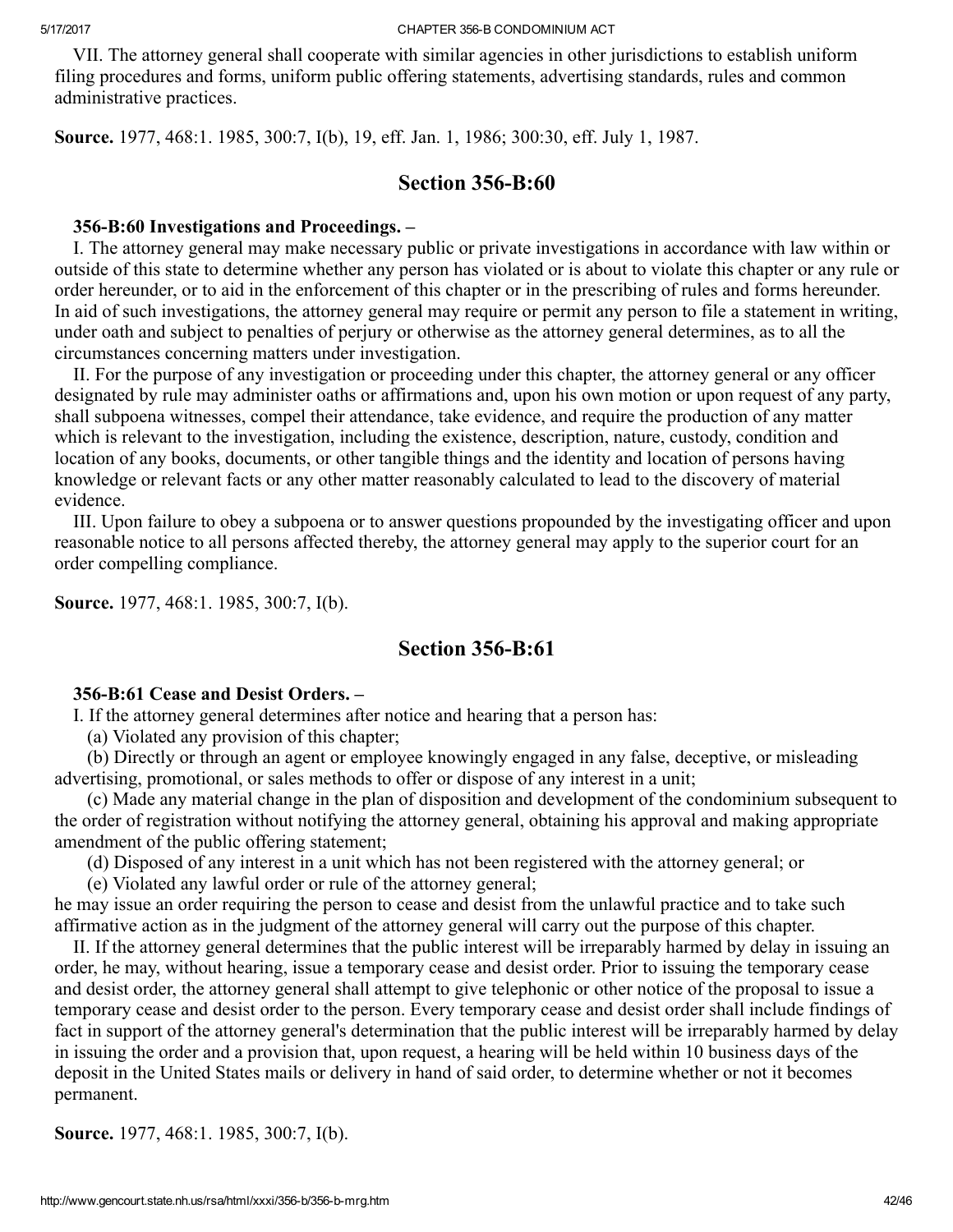# **Section 356-B:62**

### 356-B:62 Revocation of Registration. -

I. A registration may be revoked after notice and hearing upon a written finding of fact that the declarant has: (a) Failed to comply with the terms of a cease and desist order;

(b) Been convicted in any court subsequent to the filing of the application for registration for a crime involving fraud, deception, false pretenses, misrepresentation, false advertising, or dishonest dealing in real estate transactions;

(c) Disposed of, concealed, or diverted any funds or assets of any person so as to defeat or for the purpose of defeating the rights of unit purchasers;

(d) Failed to perform any stipulation or agreement made with the attorney general as an inducement to grant any registration, to reinstate any registration, or to approve any promotional plan or public offering statement; or

(e) Made intentional misrepresentations or concealed material facts in an application for registration. Findings of fact, if set forth in statutory language, shall be accompanied by a concise and explicit statement of the underlying facts supporting the findings.

II. If the attorney general finds after notice and hearing that the developer has been guilty of a violation for which revocation could be ordered, he may issue a cease and desist order instead.

III. If the attorney general makes a determination that the public interest will be irreparably harmed by delay in issuing an order, he may, without hearing, issue a temporary cease and desist order subject to the requirements of RSA 356-B:61, II.

Source. 1977, 468:1. 1985, 300:7, I(b).

# **Section 356-B:63**

### 356-B:63 Judicial Review. -

I. Any person aggrieved by a decision or action of the attorney general may, by petition, appeal from said decision or action to the superior court for review. The superior court may affirm, reverse, or modify the decision or action of the attorney general as justice may require.

II. The filing of the petition does not itself stay enforcement of the attorney general's decision. The attorney general may grant, or the superior court may order, a stay upon appropriate terms.

III. Within 30 days after the service of the petition, or within further time allowed by the court, the attorney general shall transmit to the superior court the original or a certified copy of the entire record of the proceeding under review. By stipulation of all parties to the review proceedings, the record may be shortened. A party unreasonably refusing to stipulate to limit the record may be taxed by the court for the additional costs. The court may require or permit subsequent corrections or additions to the record.

IV. If, before the date set for a court hearing, application is made to the court for leave to present additional evidence, and it is shown to the satisfaction of the court that the additional evidence is material and that there were good reasons for failure to present it in the proceeding before the attorney general, the court may order that the additional evidence be taken before the attorney general, upon conditions determined by the court. The attorney general may modify his findings and decision by reason of the additional evidence and shall file that evidence and any modifications, new findings, or decisions with the superior court.

Source. 1977, 468:1. 1985, 300:7, I(b).

# **Section 356-B:64**

**356-B:64 Penalties.** – Any person who willfully violates any provision of this subdivision IV or of a rule adopted under it or any person who willfully, in an application for registration, makes any untrue statement of a material fact or omits to state a material fact shall be guilty of a class B felony if a natural person, or guilty of a felony if any other person.

Source. 1977, 468:1, eff. Sept. 10, 1977.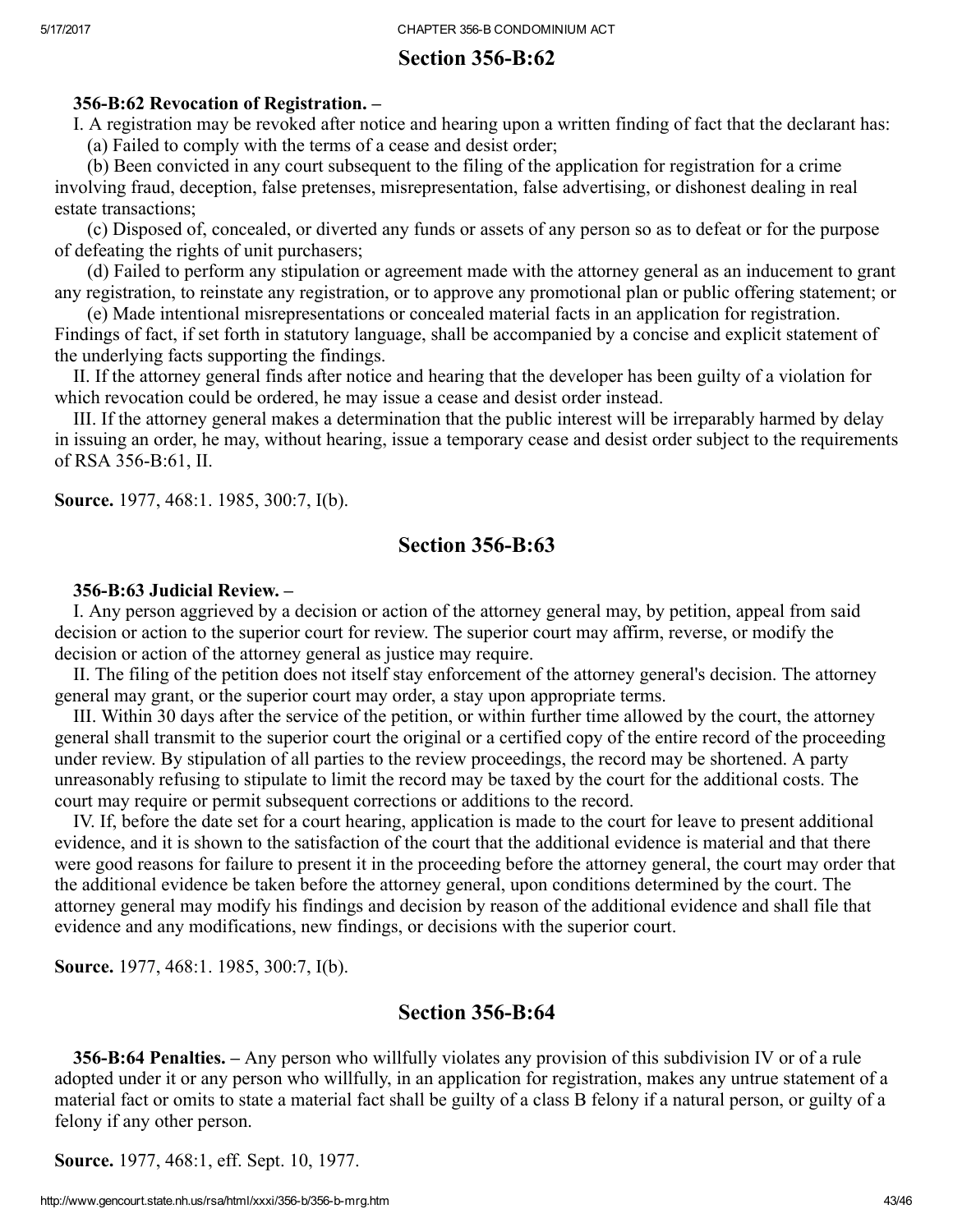# **Section 356-B:65**

### $356-B:65$  Civil Remedy.  $-$

I. Any declarant who disposes of any interest in a condominium unit in violation of this chapter, or who in disposing of any such interest makes an untrue statement of a material fact, or who in disposing of any such interest omits a material fact required to be stated in a registration statement or public offering statement or necessary to make the statements made not misleading, is liable to the purchaser of such interest, as set forth in paragraph II, unless in the case of an untruth or omission it is proved that the purchaser knew of the untruth or omission or that the declarant did not know and in the exercise of reasonable care could not have known of the untruth or omission, or that the purchaser did not rely on the untruth or omission.

II. Any purchaser, who is eligible for relief under paragraph I, may bring an action to restrain by temporary or permanent injunction any act or practice declared unlawful by this subdivision IV and may recover the consideration, including all finance charges paid in connection with the purchase of the condominium unit together with interest at the rate of 6 percent per year from the date of all such payments, less the amount of any income received from the condominium unit, upon tender of deed reconveying title to the declarant which is as good and marketable as that which was conveyed to the purchaser by the declarant. In the discretion of the court, exemplary damages of up to \$5,000 may also be awarded. If the purchaser no longer owns the condominium unit, he may recover the amount that would be recoverable upon a tender of a reconveyance less the value of the condominium unit when disposed of and less interest at the rate of 6 percent per year on that amount from the date of disposition. If the purchaser prevails in any such action, he may be awarded all reasonable costs and attorney's fees, as approved by the court.

III. Any person who materially participates in any disposition of any interest in a condominium unit in the manner specified in paragraph I and knew of the existence of the facts by reason of which the liability is alleged to exist shall also be liable jointly and severally with the declarant if and to the extent such liability may exist at common law or under other statutory provision. A right to contribution exists among persons so liable.

IV. Every person whose occupation gives authority to a statement which with his consent has been used in an application for registration or public offering statement, if he is not otherwise associated with the condominium and development plan in a material way, is liable only for false statements knowingly made.

V. At any time before the entry of an action under this section, and thereafter only with the approval of the court, a declarant or any other person may limit his exposure herein by tendering a written offer to reimburse the injured person for all mandatory damages set forth in paragraph II, including reasonable attorney's fees and court costs, if any, to the date of such tender upon reconveyance of title as set forth in paragraph II.

VI. A person may not recover under this section in any action commenced more than 2 years from the date the purchaser knew or should have known of the existence of his cause of action, but in any case not more than 6 years after his first payment of money to the declarant in the contested transaction.

VII. Any stipulation or provision purporting to bind any person acquiring any interest in a condominium unit to waive compliance with this chapter or any rule or order under it is void.

VIII. The owner, publisher, licensee or operator of any newspaper, magazine, visual or sound radio broadcasting station or network of stations or the agents or employees of any such owner, publisher, licensee or operator of such newspaper, magazine, station or network of stations shall not be liable under this chapter for any advertising of any condominium or any interest in a condominium unit carried in any such newspaper or magazine or by any such visual or sound radio broadcasting station or network of stations nor shall any of them be liable under this chapter for the contents of any such advertisement.

IX. Any broker or real estate salesman violating any provision of this chapter may, in addition to any other penalty imposed by this chapter, have his real estate broker's or salesman's license suspended or revoked by the real estate commission pursuant to RSA 331-A, for such time as in the circumstances it considers justified.

Source. 1977, 468:1, eff. Sept. 10, 1977.

# **Section 356-B:66**

356-B:66 Jurisdiction. – Dispositions of any interest in condominium units are subject to this chapter, and the superior courts of this state have jurisdiction in claims or causes of action arising under this chapter if: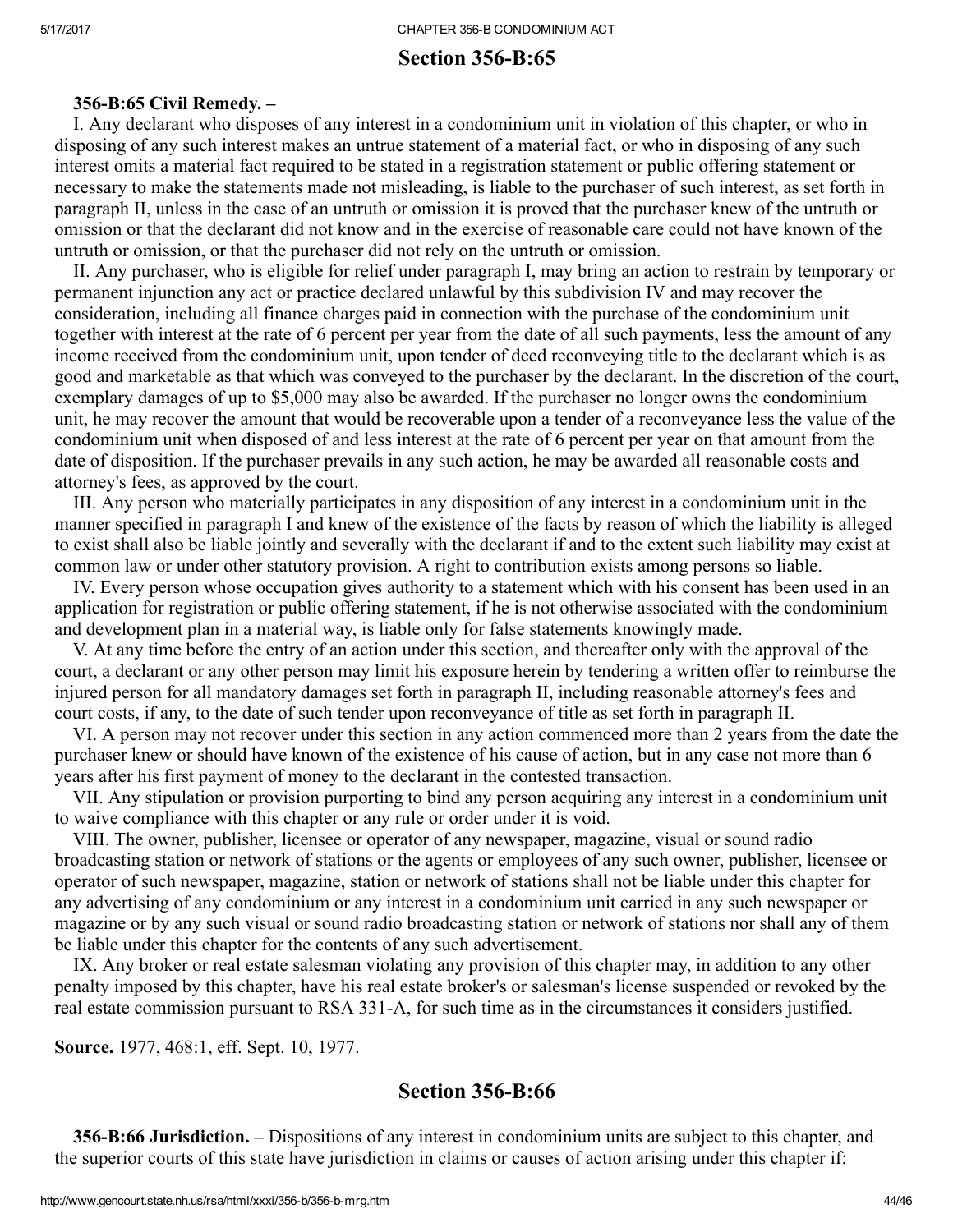I. The condominium units offered for disposition are located in this state; or

II. The declarant's principal office is located in this state; or

III. Any offer or disposition of any interest in condominium units is made in this state, whether or not the offeror or offeree is then present in this state, if the offer originates within this state or is directed by the offeror to a person or place in this state and received by the person or at the place to which it is directed.

Source. 1977, 468:1, eff. Sept. 10, 1977.

# **Section 356-B:67**

**356-B:67 Interstate Rendition.** – In the proceedings for extradition of a person charged with a crime under this chapter, it need not be shown that the person whose surrender is demanded has fled from justice or at the time of the commission of the crime was in the demanding or other state.

Source. 1977, 468:1, eff. Sept. 10, 1977.

# **Section 356-B:68**

### 356-B:68 Service of Process. –

I. Service may be made by delivering a copy of the process to the office of the attorney general, but it is not effective unless the plaintiff (which may be the attorney general in a proceeding instituted by him):

(a) Forthwith sends a copy of the process and of the pleading by certified or registered mail to the defendant or respondent at his last known address, and

(b) The plaintiff's affidavit of compliance with this section is filed in the case on or before the date specified by the court on the summons, or within such further time as the court allows.

II. If any person, including any nonresident of this state, engages in conduct prohibited by this chapter or any rule or order hereunder, and has not filed a consent to service of process and personal jurisdiction over him cannot otherwise be obtained in this state, that conduct authorizes the attorney general to receive service of process in any noncriminal proceeding against him or his successor which grows out of that conduct and which is brought under this chapter or any rule or order hereunder, with the same force and validity as if served on him personally. Notice shall be given as provided in paragraph I.

Source. 1977, 468:1. 1985, 300:7, I(b). 2014, 204:14, eff. July 11, 2014.

# **Section 356-B:69**

**356-B:69 Conflict of Interests.** – No member of the consumer protection and antitrust bureau, department of justice shall act as an officer, employee, agent, attorney or broker of a condominium or offer or dispose of any interest in a condominium unit required to be approved pursuant to RSA 356-B:51.

Source. 1977, 468:1. 1985, 300:7, I(b).

# **Section 356-B:70**

### 356-B:70 Committee to Study the Laws Relating to Condominium and Homeowners' Associations. –

I. There is established a committee to study laws relating to condominium and homeowners' associations.

II. The members of the committee shall be as follows:

(a) Three members of the house of representatives, appointed by the speaker of the house of representatives.

(b) One member of the senate, appointed by the president of the senate.

III. Members of the committee shall receive mileage at the legislative rate when attending to the duties of the committee.

IV. The committee shall:

(a) Study laws relevant to condominium and other homeowners' associations, and the rules and regulations